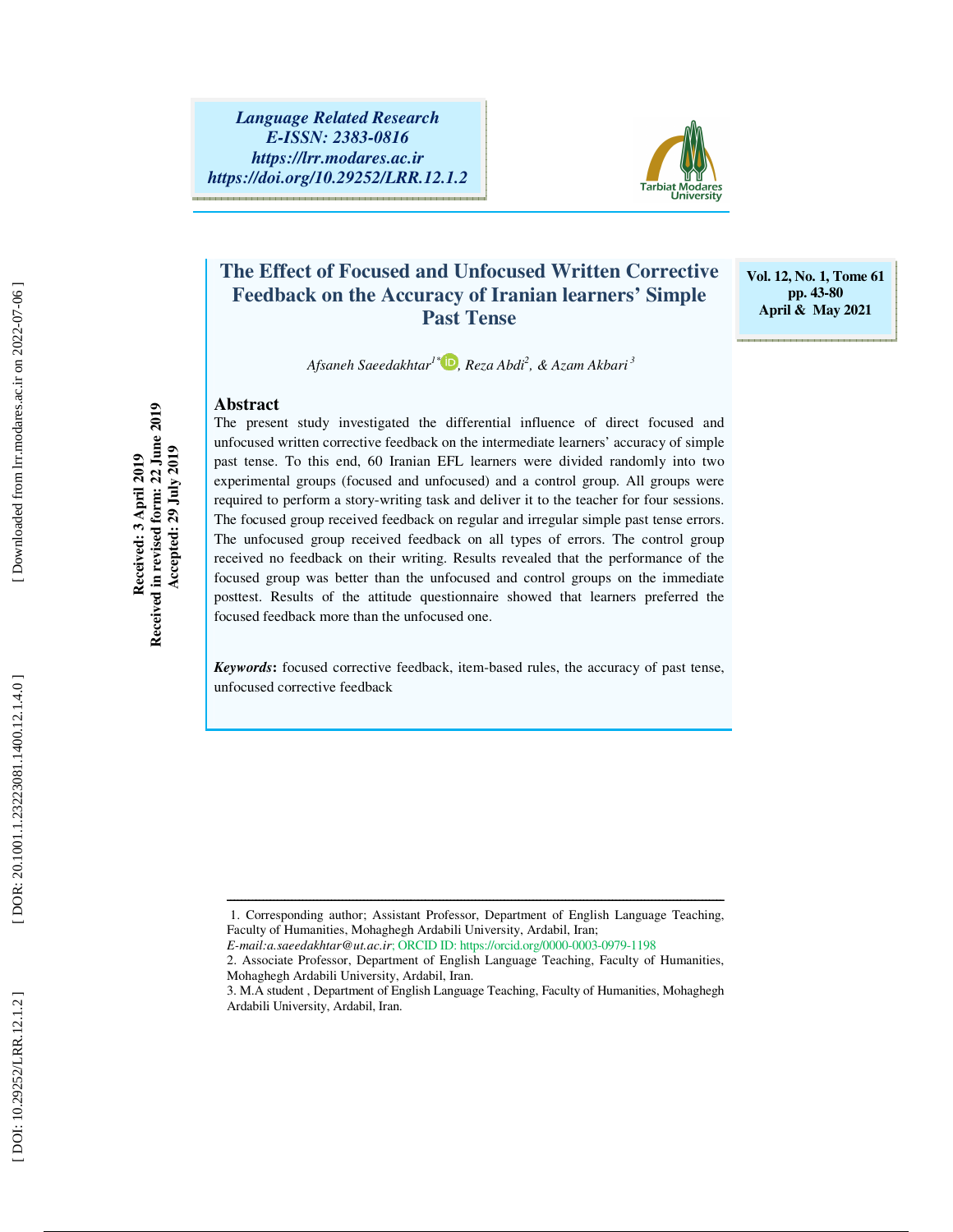#### **1. Introduction**

Developing the writing skill in second language (L2) is a big challenge for learners (Zacharias, 2007) since they fail to use accurate sentences in their writings. In order to help them overcome such problems, teachers are recommended to provide written corrective feedback (WCF) on their errors (Hyland, 1990). Focused and unfocused corrective feedback are two common types of WCF provided on learners' errors. In focused feedback, only one or two types of errors (e.g., only past tense) are corrected while in unfocused feedback all errors related to grammar, punctuation, spelling, etc. are corrected by the teacher. Proponents of focused feedback (e.g., Bitchener & Knoch, 2010a) claim that it can decrease the learners' cognitive load and can facilitate mastering those forms. However, the advocators of unfocused feedback (e.g., Bruton, 2010) argue that focused feedback can delay developing the writing skill and can lead to fossilization. So far, a large body of previous studies have compared the role of focused and unfocused corrective feedback in improving the writing skill (e.g., Ellis et al., 2008; Marefat & Pashazade, 2016). However, the inconclusive results of the previous studies urge more future studies to shed light on the superiority of one type over the other.

Analyzing the literature demonstrates that most previous studies have compared the effect of focused and unfocused feedback on structure-based errors which are easily corrected by consulting with a dictionary or grammar book including the article *a* and *the* (e.g., Ellis et al., 2008; Sheen et al., 2009), the prepositions (e.g., Marefat & Pashazade, 2016), and regular past tense (e.g., Frear, 2010). However, only a limited number of studies have addressed item-based errors which cannot be corrected relying on the information provided in books and are in need of teacher intervention and explanation such as conditional sentences (e.g., Marefat & Pashazade, 2016; Shintani et al., 2016) and passive voice (e.g., Palizvan, 2018). The present study intends to compare the influence of focused and unfocused feedback on a structure-based (i.e., regular past tense) and an item-based (i.e.,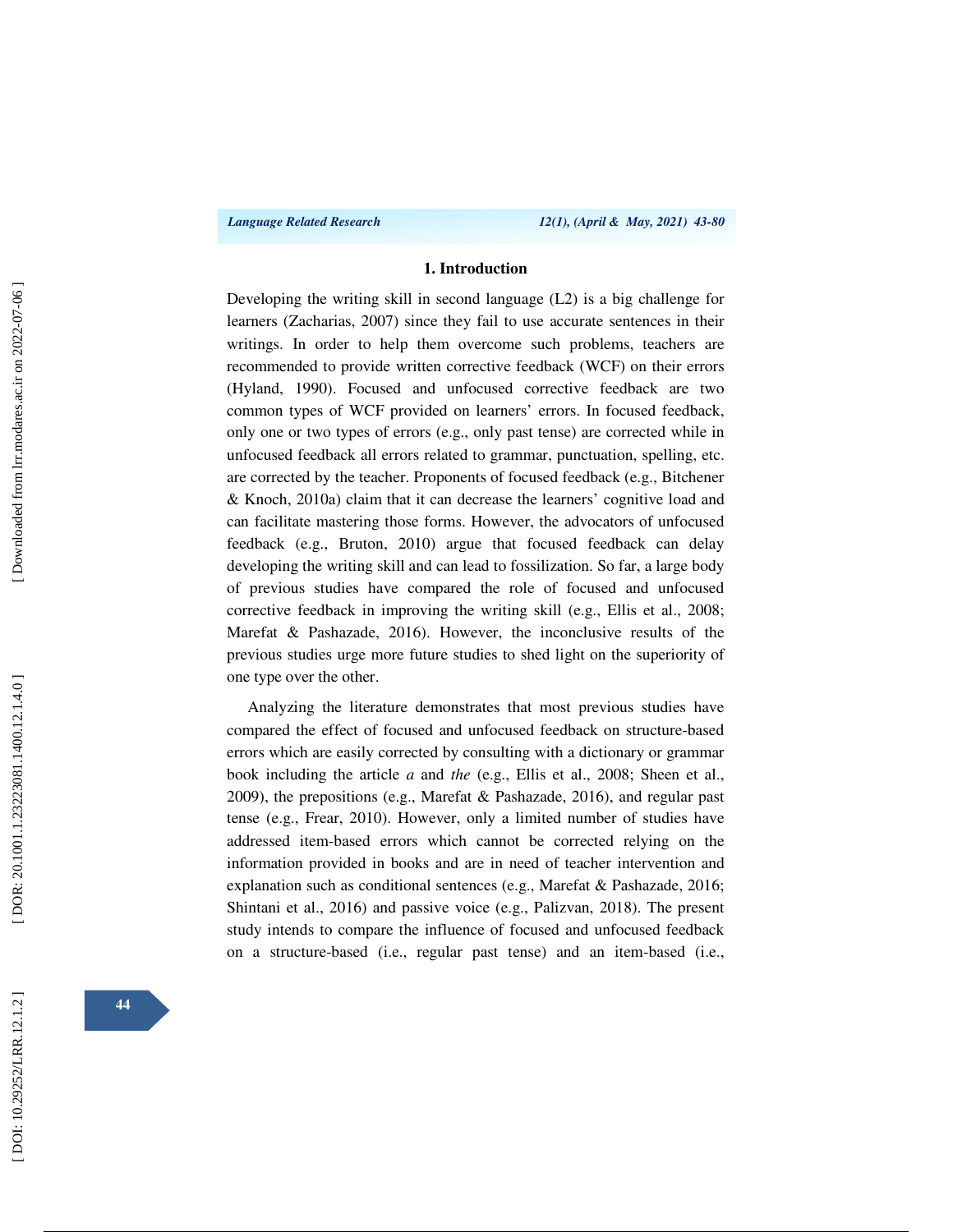irregular past tense) error. It also attempts to elicit learners' attitudes towards these two types of feedback. The following research questions are formulated:

1.Do focused and unfocused corrective feedback influence learning regular and irregular past tense differently?

2.What are learners' attitudes towards focused and unfocused corrective feedback?

#### **2. Literature Review**

To date a vast number of studies (e.g., Bruton, 2010; Ellis et al., 2008; Farrokhi & Sattarour, 2011; Frear, 2011; Lee, 2004; Sheen et al., 2009; Van Beuningen, 2010) have compared the role of focused and unfocused feedback on L2 writing. However, controversial findings have been achieved. Some (e.g., Bitchener & Knoch, 2008; Farrokhi & Sattarpour, 2011; Sheen, 2007; Sheen et al., 2009) have found the superiority of focused feedback while some others (e.g., Ellis et al., 2008; Frear, 2010; Karimi & Fotovatnia, 2012; Rouhi & Samiei, 2010) have not found any significant difference between focused and unfocused feedback.

The inconclusive results of the previous studies might be attributed to four main reasons. The first reason refers to the difference among the target forms which have been investigated. Some studies (e.g., Ellis et al., 2008; Shintani & Ellis, 2013) have examined the role of feedback in improving structure-based errors. While some others (e.g., Marefat & Pashazade, 2016; Palizvan, 2018) have investigated item-based errors. Frear (2002, 2003) argued that structure-based errors, which result in less cognitive load, improve more than item-based errors which need more cognitive processing. Since previous studies have investigated the role of focused and unfocused feedback on different structure-based and item-based errors, they have found different results.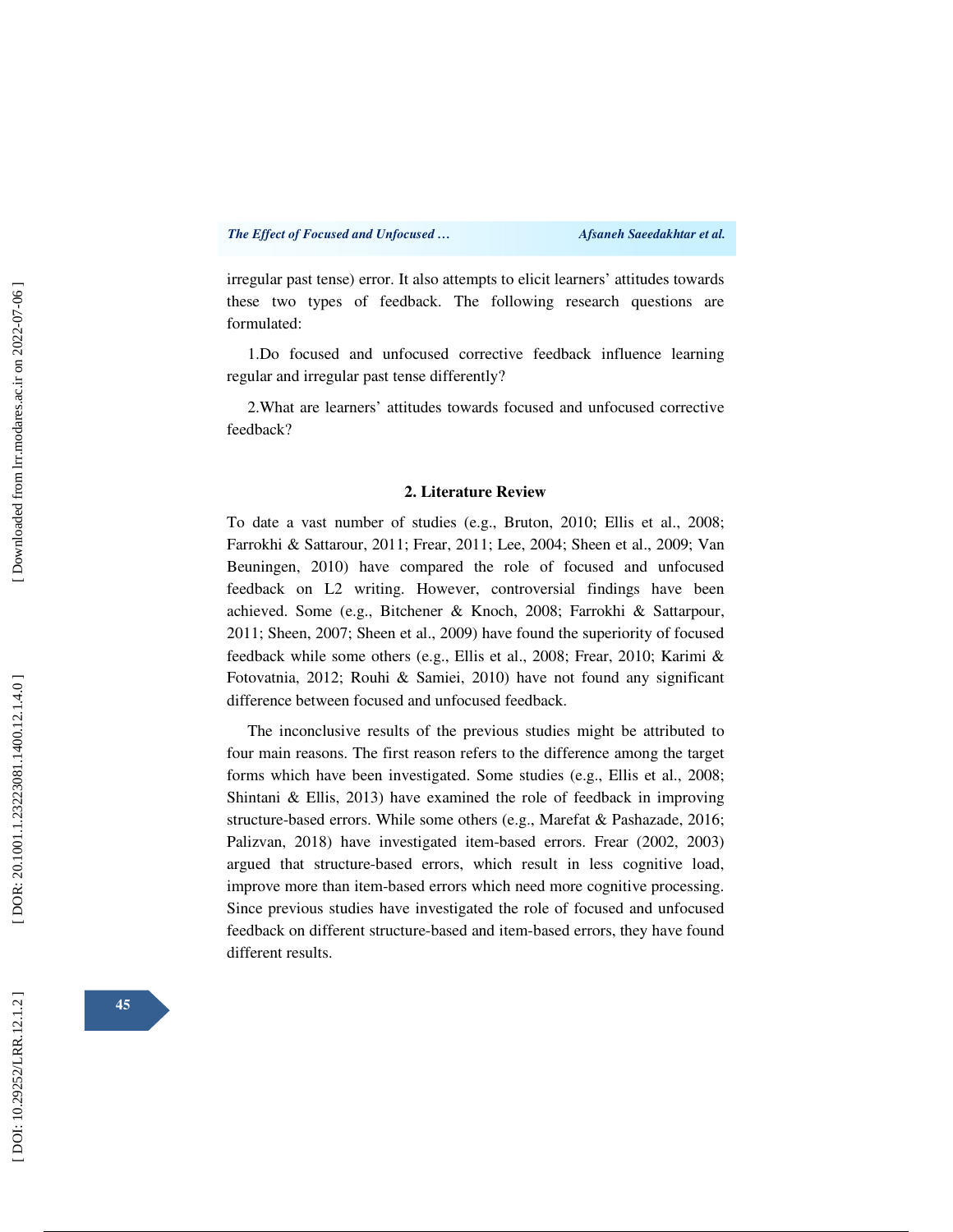The second reason that can play an important role in the effectiveness of feedback is learners' level of proficiency. High proficient learners can easily overcome the form-meaning competition (Van Patten, 2004) and pay attention to form more than low proficient learners who rely more on meaning. Different studies have compared the role of focused and unfocused feedback in the accuracy of low intermediate (e.g., Bitchener, 2008; Bitchener & Knoch, 2008, 2010a), intermediate (e.g., Sheen, 2007; Sheen et al., 2009), and even advanced learners (e.g., Rummel, 2014; Truscott & Hsu, 2008). Relying on the poor capacity of low proficient learners' attention to language forms (Van Patten, 2004), those studies who have recruited low proficient learners are expected to result in little gains.

The third reason goes for the degree of the salience of the focused or unfocused feedback for learners. Some studies have adopted direct feedback (e.g., Bichener & Knoch, 2008; Frear, 2012; Stefanou Revesz, 2015) in which errors are underlined or crossed out and the correct forms are written above. Other studies have used indirect feedback (e.g., Rouhi & Samiei, 2010; Truscott & Hsu, 2008) in which errors are underlined but the correct forms are not provided. Studies which have compared the effect of direct and indirect feedback on L2 accuracy (e.g., Sheen et al., 2009; Van Beuningen et al., 2008) have found that direct feedback improves L2 accuracy more than indirect one. However, proponents of indirect feedback (e.g., Ferris, 2003) purport that it can result in more L2 accuracy since it urges learners to selfcorrection.

The last reason refers to some methodological problems associated with previous studies. Ellis et al. (2008), that found no significant difference between focused and unfocused feedback, reported that the focused group was exposed to more feedback than the unfocused one. Sheen et al. (2009), that found focused feedback superior to unfocused one, explicitly stated that the unfocused group received feedback irregularly. Although a huge number of studies have compared the influence of focused and unfocused feedback on the accuracy of L2 writing, more future studies are needed to remove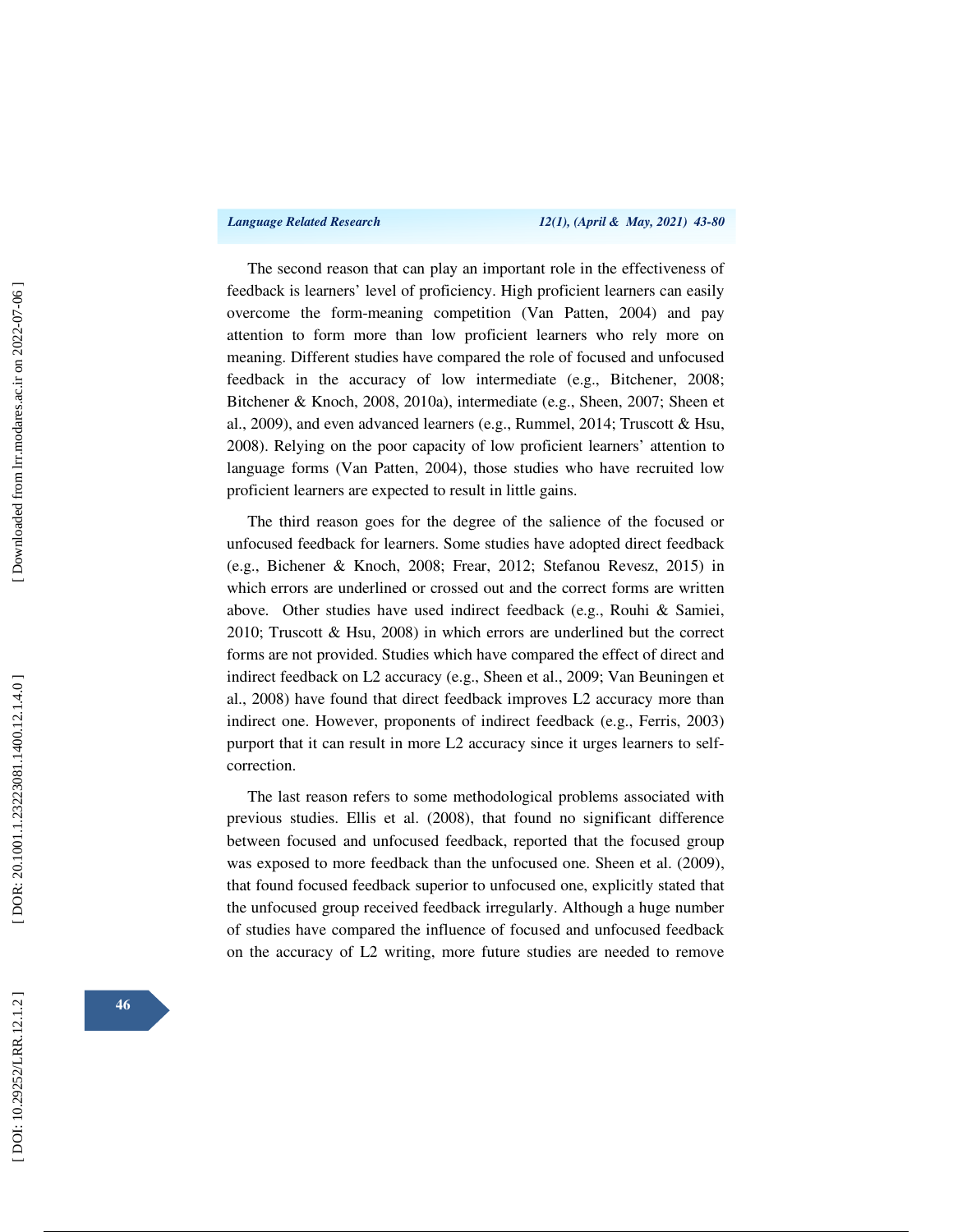such controversies. The present study intends to compare the role of focused and unfocused corrective feedback on the accuracy of regular and irregular past tense among Iranian intermediate learners of English.

#### **3. Methodology**

A total of 60 (39 female and 21 male) Iranian intermediate learners were recruited in an eight-session study. In the first session, all learners were given a proficiency test (Preliminary English Test) to ensure their homogeneity. They were then randomly divided into two experimental and one control group, 20 in each. In the second session, learners were given a pretest to measure their initial knowledge on past tense. In a four-session treatment, learners completed a written picture-description task and were required to embed as many past tense sentences as they could. The next session, they received the teachers' feedback on their errors under three different conditions: The first experimental group received focused feedback on their regular and irregular past tense. The teacher had underlined their errors and had written their correct form using a red pen. The second experimental group received unfocused feedback on all types of errors. The teacher also had underlined and written their correct form using a red pen. The control group did not receive any feedback. The experimental groups were required to look at their corrected paper carefully for five min and give it back to the teacher. Then learners did the second picture-description task. They received the same treatment in the next two sessions. In session 7, learners took an immediate posttest. They were also given a Likert-scale attitude questionnaire to elicit their opinions on the treatment. Three weeks later, in session 8, they took a delayed posttest.

#### **4. Results and Discussion**

Results of a one-way ANOVA run on the data obtained showed that the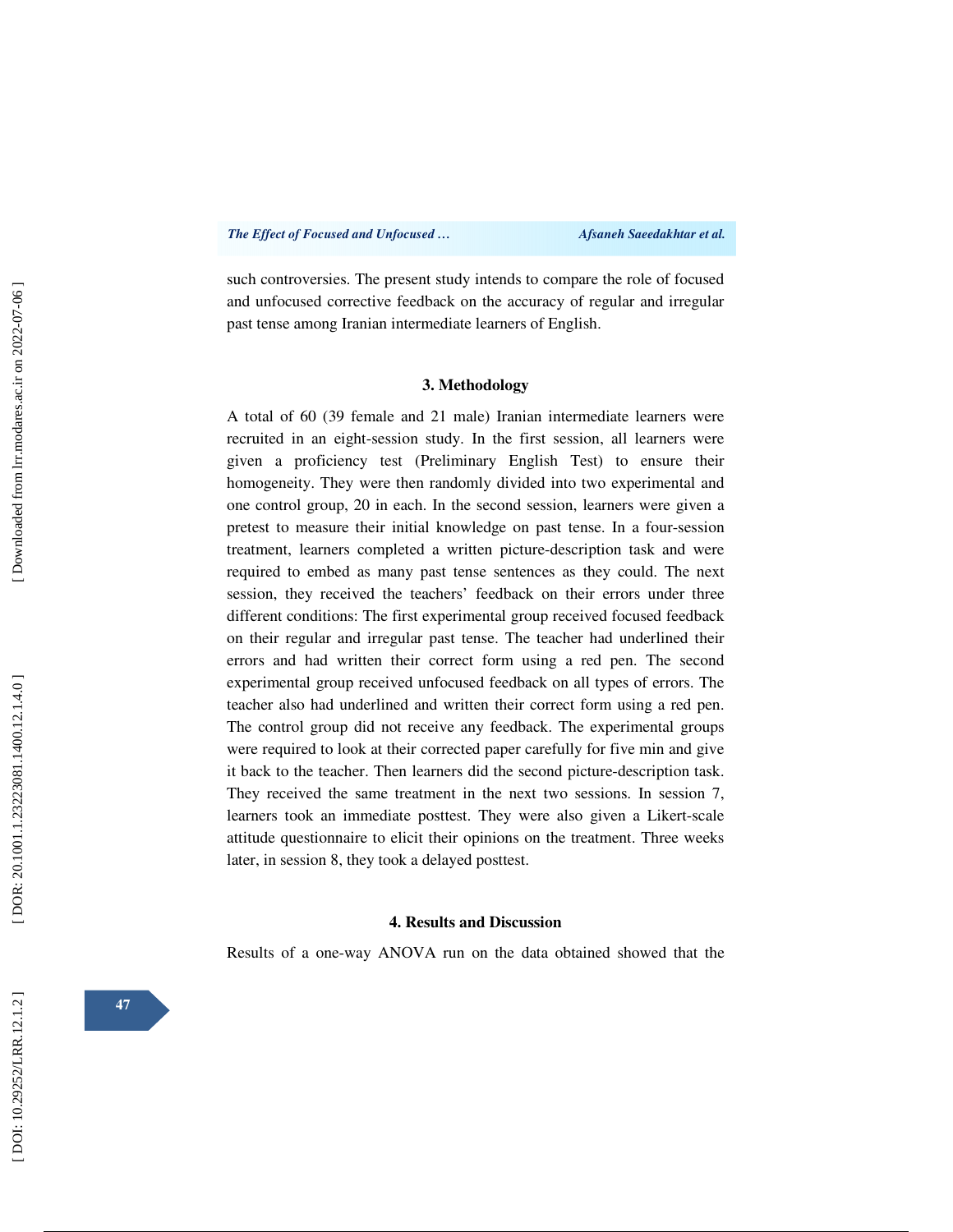focused group outperformed the other groups significantly in producing more accurate simple past tense on the immediate posttest. Results of the present study are in line with some studies (e.g., Bitchener & Knoch, 2010a, 2010b; Ellis et al., 2008) which have concluded the positive influence of focused feedback on L2 writing. However, such a gain was not maintained on the delayed posttest in which there was not a significant difference between the focused and unfocused groups. Results of the delayed posttest are supported by previous studies (e.g., Frear, 2010; Marefat & Pashazade, 2016) which found the similar effect of focused and unfocused feedback on learners' writing skill.

The unfocused group of the present study who was overwhelmed with a large number of red-pen corrections failed to benefit from unfocused feedback due to high cognitive load. The outperformance of the focused group can be attributed to Schmidt's (1990) noticing hypothesis. The focused group, who was provided with feedback on past tense only, paid more attention to the accuracy of past tense. Consequently, such a noticing and attention improved the accuracy of their past tense. Results of the questionnaire indicated that learners preferred focused corrective feedback over unfocused one. Results of the questionnaire are on a par with the results of one-way ANOVA. However, they are contrary to some studies (e,g., Lee, 2004, 2005; Oladejo, 1993) which found learners' positive attitudes towards unfocused feedback.

As an implication of the study, results recommend language teachers to use more focused feedback, especially for intermediate learners' written errors. Future researchers are commended to compare the role of focused and unfocused feedback on other item-based errors. Also, they are suggested to investigate the probable difference between the improvement of regular and irregular past tense under the influence of focused and unfocused feedback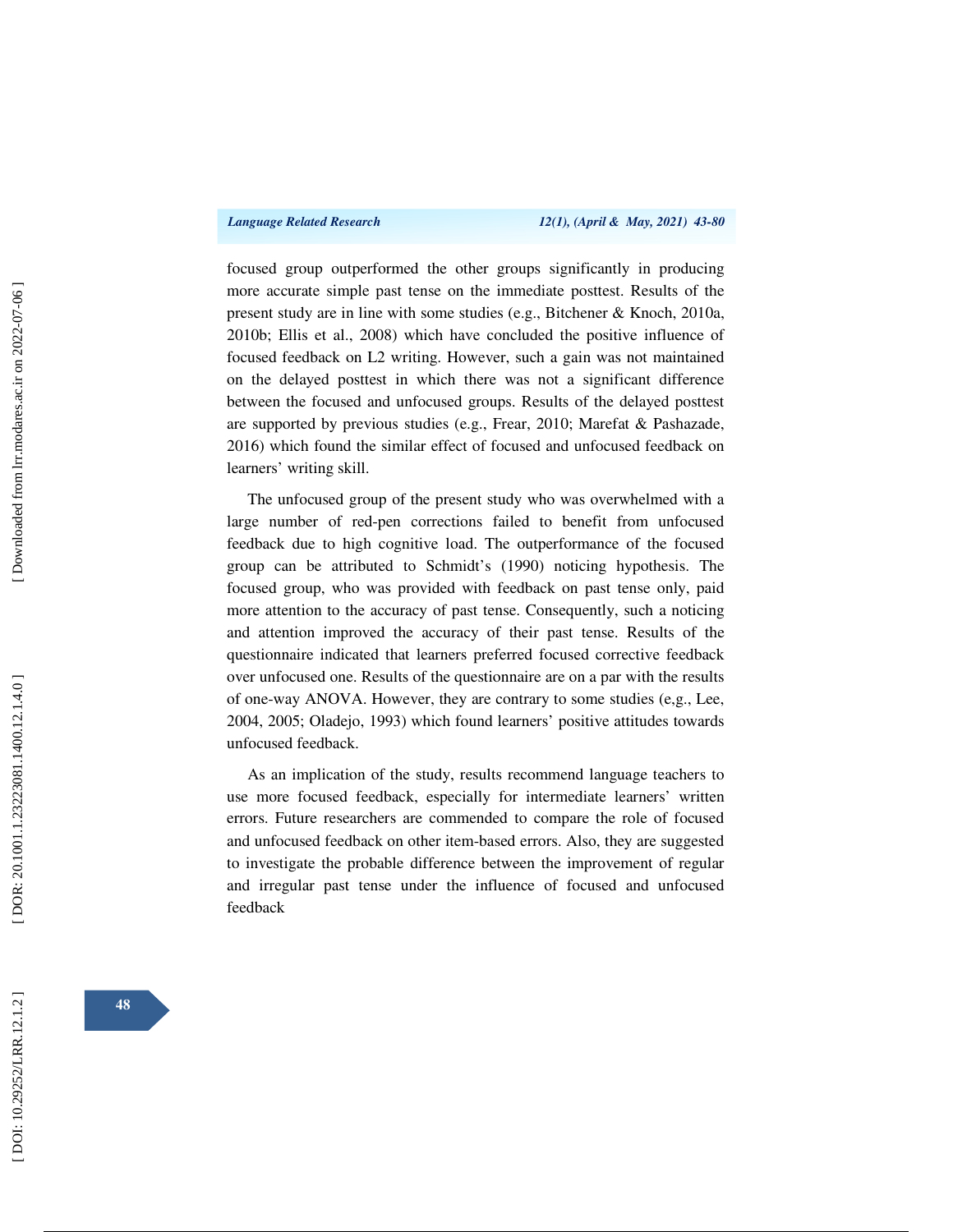د۱۲، ش ۱ (پياپي ۲۱) فروردين و ارديبهشت ۱٤۰۰، صص۶۳–۸۰ دوماهنامة علمي- پژوهشي

# تأثير بازخورد اصلاحي نوشتاري متمركز و غيرمتمركز بر صحت زمان گذشتهٔ سادهٔ زبانآموزان ادرانی

افسانه سعيداختر ٰ ؓ، رضا عبدي <sup>י</sup>، اعظم اكبرى بيرگاني <sup>۳</sup>

 1. استاديار گروه آموزش زبان انگليسي، دانشكد ة علوم انساني، دانشگاه محقق اردبيلي، اردبيل، ايران . ۲. دانشيار گروه اموزش زبان انگليسى، دانشكدهٔ علوم انسانى، دانشگاه محقق اردبيلى، اردبيل، ايران. ۳. دانشجوی کارشناسی ارشد گروه اموزش زبان انگلیسی، دانشکدهٔ علوم انسانی، دانشگاه محقق اردبیلی، اردبیل، ایران.

پذیرش: ۹۸/۰۵/۰۷

دريافت: 14/ 01/ 98 پذيرش: /07

#### چكيده

مطالعهٔ حاضر به بررسی نقش بازخورد اصلاحی نوشتاری متمرکز و غیرمتمرکز مستقیم بر صحت زمان گذشتهٔ سادهٔ باقاعده و بیقاعدهٔ انگلیسی زبانآموزان سطح متوسط پرداخت. تعداد ٦٠ زبانآموز ايراني بهطور تصادفي به دو گروه آزمايشي (متمركز و غيرمتمركز) و گروه گواه طبقهبندي شدند. هر سه گروه در ٤ جلسهٔ متوالي، تكليف نوشتاري انجام و به معلم تحويل دادند. جلسهٔ بعد، هر گروه تكليفهاي خود را در شرايطي متفاوت دريافت كردند. در تكليفهاي نوشتاري گروه بازخورد اصلاحي متمركز، صرفاً افعال نادرست زمان گذشتهٔ ساده تصحيح شد، ولي در نوشتار گروه بازخورد اصلاحي غيرمتمركز، تمامي نكتههاي نادرست گرامري تصحيح شد. گروه كنترل هيچ بازخورد اصلاحي دريافت نكرد. نتايج نشان داد كه گروه بازخورد اصلاحي متمركز بهطور معنادار بهتر از گروههاي ديگر در پسآزمون بلافصل عمل كرده است. نتايج نظرسنجي حاكي از آن است كه زبانآموزان بازخورد اصلاحي متمركز را به بازخورد اصلاحي غيرمتمركز ترجيح دادند.

**واژههای کلیدی**: بازخورد اصلاحی متمرکز، بازخورد اصلاحی غیرمتمرکز، ساختار تکموردــمحور، صحت زمان گذشته .

ــــــــــــــــــــــــــــــــــــــــــــــــــــــــــــــــــــــــــــــــــــــــــــــــــــــــــــــــــــــــــــــــــــــــــ

E-mail:a.saeedakhtar@ut.ac.ir :مقاله مسئول نويسندة\*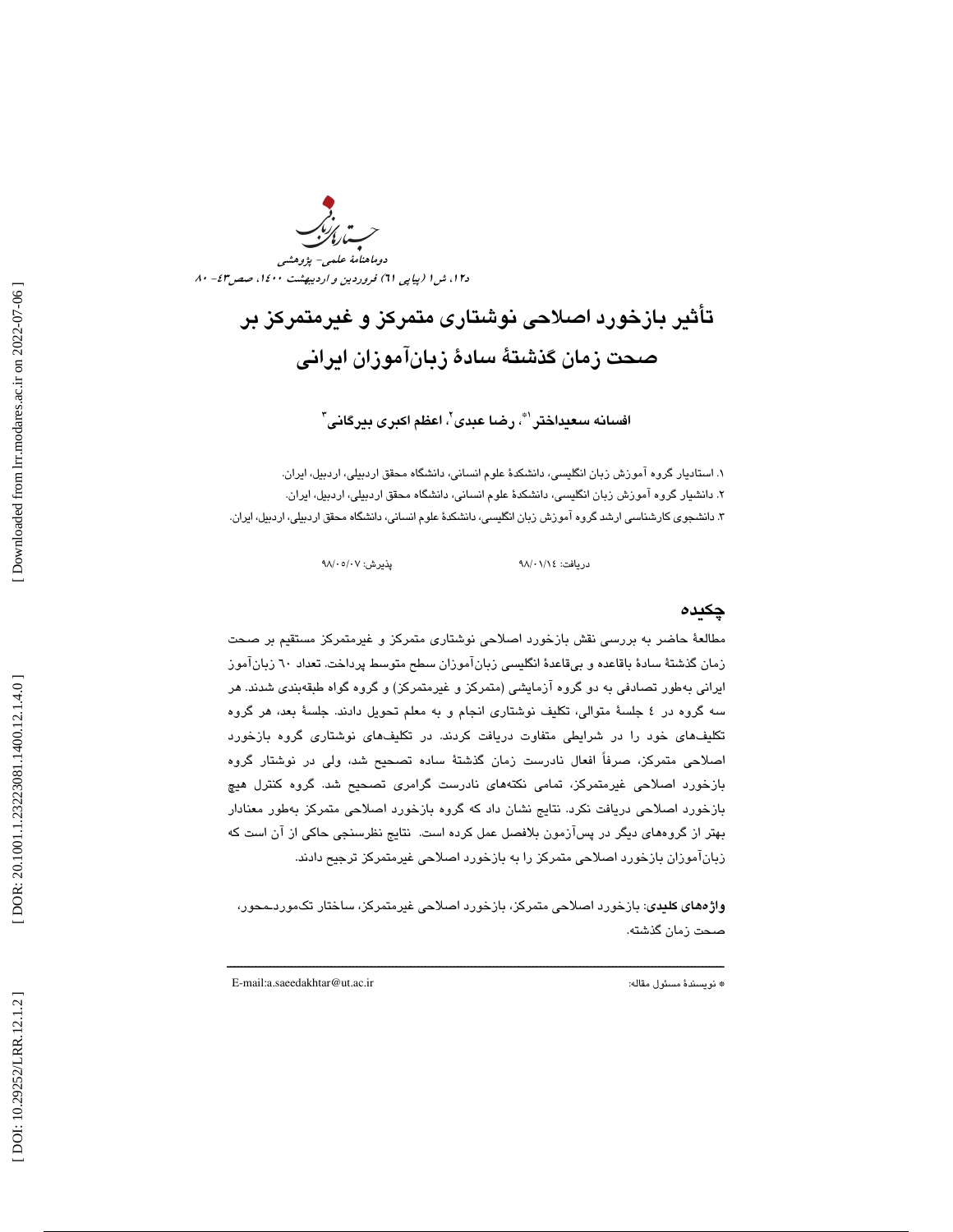افسانه سعيد*اختر و همكاران تأثير بازخورد اصلاحي نوشتاري..*. هي نظير بازخورد اصلاح*ي نوشتاري...*<br>**الم**حدو*ة م* 

### . مقدمه 1

مهارت نوشتاري، همواره چالشي بزرگ براي زبانآموزان بهشمار ميرود . يكي از ضعف- هاي زبانآموزان در مهارت نوشتاري، بهكار بردن نكتههاي نادرست گرامري است كه مفهوم جمله را دچار مشكل ميكند و انگيزه و اعتماد به نفس زبانآموز را براي ادامهٔ مهارت نوشتاري كمتر ميكند. بر اين اساس، محققان زيادي تلاش كردهاند تا مهارت نوشتاري زبانآموزان را تقويت و آنها را به مهارت نوشتاري علاقهمند كنند. براي كاهش تعداد ساختار نادرست نوشتاري زبانآموزان راهكارهاي متفاوتي پيشنهاد شده است. يكي از اين راهکارها ارائهٔ بازخورد اصلاحی نوشتاری<sup>\</sup> است که به تصحیح نکتههای نادرست گرامری زبانآموزان توسط معلم گفته ميشود. بازخورد اصلاحي نوشتاري نقش بسزايي در فراگيري مهارت نوشتاري زبانآموزان دارد، زيرا باعث افزايش سطح آگاهي زبانآموزان ميشود و توجه آنها را به نقاط ضعف نوشتاريشان جلب ميكند.

يكي از چالشهاي معلمان در حيطة آموزش زبان دوم، چگونگي تصحيح ساختار نادرست نوشتاری زبانآموزان است. برخی از محققان بازخورد اصلاحی متمرکز<sup>۲</sup> را به معلمان توصيه ميكنند كه در آن معلم صرفاً يك يا دو نوع ساختار نادرست نوشتاري را تصحيح میکند. در حالی که حامیان بازخورد اصلاحی غیرمتمرکز<sup>"</sup>، تصحیح تمامی نکتههای نادرست گرامري را پيشنهاد ميكنند. يافتة برخي از مطالعات نشان ميدهد كه بازخورد اصلاحي متمركز مىتواند بار ذهنى<sup>؛</sup> زبانآموزان را كاهش دهد و به يادگيرى بهتر منجر شود. از طرفي ديگر، برخي از مطالعات قبلي به اين نتيجه رسيدهاند كه بازخورد اصلاحي متمركز بهدليل جامع نبودن و پرداختن به چند نكتة گرامري محدود، ميتواند يادگيري مهارت نوشتاري را به تعويق بيندازد. تاكنون مطالعات بيشماري در زمينة مقايسة تأثيربازخورد اصلاحي متمركز و غيرمتمركز در صحت نوشتار زبانآموزان انجام شده است. با اين حال، نتايج حاصل از مطالعات قبلي متغير است. مطالعة حاضر گامي در راستاي روشنتر كردن 1 نتايج مغاير با مطالعات پيشين درمورد تأثير بازخورد اصلاحي متمركز و غيرمتمركز بر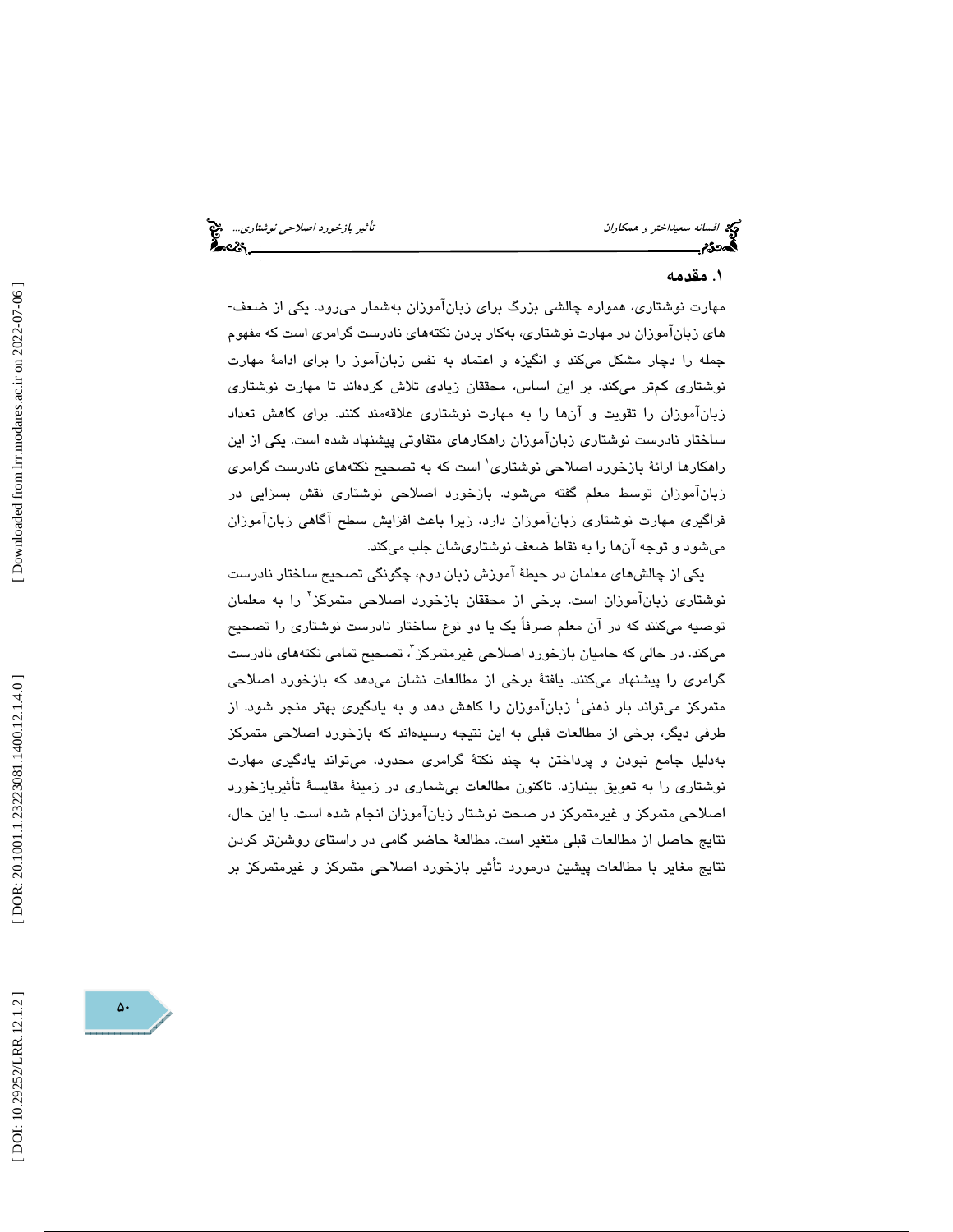# (پياپي 61)، فروردين و ارديبهشت 1400 جستارهاي زباني دورة ،12 شمارة 1

صحت نوشتار زبانآموزان است.

بيشتر مطالعات قبلي انجاميافته در زمينة بازخورد اصلاحي متمركز و غيرمتمركز به بررسی صحت نکتههای گرامری ساختارمحور ٌ پرداختهاند. نکتههای ساختارمحور به نكتههايي گفته ميشود كه زبانآموز بر اساس توضيحات ارائهشده در كتاب گرامر، قادر به تصحيح آن باشد، ازجمله حروف تعريف (a, an, the)، افعال to be و گذشتهٔ سادهٔ باقاعده. از طرفي ديگر، نكتههاي تكموردـمحور به راحتي و با مراجعه به كتاب گرامر قابلتصحيح نيستند و توضيحات معلم را ميطلبند، ازجمله گذشتة سادة بيقاعده. مطالعة حاضر درصدد مقايسة تأثير بازخورد اصلاحي متمركز و غيرمتمركز مستقيم در يادگيري نكتههاي گرامري تكموردــمحور<sup>٦</sup> (زمان گذشته سادهٔ بیقاعده) است. برای نیل به این هدف، در مطالعهای هشت جلسهاي، محققان مطالعة حاضر در تكليف نوشتاري گروه بازخورد اصلاحي متمركز، صرفاً زير افعال باقاعده و بيقاعدة نادرست خط كشيدند و شكل صحيح آنها را با خودكار قرمز نوشتند. در حالي كه در تكليف نوشتاري گروه بازخورد اصلاحي غيرمتمركز، زير تمامي نكتههاي نادرست گرامري خط كشيدند و شكل صحيح آنها را نوشتند. همچنين، نظر زبانآموزان ايراني درمورد بازخورد اصلاحي متمركز و غيرمتمركز را مورد سنجش قرار دادند. مطالعة حاضر با پاسخ به سؤالات زير به دنبال مقايسة اين دو رويكرد متفاوت اصلاحي بر صحت زمان گذشتة ساده است.

 1. آيا بازخورد اصلاحي متمركز و غيرمتمركز تأثيرمتفاوتي بر صحت زمان گذشتة سادة باقاعده و بيقاعدة زبانآموزان ايراني دارد؟

2. نگرش زبانآموزان ايراني به بازخورد اصلاحي متمركز و غيرمتمركز معلم چيست؟

## پيشينة تحقيق **.** 2

#### 1ـ2 . مطالعات پيشين بازخورد اصلاحي متمركز و غيرمتمركز

Bruton, 2010; Ellis et al., 2008; Farrokhi & Sattarour, 2011; ) زيادي مطالعات و معرفت ؛Frear, 2011; Lee, 2004; Sheen et al., 2009; Van Beuningen, 2010;

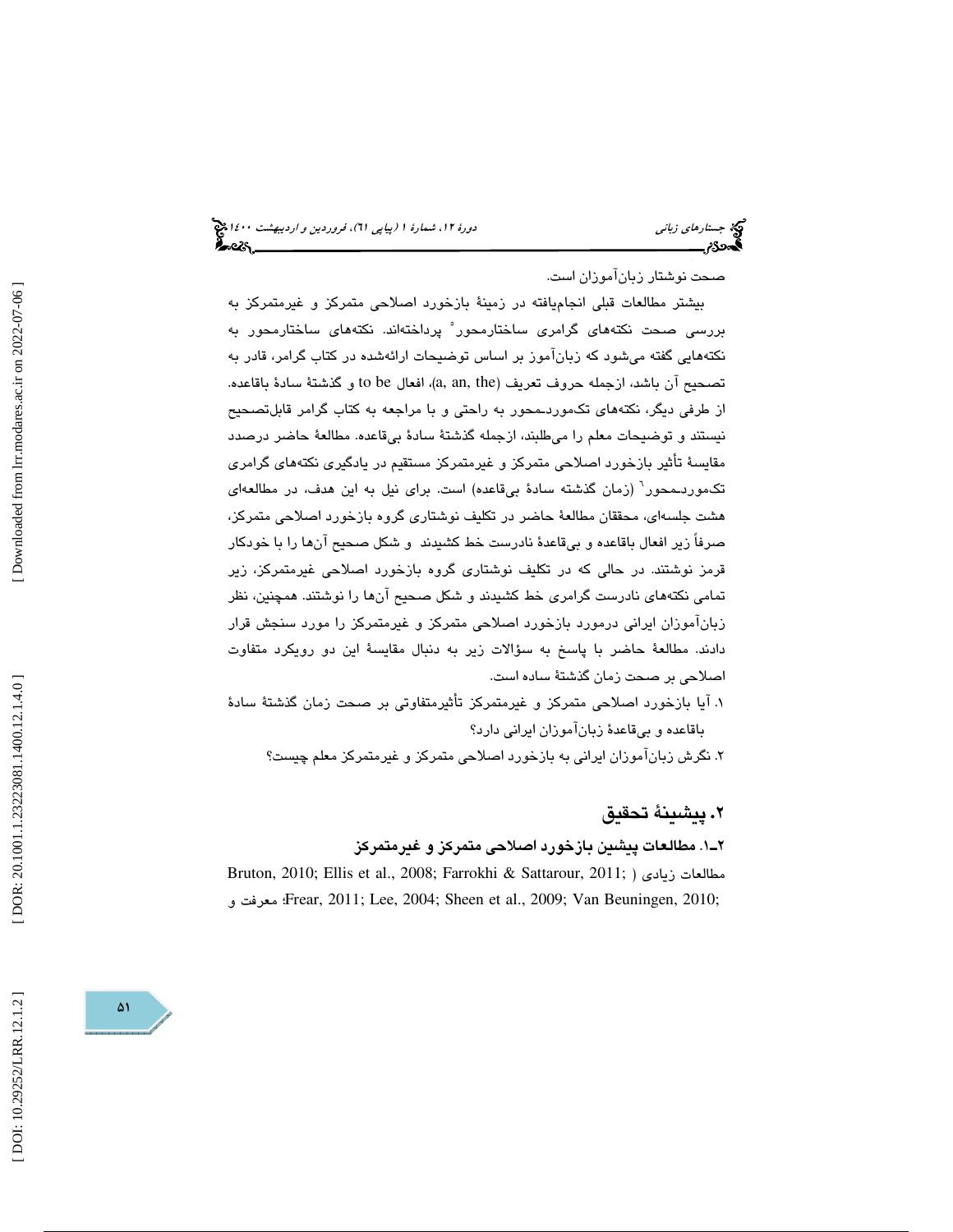افسانه سعيد*اختر و همكاران تأثير بازخورد اصلاحي نوشتاري..*. المجمع<br>الصحافة<br>**الصحافة**م

پاشازاده، 1395) به مقايسة بازخورد اصلاحي متمركز و غيرمتمركز پرداختهاند. خلاصة تعدادي از مطالعات پيشين انجاميافته در زمينة بازخورد اصلاحي متمركز، بازخورد اصلاحي غيرمتمركز، و مقايسة اين دو بازخورد اصلاحي در جدول 1 گنجانده شده است.

جدول 1: خلاصة تعدادي از مطالعات پيشين بازخورد اصلاحي متمركز و غيرمتمركز **Table 1:** The summary of a number of previous studies done on focused and unfocused feedback

| نتايج              | ساختار مورد بررسی     | سطح توانش        | نوع بازخورد      | مطالعه               |
|--------------------|-----------------------|------------------|------------------|----------------------|
|                    |                       | شركتكنندگان      | اصلاحى           |                      |
| مثبت               | حروف تعريف و مرجع     | ذكر نشده         | متمركز (مستقيم)  | استفانو و رووس       |
|                    | جمع                   |                  |                  | (2015)               |
| تأثير يكسان        | حروف تعريف            | متوسط            | مقايسهٔ هر دو    | الیس و همکاران       |
|                    |                       |                  |                  | (2008)               |
| مثبت               | حروف تعريف            | پایینتر از متوسط | متمركز (مستقيم)  | بیچنر (۲۰۰۸)         |
| مثبت               | حروف تعريف، حروف      | پيشرفته          | غيرمتمركز        | بیچنر، یانگ و کامرون |
|                    | اضافه، گذشته ساده     |                  | (مستقيم و        | (2005)               |
|                    |                       |                  | فرازبانی)        |                      |
| مثبت               | حروف تعريف            | پایینتر از متوسط | متمركز (مستقيم و | بيچنر و ناچ (2009)   |
|                    |                       |                  | فرازبانی)        |                      |
| مثبت               | حروف تعريف            | پایینتر از متوسط | متمركز (مستقيم)  | بيچنر و ناچ (2010a)  |
| مثبت               | حروف تعريف            | پيشرفته          | متمركز (مستقيم)  | بيچنر و ناچ (2010b)  |
| مثبت               | وجه مجهول حال ساده    | متوسط            | متمركز           | پاليزوان (2018)      |
|                    |                       |                  | (غیرمستقیم)      |                      |
| منفی               | نکتههای گرامری و      | بالاتر از متوسط  | غيرمتمركز        | تراسکات و هسو        |
|                    | املايى                |                  | (غیرمستقیم)      | (2008)               |
| مثبت               | گذشته ساده و کامل     | پيشرفته          | متمركز           | رامل (2014)          |
| مثبت               | حروف تعريف            | متوسط            | متمركز (مستقيم)  | شين (2007)           |
| برتر <i>ی</i> گروه | افعال to be، حروف     | متوسط            | مقايسهٔ هر دو    | شین و همکاران        |
| متمركز             | اضافه و افعال باقاعده |                  | (مستقيم و        | (2009)               |
|                    | و بىقاعدە             |                  | غير مستقيم)      |                      |

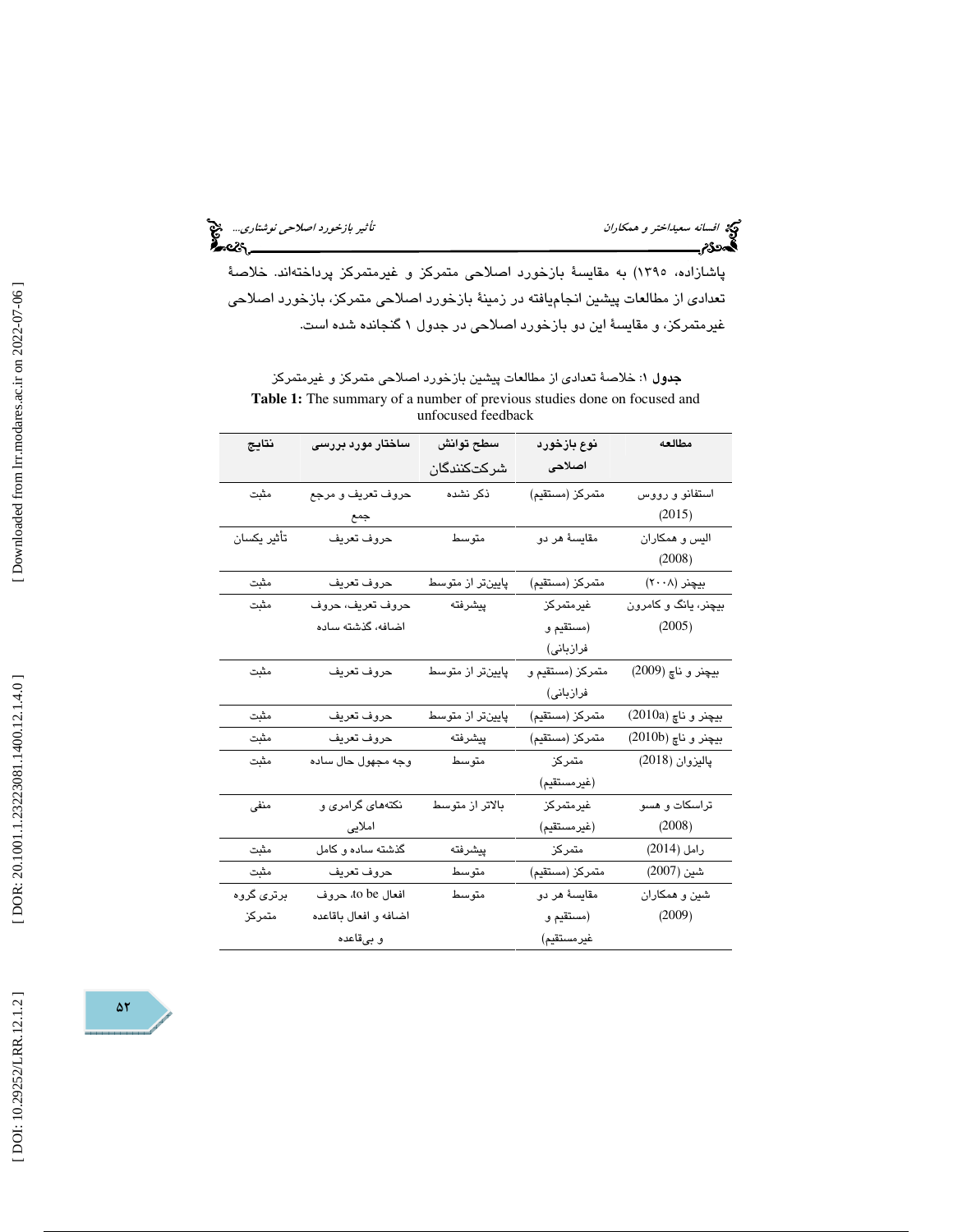| أسروي كمبر           |                              |                          |                       | محرم                              |
|----------------------|------------------------------|--------------------------|-----------------------|-----------------------------------|
| نتايج                | ساختار مورد بررسی            | سطح توانش<br>شركتكنندگان | نوع بازخورد<br>اصلاحى | مطالعه                            |
| مثبت فقط             | حروف تعريف                   | پایینتر از متوسط         | متمركز (مستقيم و      | شينتاني و اليس                    |
| درپس آزمون<br>بلافصل |                              |                          | فرازباني)             | (2013)                            |
| مثبت فقط در          | حروف تعريف و                 | ذكر نشده                 | متمركز (مستقيم و      | شينتانى، اليس و                   |
| جملات شرطي           | جملات شرطي<br>غيرمحتمل       |                          | فرازبانی)             | سوزوکی (2014)                     |
| مثبت                 | جملات شرطي<br>غيرمحتمل       | ذكر نشده                 | متمركز (فرازباني)     | شینتانی، آبری و<br>دونلان، (2016) |
| برترى متمركز         | حروف تعريف                   | پایینتر و بالاتر از      | مقايسهٔ هر دو         | فرخی و ستارپور                    |
| در هر دو             |                              | متوسط                    | (مستقيم)              | (2011)                            |
| سطح توانش            |                              |                          |                       |                                   |
| تأثير يكسان          | افعال باقاعده و بي-          | دانشجويان غير            | مقايسهٔ هر دو         | فرير (2010)                       |
|                      | قاعده                        | رشتهٔ زبان سال           |                       |                                   |
|                      |                              | دوم                      |                       |                                   |
| منفى                 | افعال باقاعده و بي-<br>قاعده | متوسط                    | متمركز (مستقيم)       | فرير (2012)                       |
| تأثير يكسان          | همخواني فعل و فاعل           | متوسط                    | مقايسهٔ هر دو         | كريمي و فتوت نيا<br>(2012)        |
| مثبت فقط در          | افعال باقاعده و بي-          | دانشجويان غير            | متمركز                | گوو (2015)                        |
| پسآزمون              | قاعده و حروف اضافهٔ          | رشتهٔ زبان               |                       |                                   |
| بلافصل               | مكان                         |                          |                       |                                   |
| برترى                | نظرسنجى                      | زبانآموزان               | مقايسة هردو           | لى (2004)                         |
| غيرمتمركز            |                              | دبیرستانی و              |                       |                                   |
|                      |                              | معلمان                   |                       |                                   |
| برترى                | نظرسنجى                      | زبانآموزان               | مقايسة هردو           | لى (2005)                         |
| غيرمتمركز            |                              | دبيرستانى                |                       |                                   |
| منفی                 | همخوانی ضمایر                | ذكرنشده                  | متمركز                | مالاوی دیاب (2015)                |
| تأثير يكسان          | حروف اضافه، مصدر،            | متوسط                    | مقايسة هردو           | معرفت و پاشازاده                  |
|                      | جملات شرطى                   |                          |                       | (1790)                            |



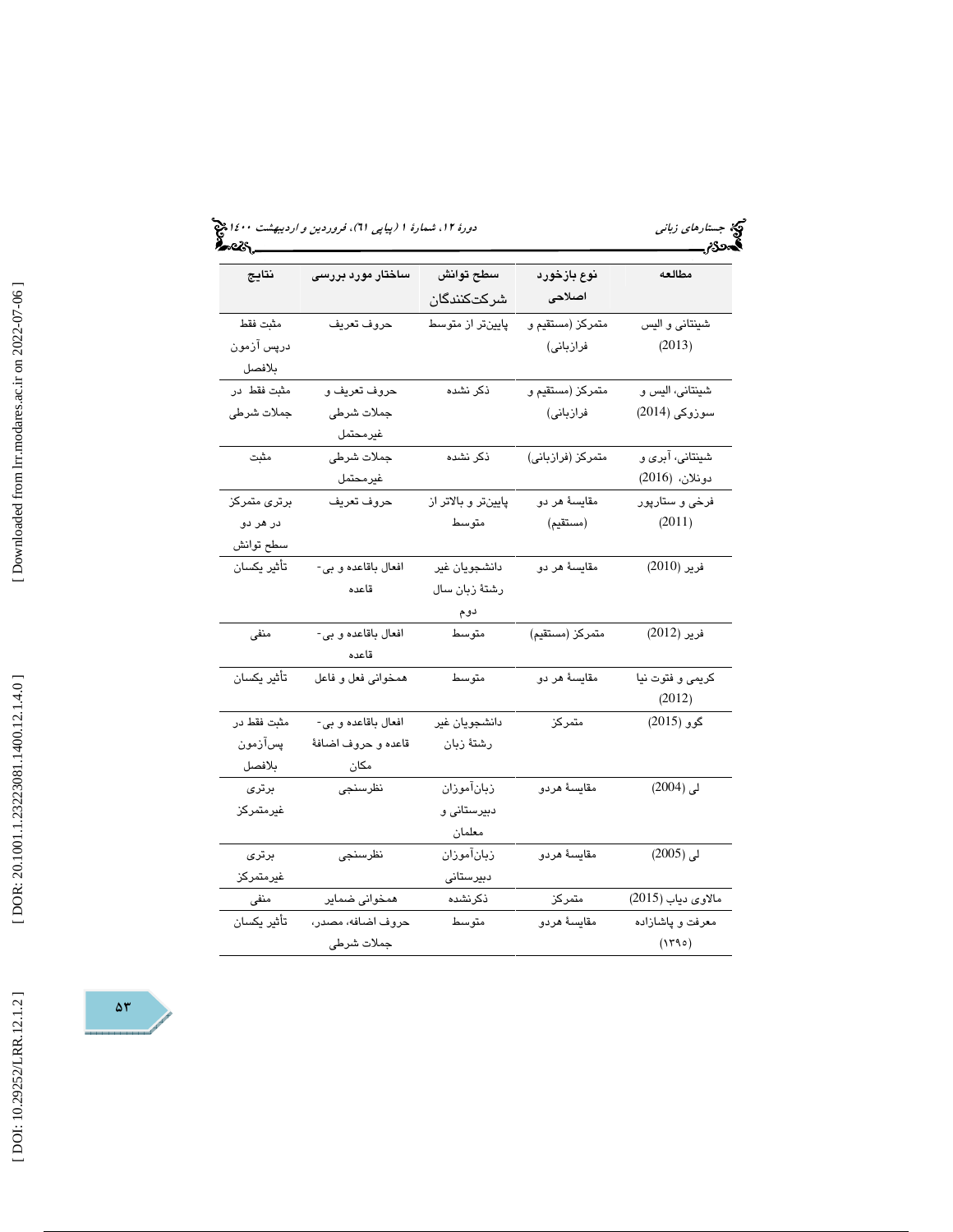| نتايج | ساختار مورد بررسی   | سطح توانش<br>شركتكنندگان | نوع بازخورد<br>اصلاحى | مطالعه             |
|-------|---------------------|--------------------------|-----------------------|--------------------|
|       | غيرمحتمل            |                          |                       |                    |
| مثبت  | تمام نکتههای گرامری | مبتدى                    | غيرمتمركز             | ون بنینگن، دی جانق |
|       |                     |                          | (مستقيم و             | و كوئيكن(2008)     |
|       |                     |                          | غير مستقيم)           |                    |
| مثبت  | تمام نکتههای گرامری | مبتدى                    | غيرمتمركز             | ون بنينكن (2012)   |
|       |                     |                          | (مستقيم و             |                    |
|       |                     |                          | غير مستقيم)           |                    |

بررسي يافتههاي مطالعات جدول 1 نتايج مغايري را نشان ميدهد. نتايج برخي از Bitchener & Knoch, 2008; Farrokhi & Sattarpour, 2011; Sheen, ) مطالعات  $^\vee$  (2007; Sheen et al., 2009) برتری بازخورد اصلاحی متمرکز را نشان میدهد. شین $^\vee$ 2007)، براي مثال، به بررسي تأثير بازخورد اصلاحي متمركز بر يادگيري حروف تعريف ) «a, an, the» پرداخت و به اين نتيجه رسيد كه بازخورد اصلاحي متمركز نقش بسزايي در افزايش صحت حروف تعريف در نگارش زبانآموزان دارد. در همين راستا، مطالعة بيچنر و ناچ 8 ( 2008) به بررسي نقش بازخورد اصلاحي متمركز در صحت حروف تعريف زبانآموزان پرداخت. در اين مطالعه، 52 زبانآموز نيوزلندي به دو گروه آزمايشي و گواه گمارده شدند. نتايج نشان داد گروه آزمايشي كه به مدت 10 ماه بازخورد اصلاحي متمركز دريافت كرده بودند بهطور معناداري بيشتر از گروه گواه حروف تعريف صحيح در نگارش خود به كار بردند. شين و همكاران (2009) نيز به مقايسة تأثير بازخورد اصلاحي متمركز و غيرمتمركز در يادگيري افعال be to پرداختند و به اين نتيجه رسيدند كه بازخورد اصلاحي متمركز در يادگيري افعال to be بهطور معناداري مؤثرتر از بازخورد اصلاحي غيرمتمركز است. در حالي كه برخي از مطالعات ديگر ( & Ellis et al., 2008; Frear, 2010; Karimi 2010 ,Samiei & Rouhi; 2012 ,Fotovatnia؛ معرفت و پاشازاده، 1395) تفاوت معناداري بين بازخورد اصلاحي متمركز و غيرمتمركز بهدست نياوردند.

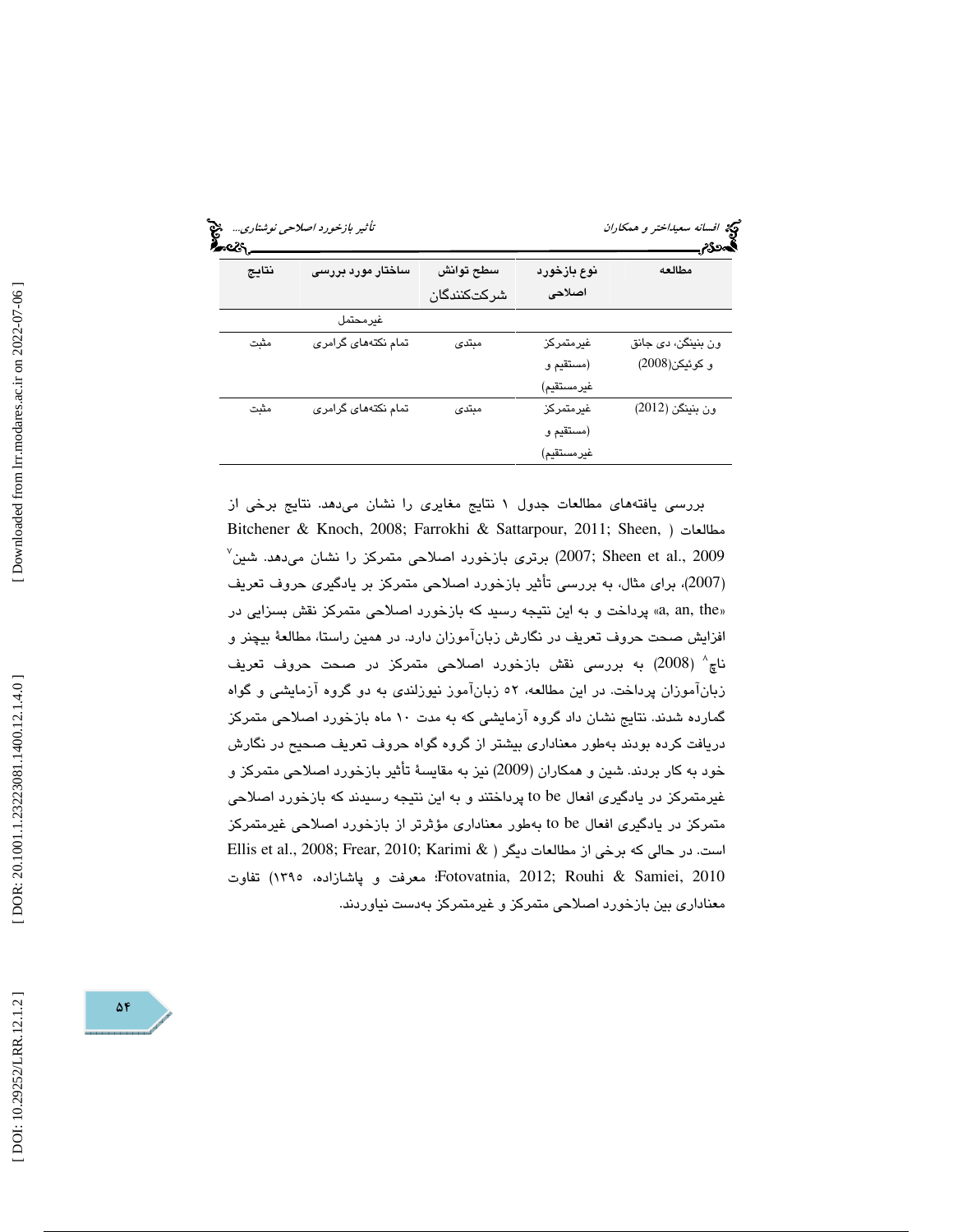دستهاي ديگر از مطالعات، به بررسي نظر زبانآموزان نسبتبه بازخورد اصلاحي متمركز و غيرمتمركز پرداختند. براي مثال، لي 9 ( 2004) نظر زبانآموزان و معلمان را درمورد تأثير بازخورد اصلاحي متمركز و غيرمتمركز بررسي كرد و به اين نتيجه رسيد كه هم معلمان و هم زبانآموزان بازخورد اصلاحي غيرمتمركز را ترجيح ميدهند. يك سال بعد، لي (2005) مطالعة ديگري انجام داد و گزارش كرد كه 9/ 82 درصد زبانآموزان بازخورد اصلاحي غيرمتمركز را برتر از نوع متمركز ميدانند چون كنجكاو هستند تا متوجه تمامي اشتباهاتشان شوند. يكي از شركتكنندگان مطالعة لي چنين اظهار داشته است:

معلم من فقط چند نكتة گرامري خاص را تصحيح ميكند. به نظر من چون سرش خيلي شلوغ است فرصت نميكند تا تمامي نكتههاي نادرست نگارشم را تصحيح كند. به نظر من اگر معلمم همه نكتههاي نادرست نگارشم را تصحيح كند، مهارت نوشتاري من بيشتر تقويت ميشود.

تناقض بين نتايج مطالعات پيشين را ميتوان به چهار عامل مهم نسبت داد. يكي از دلايل متغير بودن مطالعات قبلي انتخاب نكتههاي متفاوت ساختارـمحور و تكـموردـمـحور است.<br>تأثير بازخورد اصلاحي بر نكتههاي نادرست ساختارـمحور بيشتر از نكتههاي تك-موردـمحور است (2003 2002, ,Frear(. به بياني ديگر، نكتههاي ساختارـمحور بار ذهني كمتري بر زبانآموزان وارد ميكنند درنتيجه، يادگيري راحتتر و با اتكا به قدرت توجه كمتر صورت ميگيرد. بنابراين، ماهيت ساختار گرامري موردنظر ميتواند يكي از دلايل تناقض مطالعات پيشين باشد.

عامل ديگري كه در مطالعات قبلي متغير است و نقش مهمي در بازده بازخورد اصلاحي دارد سطح توانش شركتكنندگان است. طبق نظر ون پتن `` (2004)، زبانآموزاني كه سطح توانش بالايي دارند ميتوانند به رقابت بين معنا و ساختار فائق آيند و توجه خود را به بازخورد اصلاحي معطوف كنند، در حالي كه زبانآموزان با سطح توانش كم، بيشتر درگير معنا ميشوند و در قابليت ذهني محدودشان'' جايي براي ساختار اختصاص نمي هند. در برخي از مطالعات بازخورد اصلاحي متمركز و غيرمتمركز، سطح توانش شركتكنندگان متوسط است (Ellis et al., 2008; Sheen, 2007; Sheen et al., 2009)، در برخي ديگر

Downloaded from lrr.modares.ac.ir on 2022-07-06

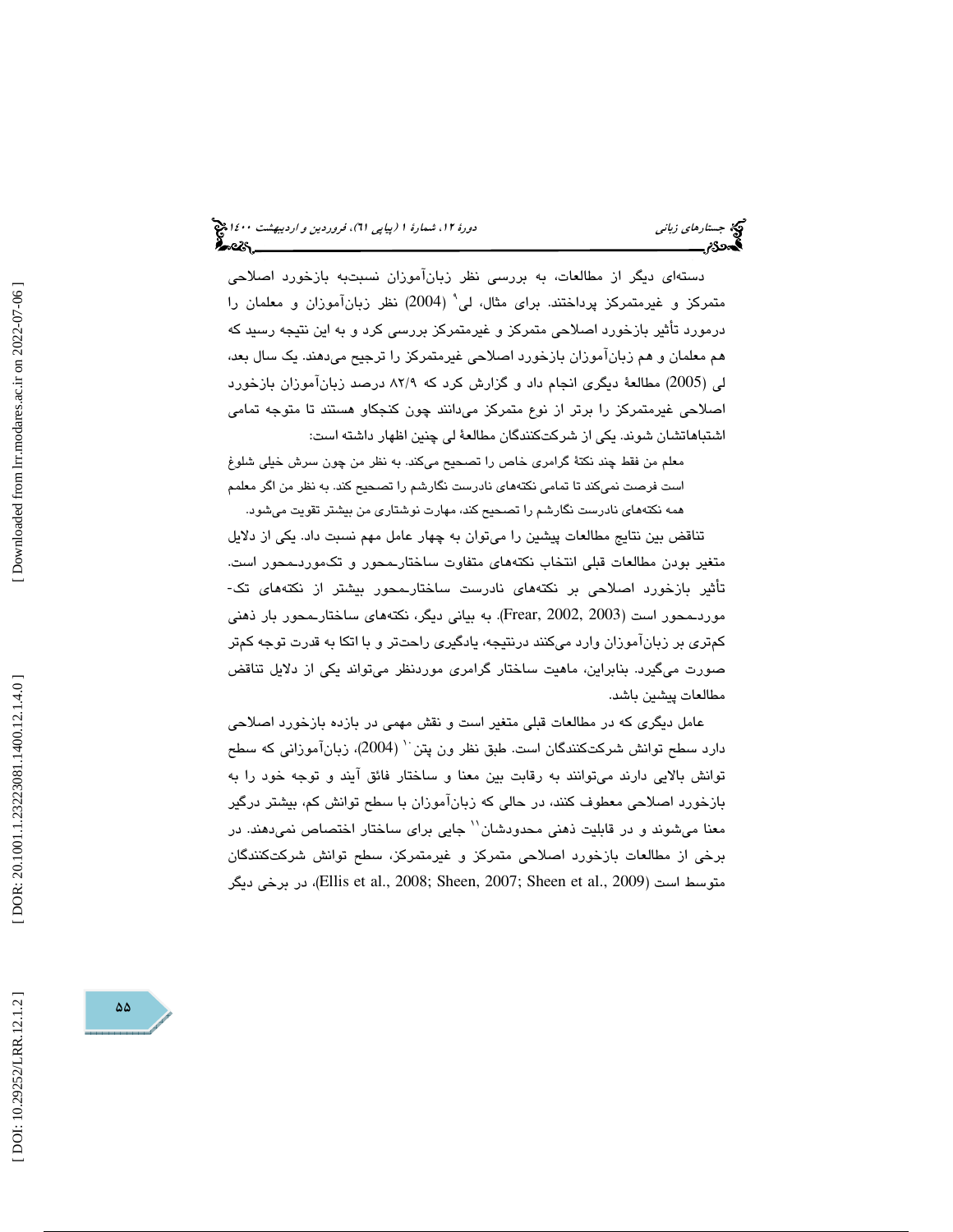افسانه سعيداختر و همكاران تأثير بازخورد اصلاحي نوشتاري...

پايينتر از سطح متوسط است ( ;Bitchener, 2008; Bitchener & Knoch, 2008, 2010a و در چند مطالعهٔ ديگر بالاتر (Shintani & Ellis, 2013; Van Beuningen et al., 2012 از متوسط و پيشرفته است ( Bitchener & Knoch, 2010a; Rummel, 2014; Truscott . بازخورد اصلاحي غيرمتمركز براي زبانآموزان سطح بالا مؤثرتر از (& Hsu, 2008 زبانآموزان سطح پايين است (2012 ,Bitchener(، زيرا زبانآموزان سطح پايين توانش لازم براي خودـتصحيحي<sup>٦٧</sup> را فرا نگرفتهاند. بنابراين، انتخاب گروههاي متفاوت از لحاظ سطح توانش ميتواند در نتايج حاصل از مطالعه، تأثير چشمگيري داشته باشد و به نتايج متناقض منجر شود.

سومين عامل تناقض نتايج حاصل از مطالعات پيشين، ميزان وضوح بازخورد اصلاحي متمركز و غيرمتمركز است. در برخي از مطالعات ( ,Bichener & Knoch, 2008; Frear 2015 ,Revesz Stefanou; 2012(، بازخورد اصلاحي مستقيم به كار رفته است، در حالي كه در برخي ديگر (Rouhi & Samiei, 2010; Truscott & Hsu, 2008) بازخورد اصلاحي غيرمستقيم انتخاب شده است. نتايج مطالعاتي كه به مقايسة تأثير بازخورد اصلاحي ( Sheen et al., 2009; Van Beuningen et al., 2008 اند ( پرداخته غيرمستقيم و مستقيم نشان ميدهد كه بازخورد اصلاحي مستقيم بهدليل ارائة شكل صحيح نكتههاي گرامري نادرست بيشتر از بازخورد اصلاحي غيرمستقيم باعث افزايش صحت نوشتاري زبانآموزان ميشود. در حالي كه مخالفان بازخورد اصلاحي مستقيم (2003 ,Ferris (معتقدند كه بازخورد اصلاحي غيرمستقيم، زبانآموزان را به خودـتصحيحي سوق ميدهد كه به نوبة خود باعث يادگيري بهتر نكتههاي مورد نظر ميشود. با اين حال، فريس و رابرتس"' (2001) به اين نتيجه رسيدند كه بازخورد اصلاحي غيرمستقيم رويكردي مناسب براي زبانآموزان با سطح توانش پايين نيست چون اين گروه از زبانآموزان دانش كافي براي خودـتصحيحي ندارند.

چهارمين دليل مرتبط با ضعفهاي روش اجراي مطالعات قبلي است. براي مثال، يكي از ضعفهای مطالعهٔ الیس و همكاران ٔ' (2008)، كه تفاوت معناداری بین گروه متمركز و

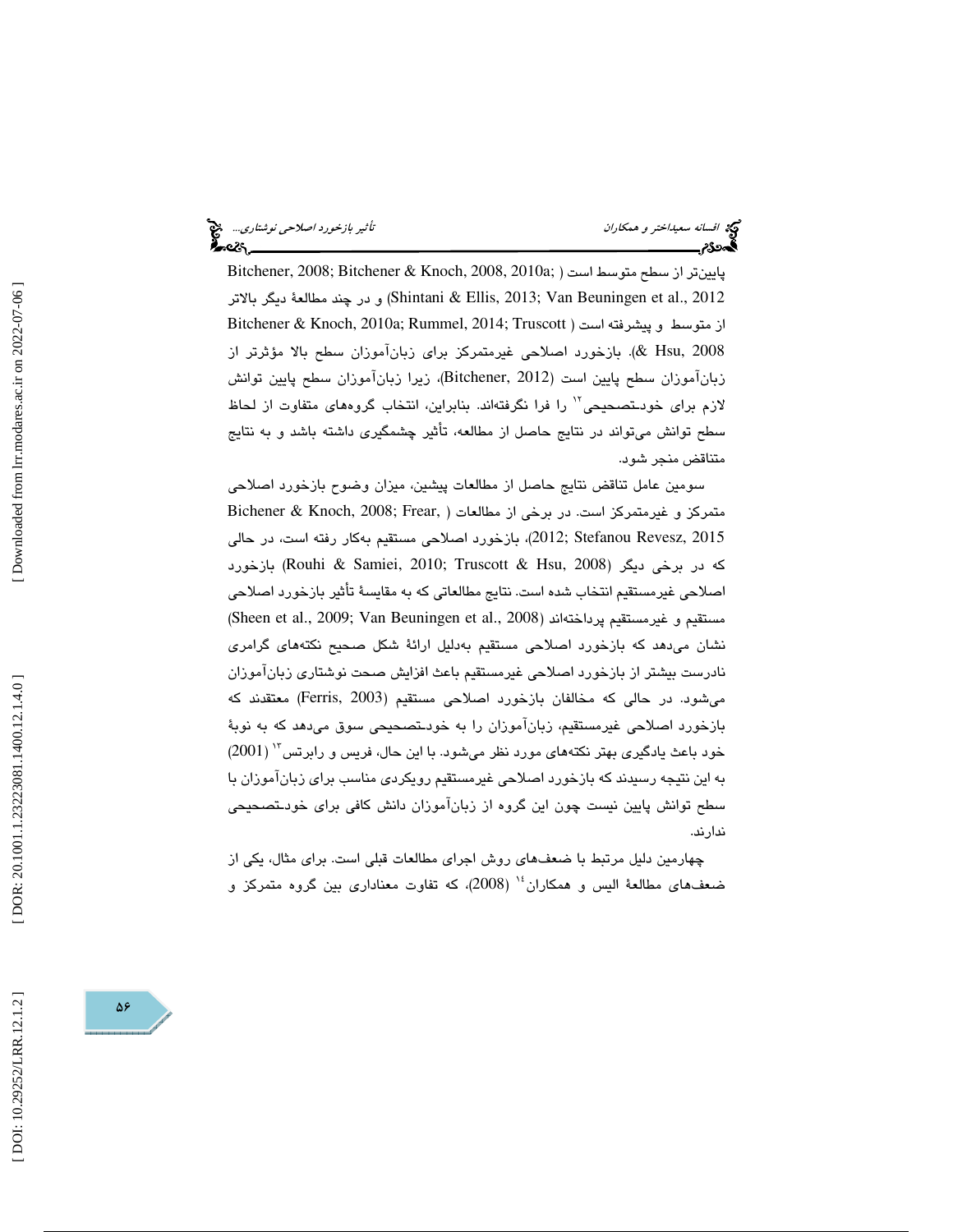غيرمتمركز به دست نياوردند، ميزان بهرهمندي متفاوت گروههاي متمركز و غيرمتمركز از بازخورد اصلاحي بود. اليس و همكاران در قسمت محدوديتهاي مطالعة خود به اين تفاوت اشاره كردهاند كه گروه متمركز بيشتر از گروه غيرمتمركز بازخورد اصلاحي دريافت كردند. همچنين شين و همكاران (2009)، كه بازخورد اصلاحي متمركز را مؤثرتر از نوع غيرمتمركز يافتند، نامنظم بودن بازخورد اصلاحي غيرمتمركز را يكي از ضعفهاي مطالعة خود ذكر كردند. در اعمال بازخورد اصلاحي غيرمتمركز در مطالعة شين و همكاران، برخي از نكتههاي نادرست تصحيح شدند، ولي برخي ديگر تصحيحنشده باقي ماندند. بنابراين، ميزان متفاوت بهرهمندي از بازخورد اصلاحي در تأثيرگذاري آن نقش اساسي دارد. با وجود مطالعات فراواني كه در زمينة بازخورد اصلاحي متمركز و غيرمتمركز انجام يافته است، نتايج متفاوت بهدست آمده محققان را به بررسيهاي بيشتر در اين حوزه سوق ميدهد.

# . چارچوب نظري 3

بازخورد اصلاحی نوشتاری شامل انواع مختلف ازجمله بازخورد اصلاحی مستقیم<sup>۱</sup>ْ و غيرمستقيم<sup>\'</sup>، بازخورد اصلاحي متمركز و غيرمتمركز، و بازخورد اصلاحي فرازباني<sup>10</sup> است. بازخورد اصلاحي مستقيم شامل تصحيح نكتههاي نادرست گرامري زبانآموزان با ارائة شكل صحيح است، در حالي كه بازخورد اصلاحي غيرمستقيم به علامت زدن به نكتههاي نادرست گرامري بدون تصحيح يا توضيح ميپردازد (2003 ,Ferris(. طبقهبندي ديگر كه در مطالعة حاضر بررسي شده است، شامل بازخورد اصلاحي متمركز و غيرمتمركز است. بازخورد اصلاحي متمركز صرفاً به تصحيح نكتههاي خاص گرامري (براي مثال حروف اضافه يا زمان گذشتة ساده) ميپردازد و باقي نكتههاي نادرست گرامري و غيرگرامري را درنظر نمیگیرد (Ellis et al., 2008)، در حالی که بازخورد اصلاحی غیرمتمرکز تصحیح تمامي نكتههاي گرامري و غيرگرامري (ازجمله غلط املايي، نقطهگذاري و غيره) زبانآموزان را دربر ميگيرد. بازخورد اصلاحي فرازباني شكل صحيح نكتههاي نادرست گرامري را ارائه

Downloaded from lrr.modares.ac.ir on 2022-07-06

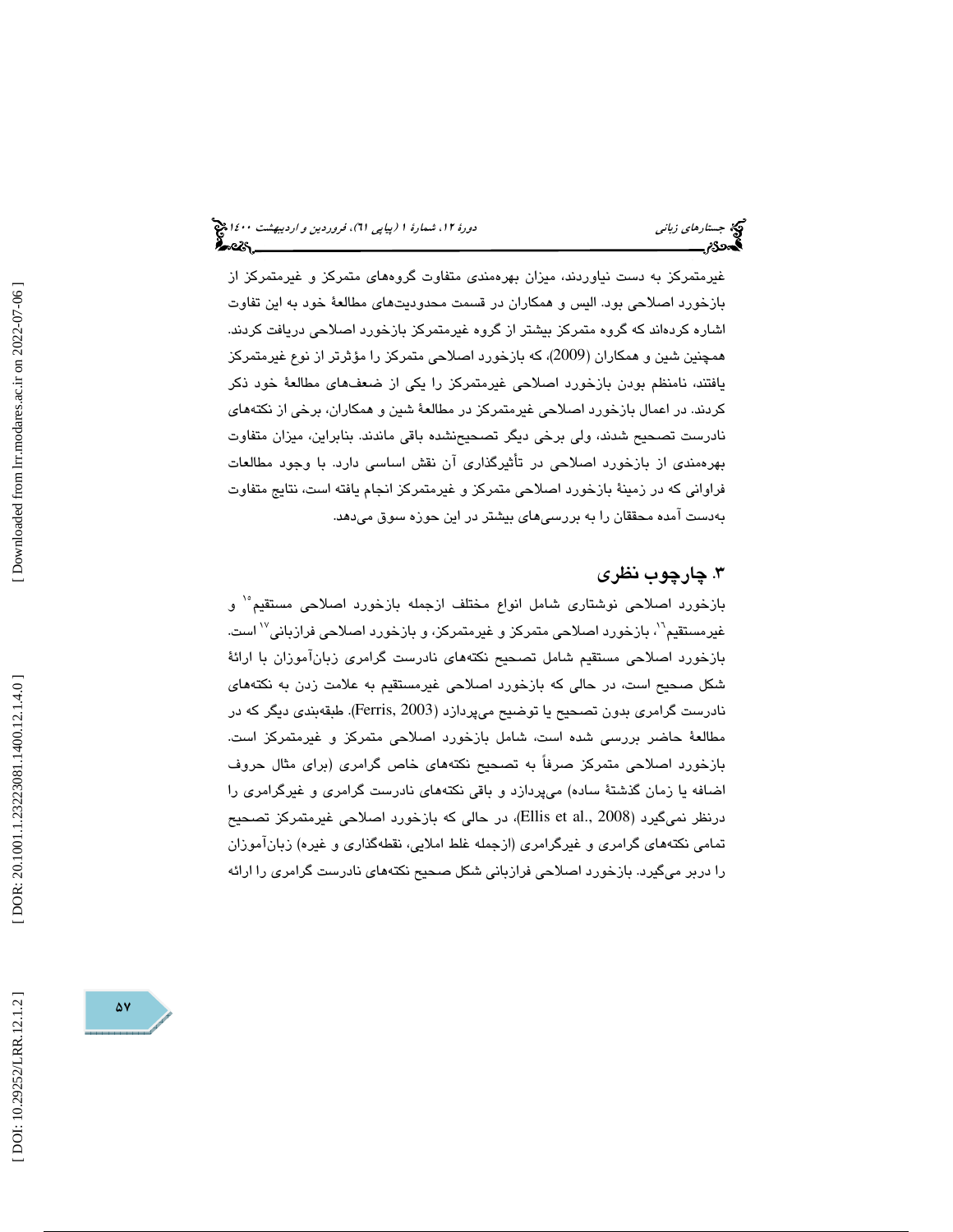نميدهد، ولي با توضيحات ساختاري كه در اختيار زبانآموزان قرار ميدهد آنها را به خودـتصحيحي ترغيب ميكند (سعيداختر و همكاران، ١٣٩٧؛ Shintani et al., 2014).

1ـ3 . بازخورد اصلاحي متمركز و غيرمتمركز بازخورد اصلاحي متمركز به تصحيح نكتههاي گرامري محدود از پيش تعيينشده ميپردازد. اليس و همكاران (2008) بازخورد اصلاحي متمركز را به دو نوع كاملأ متمركز<sup>\\</sup> و نسبتاً متمركز<sup>\\</sup> تقسيم كردند. در بازخورد اصلاحي كاملاً متمركز، صرفاً يك ساختار گرامري مدنظر معلم قرار ميگيرد و در نگارش زبانآموزان تصحيح ميشود. براي مثال، در جملة زير، معلم فقط s –جمع را تصحيح ميكند و از ساختارهاي نادرست گرامري ديگر ازجمله همخوانی فعل و فاعل<sup>۲۰</sup> و ترتیب نادرست اسم و صفت چشم<sub>ه</sub>وش*ی* میکند.

\**My mother have two apple red and three apple green*. ولي دربازخورد اصلاحي نسبتاً متمركز، چندين ساختار محدود از پيش تعيينشده تصحيح ميشود و مابقي نكتههاي نادرست گرامري دستنخورده به زبانآموز پس داده مي- شود. براي مثال، در جملةً زير معلم فقط 5– جمع و 5– سوم شخص مفرد را تصحيح ميكند. \* *He wish to has a lot of book. He like story book, and he enjoy paint*.

بسياري از حاميان بازخورد اصلاحي متمركز بر اين باورند كه معلمان نبايد تمامي نكتههاي نادرست گرامري زبانآموزان را تصحيح كنند، بلكه بايد بر يك نكتة گرامري خاص متمركز شوند و صرفاً براي آن نكته، بازخورد اصلاحي ارائه دهند (2002 ,Ferris(. طبق نظر آنها، بازخورد اصلاحي غيرمتمركز نهتنها كار معلم را در تصحيح نگارش زبانآموزان سخت ميكند، بلكه بار ذهني زبانآموزان را نيز افزايش ميدهد و آنها را سردرگم ميكند.  $(1996)$  معتقد است بازخورد اصلاحی غيرمتمركز، كه به پر كردن نگارش زبانآموزان با تصحيح نكتههاي نادرست گرامري با خودكار قرمز ميانجامد، ميتواند به دلزده شدن زبانآموزان از نگارشهاي آتي منجر شود.

Ellis et al., 2008; Farrokhi & Sattarpour, 2012; Sheen et al., زيادي محققان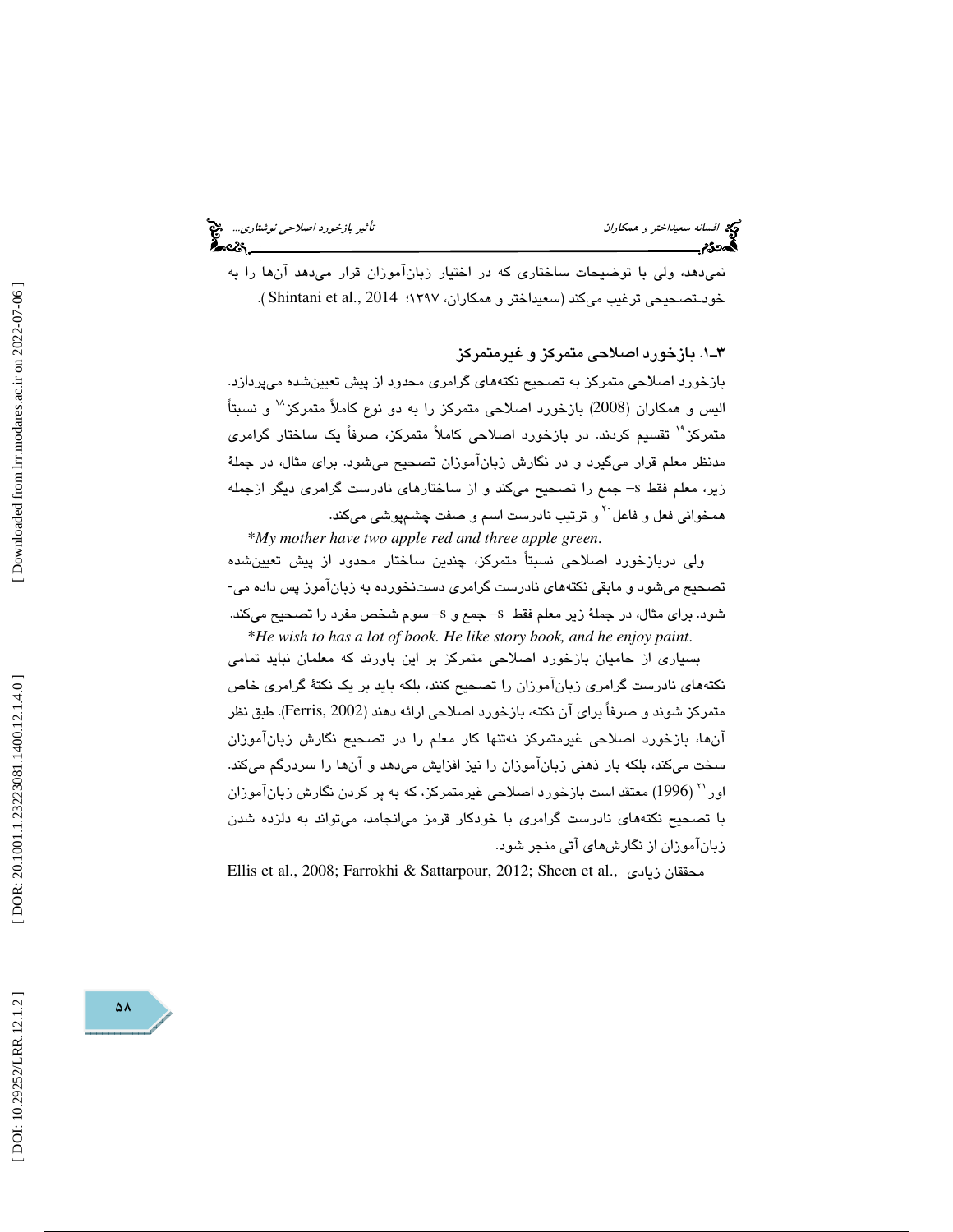2009) معتقدند كه بازخورد اصلاحي متمركز در بهبود صحت نگارش زبانآموزان ارجحيت بيشتري دارد. با استناد به اهميت نظريهٔ توجه اشميت<sup>۲۲</sup> (1993) در فرايند يادگيري زبان دوم، اليس و همكاران (2008) به اين نتيجه رسيدند كه بازخورد اصلاحي متمركز پتانسيل زيادي براي تقويت صحت مهارت نوشتاري دارد. از آنجايي كه قابليت ذهن براي توجه محدود است هنگام به زبانآموزان ،)Robinson, 2003; Schmidt, 2001; Van Patten, 2004 ) رويارويي با بازخورد اصلاحي متمركز، بهتر ميتوانند توجه خود را به نكتههاي خاص و محدود معطوف كنند و درنتيجه يادگيري بهتر انجام ميگيرد ( ,Bitchener, 2008; Sheen 2007). بازخورد اصلاحي غيرمتمركز با درگير كردن ذهن زبانآموزان به ساختار متفاوت و متنوع، ميتواند ذهن زبانآموزان را آشفته كند و فرايند مفيد و مؤثر بازخورد اصلاحي به ثمر نرسد. با التفات به قابليت محدود ذهن براي توجه، بازخورد اصلاحي متمركز رويكردي مناسب براي تصحيح نكتههاي نادرست گرامري زبانآموزان با سطح توانش پايين بهشمار ميرود.

از طرفي ديگر، برخي از محققان با پررنگتر جلوه دادن معايب بازخورد اصلاحي متمركز، معلمان آموزش زبان را به بهكارگيري بازخورد اصلاحي غيرمتمركز سوق ميدهند. بازخورد اصلاحي غيرمتمركز (يا جامع) تصحيح همة نكتههاي نادرست اعم از ساختاري، املايي، ... را دربر ميگيرد و همان روشي است كه اغلب معلمان آموزش زبان دوم در كلاس- هاي خود بهكار ميبرند. به عقيدة فريس (2010)، هدف اصلي بازخورد اصلاحي، بهبود صحت نگارش تمامي نكتههاي نوشتاري زبانآموزان است و تقويت پارهاي از اين نكتهها به كسب مهارت نوشتاري لازم توسط زبانآموزان منجر نخواهد شد. گذشته از آن، هنگامي كه زبانآموزان برگة خود را در شرايطي دريافت ميكنند كه فقط تعدادي از ساختار نادرستشان تصحيح شده است، سردرگم ميشوند و فكر ميكنند ديگر ساختارهايشان كاملاً صحيح است (Ferris, 2010)، در چنین شرایطی زبانآموزان قادر به مقایسهٔ جملات نادرست خود با جملات صحيح و استاندارد زبان دوم نخواهند بود ( 1995 ,Swain( ، از اهميت اين مقايسه در يادگيري زبان دوم بهرهمند نخواهند شد، و ساختارهاي نادرست را همچنان در نگارش آتي خود به كار خواهند برد.

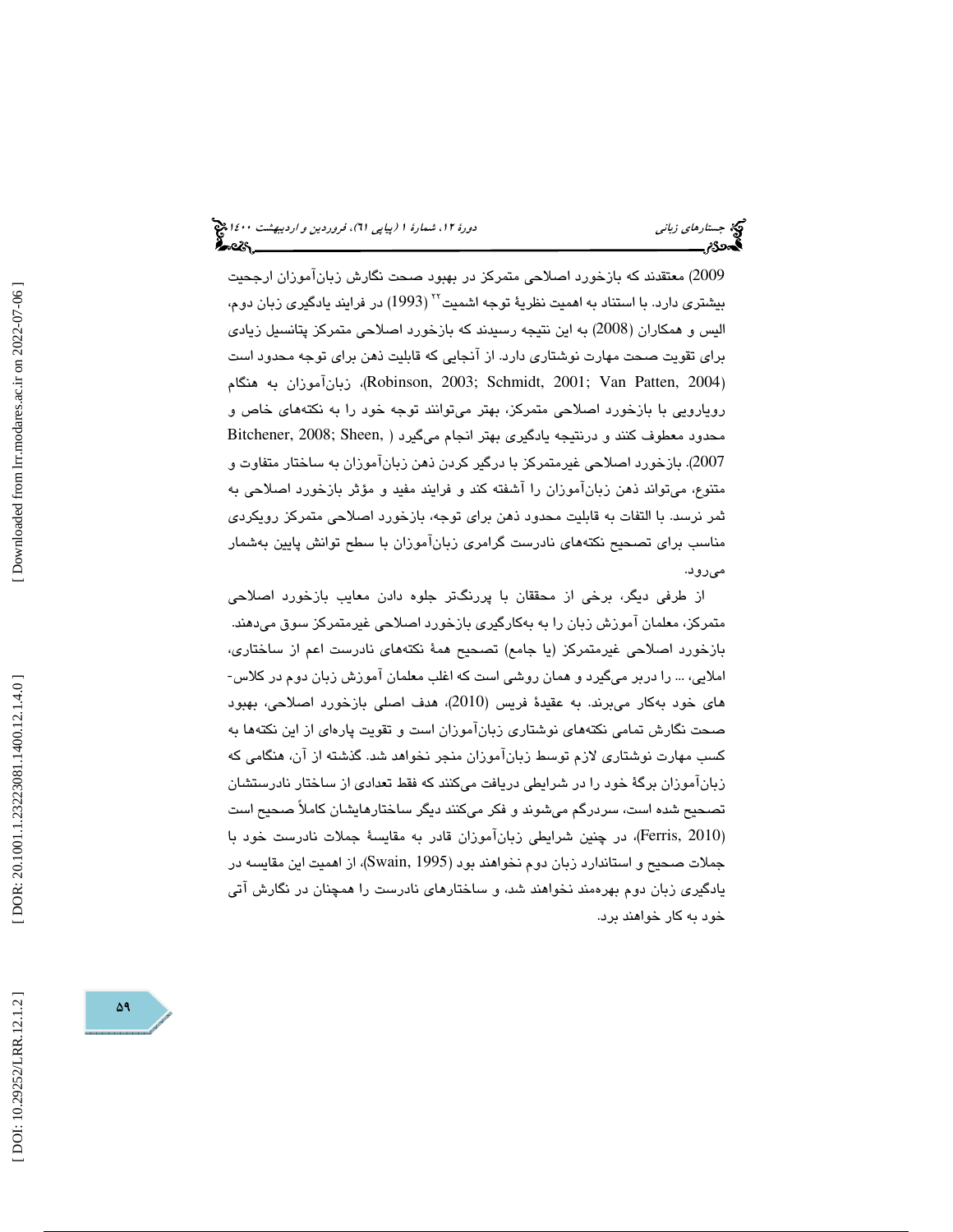يكي ديگر از معايب مهم بازخورد اصلاحي متمركز اين است كه زبانآموزان قادر نيستند نكتههاي فراگرفته شده را به نگارش آتي خود انتقال دهند. بنابراين، طبق نظر اين گروه، چنين بازخورد اصلاحي نميتواند در بهبود صحت نگارش زبانآموزان اهميت داشته باشد. در پژوهش ون بنينگن و همكاران<sup>۲۲</sup> (2008)، زبانآموزانی كه بازخورد اصلاحی غیرمتمركز دريافت كردند موفق به انتقال آموختههاي خود به نگارشهاي آتي خود شدند. در حالي كه در مطالعهٔ تراسکات و هسو<sup>۲۶</sup> (2008) زبانآموزان نتوانستند آموختههای خود را از بازخورد اصلاحي غيرمتمركز به نگارش جديدشان انتقال دهند. نتايج متناقض مطالعات پيشين بازخورد اصلاحي متمركز و غيرمتمركز ضرورت تحقيقات بيشتر را بيش از پيش آشكار ميسازد.

#### 2ـ3 . نكتههاي نادرست ساختارـمحور و تكموردـمحور

ینگ و لیستر<sup>۲۰</sup> (2010) نکتههای نادرست گرامری زبانآموزان را به دو گروه ساختارـمحور و تكموردـمحور طبقهبندي كردهاند. نكتههاي نادرست ساختارـمحور به نكتههايي گفته ميشود كه با مراجعه به فرمولي ساده در كتاب گرامر قابل تصحيح باشند؛ براي مثال، حروف تعريف، زمان گذشتة سادة باقاعده، همخواني فعل و فاعل و افعال be to .

نكتههاي نادرست تكموردـمحور مواردي را دربر ميگيرد كه به راحتي با مراجعه به كتاب گرامر قابل تصحيح نيستند؛ براي مثال، زمان گذشتة سادة بيقاعده بهدليل تبعيت از دو ساختار متفاوت به راحتي قابل تصحيح نيستند، بلكه بازخورد اصلاحي معلم را ميطلبد:

1) Irregular past tense (use a different form of the verb, e.g., go: went)

2) Irregular past tense (use the same form of the verb, e.g., set: set) بيشتر مطالعات قبلي تأثير بازخورد اصلاحي متمركز و غيرمتمركز را در صحت نكتههاي نادرست ساختارـ محور بررسي كردهاند؛ ازجمله حروف اضافه ( ;2008 ,Bitchener Bitchener & Knoch, 2010a, 2010b; Ellis et al., 2008; Sheen, 2007; Sheen et ،( Mawlawi Diab, 2015 ) ضماير همخواني ،)al., 2009; Shintani & Ellis, 2013 ضماير مرجع جمع (Stefanou & Revesz, 2015)، افعال Stefanou & (Sheen et al., 2009) و

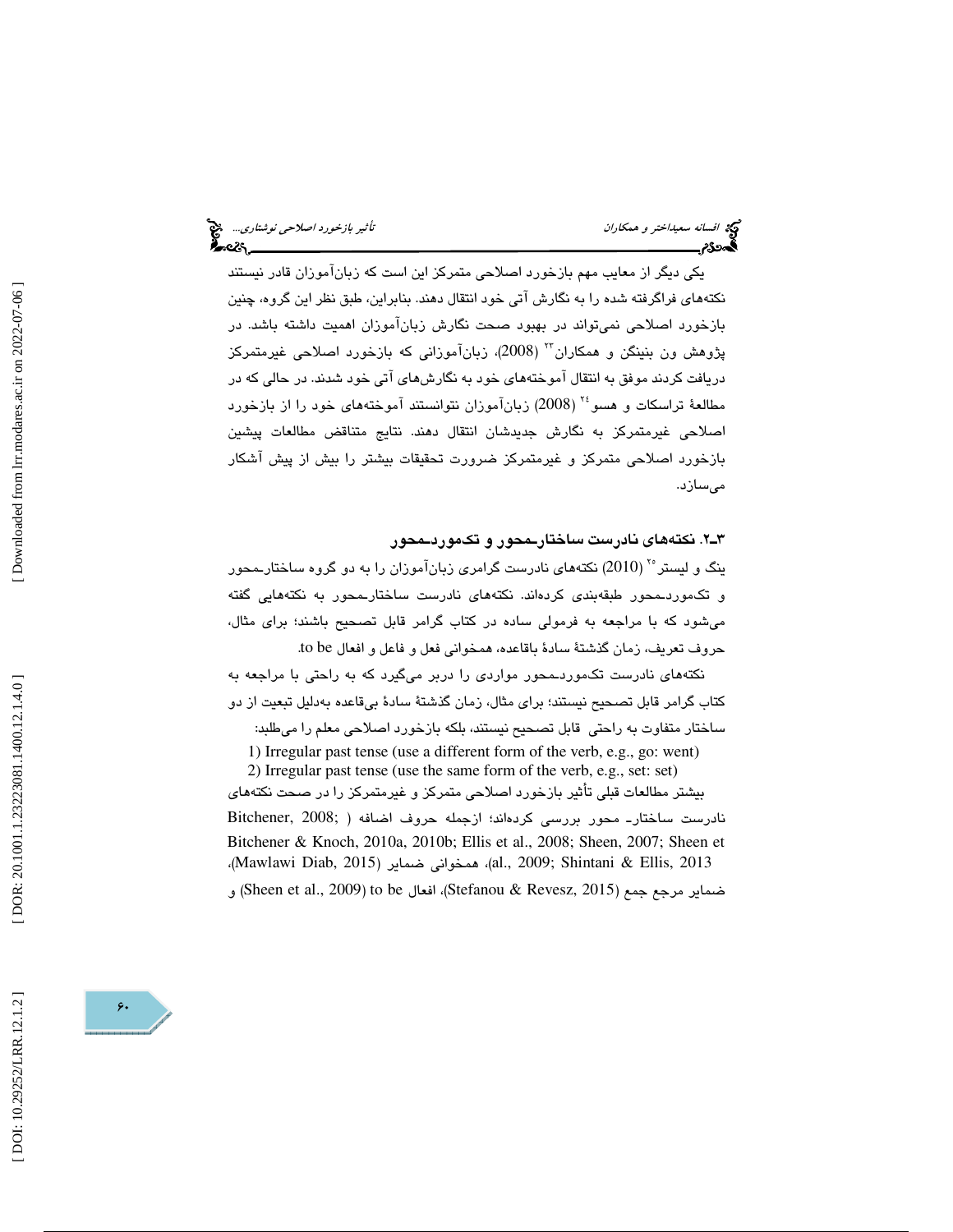(پياپي 61)، فروردين و ارديبهشت 1400 جستارهاي زباني دورة ،12 شمارة 1

زمان گذشتهٔ باقاعده (Bitchener et al., 2005). در حالی که تعداد اندکی از مطالعات قبلی نكتههاي نادرست تكموردـمحور را بررسي كردهاند، ازجمله جملات شرطي غيرواقعي جملات ،)1395 ،پاشازاده و معرفت ؛Shintani et al., 2014; Shintani et al., 2016 ) ،مجهول (Bitchener et al., 2005)، حروف اضافه (Bitchener et al., 2005)، ماضي بعيد (Rummel, 2014) و زمان گذشتهٔ بيقاعده (2015 ,Frear, 2012). زمان گذشتة سادة بيقاعده، ساختار تكموردـمحوري است كه در مطالعات قبلي كمتري ( ,Frear 2015 ,Guo; 2012 ( بررسي شده است. مطالعة حاضر قصد دارد به مقايسة تأثير بازخورد اصلاحي متمركز و غيرمتمركز بر صحت زمان گذشتة باقاعده و بيقاعدة زبانآموزان سطح متوسط ايراني بپردازد.

### . مطالعة حاضر 4

### 1ـ4 . شركتكنندگان تأييد

 شركتكنندگان مطالعة حاضر شامل ( 60 39 زن و 21 مرد) دانشجوي سطح متوسط رشتة مترجمي زبان انگليسي و آموزش زبان انگليسي دانشگاه شهيد چمران اهواز هستند. آنها در ردة سني 22 تا 31 ساله قرار دارند و زبان مادري همة آنها فارسي است. براي حصول اطمينان نسبتبه همگن بودن زبانآموزان از لحاظ سطح توانش زبان انگليسي، آزمون (PET (Test English Preliminary برگزار شد. سپس شركتكنندگان بهطور تصادفي به دو گروه آزمايشي (متمركز و غيرمتمركز) و يك گروه گواه گمارده شدند. در هر گروه 20 زبانآموز گنجانده شد.

#### 2ـ4 . ابزار تحقيق

#### 1.ـ2ـ4 آزمون تعيين توانش

در جلسة اول آزمون تعيين سطح PET برگزار شد تا از همگن بودن سطح توانش شركت- كنندگان اطمينان حاصل شود. اين آزمون شامل مهارتهاي شنيداري، گفتاري، نوشتاري و درك مطلب است. مهارت شنيداري بهدليل عدم دسترسي به تجهيزات لازم حذف شد. نمرة قبولي بعد از حذف مهارت شنيداري 52.5 درنظر گرفته شد. افرادي كه بين 45 تا 55 نمره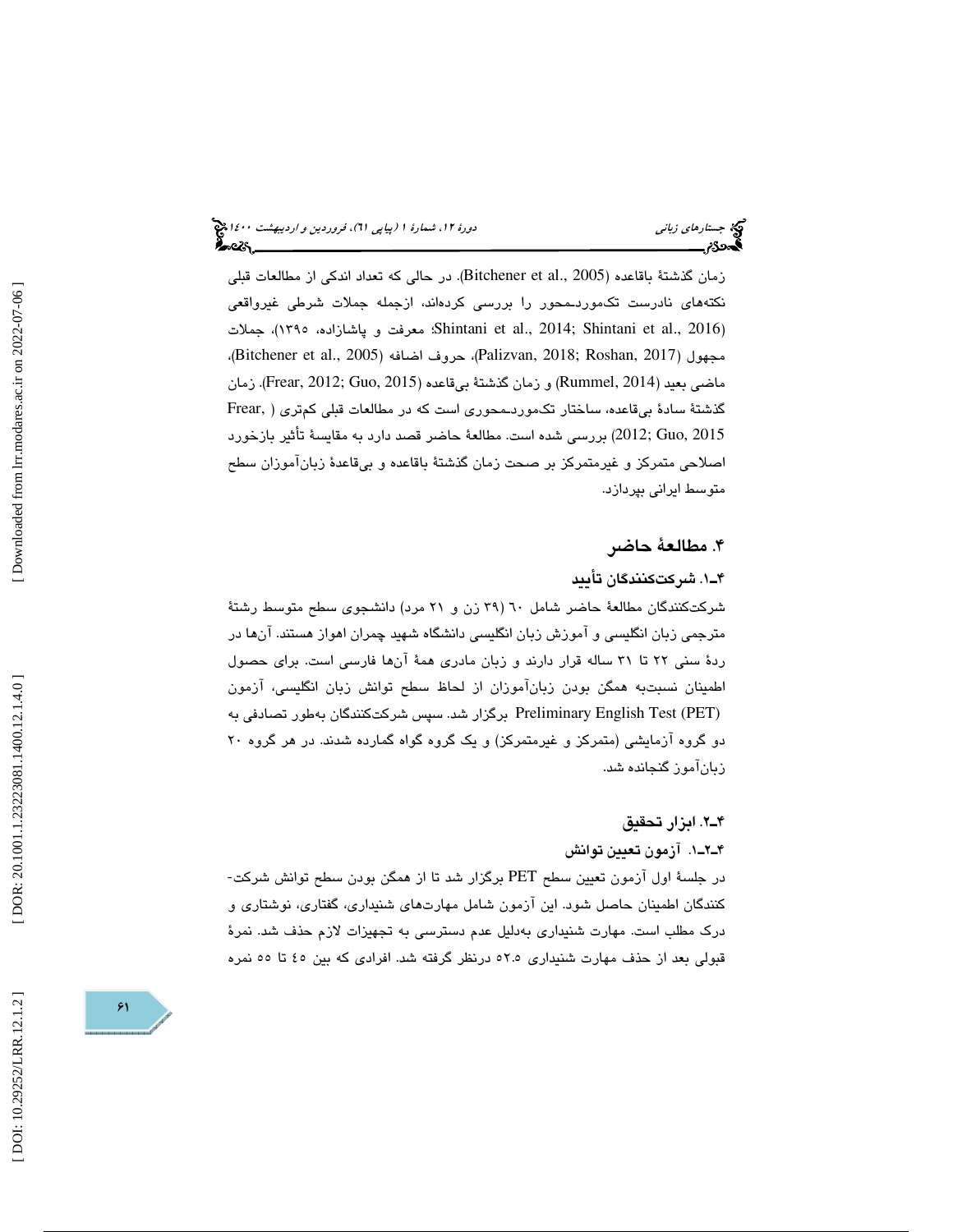افسانه سعيد*اختر و همكاران تأثير بازخورد اصلاحي نوشتاري...*<br>**افسرد: تأثير بازخورد اصلاحي بازن تأثير باز**خورد اصلاحي بازن تأثير بازخورد اصلاحي نوشتاري...

كسب كردند در سطح توانش متوسط قرار گرفتند.

### 2ـ2ـ4 . تكليف توصيفتصوير 26

از آنجايي كه برخي از محققان (2010 ,Zhou; 2003 ,Iwashita (تكليف توصيفتصوير را تكليفي مناسب براي تقويت مهارت نوشتاري تلقي ميكنند، مطالعة حاضر نيز از اين ( ,Ellis <sup>27</sup> تكليفهاي نوشتاري بهره برد. اين تكليفها با الگوبرداري از تكليفهاي متمركز 2003) انتخاب شدند تا بهطور غيرمستقيم شركتكنندگان را ملزم به استفاده از زمان گذشتة ساده كنند. هر جلسه يك تصوير در اختيار شركتكنندگان قرار گرفت تا با استفاده از زمان گذشتة ساده، هر آنچه را كه در تصوير ميبينند در 200 كلمه توضيح دهند. آنها ميتوانستند در توصيف تصاوير از قوة تخيل خود نيز استفاده كنند. از بين چهار تصوير، دو تصوير از اينترنت دانلود شد و دو تصوير از كتاب 4 Time English انتخاب شد.

#### 3ـ2ـ4 . پيشآزمون

در جلسة دوم، همة شركتكنندگان به پيشآزمون پاسخ دادند. اين آزمون شامل شش تصوير مرتبط به همراه چند كلمة كليدي بود. شركتكنندگان بايستي براساس تصاوير و كلمات ارائهشده، داستانِ 200 كلمهاي مينوشتند. تصاوير، دانشآموزي را نشان ميداد كه براي روز اول مدرسه آماده ميشد. تصاوير پيشآزمون از سايت com.ircollective.en.www اقتباس شد. شركتكنندگان يك ساعت فرصت داشتند تا داستان خود را بنويسند.

#### 4ـ2ـ4 . پسآزمون بلافصل

بعد از ارائة تيمار چهارجلسهاي، شركتكنندگان وارد مرحلة پسآزمون بلافصل شدند كه در آن آزموني موازي با پيشآزمون برگزار شد. شركتكنندگان شش تصوير مرتبط ديگر در اختيار داشتند تا با استفاده از زمان گذشتة ساده، داستانِ 200 كلمهاي بنويسند. تصاوير مربوط به زنگ ورزش مدرسه بود كه در آن يكي از دانشآموزان دچار آسيب شده بود و مدير مدرسه او را به بيمارستان منتقل كرده بود. زبانآموزان يك ساعت فرصت داشتند تا

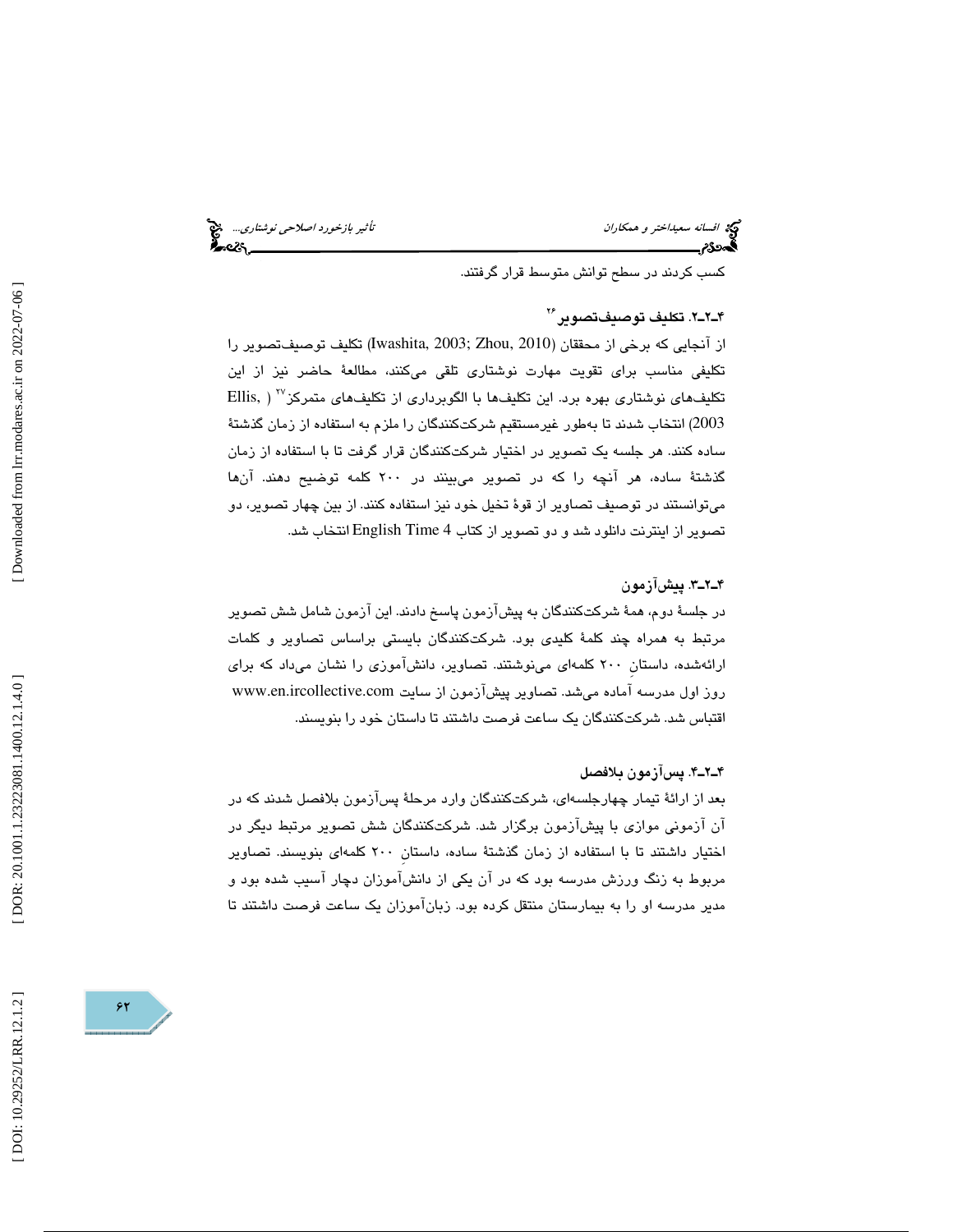(پياپي 61)، فروردين و ارديبهشت 1400 جستارهاي زباني دورة ،12 شمارة 1

داستان خود را بر اساس تصاوير اقتباس شده از سايت www.en.ircollective بنويسند.

#### 5ـ2ـ4 . پسآزمون تأخيري

سه هفته بعد از برگزاري آزمون بلافصل، شركتكنندگان وارد مرحلة پسآزمون تأخيري شدند تا تأثير طولانيمدت تيمار مورد مداقه قرار گيرد. اين آزمون هم شامل شش تصوير مرتبط همراه با كلمات كليدي درمورد تعطيلات تابستاني بود. شركتكنندگان يك ساعت فرصت داشتند تا با استفاده از زمان گذشتة ساده، داستانِ 200 كلمهاي بنويسند. تصاوير از همان سايت انتخاب شده بود.

#### 6ـ2ـ4 . پرسشنامه

براي مطالعة حاضر، پرسشنامة 15 گويهاي توسط نويسندگان طراحي شد كه شامل سه قسمت تصحيح نكتههاي نادرست گرامري، بازخورد اصلاحي متمركز و بازخورد اصلاحي غیرمتمرکز بود. قسمت اول، با پنج گويه، نظر شرکتکنندگان را نسبتبه تصحیح نکتههای<br>نادرست گرامری میسنجید. قسمت دوم نیز که پنج گویه دربرداشت، به بررسی نظر شرکت-كنندگان درخصوص بازخورد اصلاحي متمركز ميپرداخت. پنج گوية آخر پرسشنامه، نظر شركتكنندگان را نسبت به بازخورد اصلاحي غيرمتمركز ميسنجيد. شركتكنندگان 20 دقيقه فرصت داشتند تا پرسشنامه را تكميل كنند.

#### 3ـ4 . روش انجام تحقيق

 مطالعة حاضر در زمستان 1394 و بهار 1395 در دانشگاه شهيد چمران اهواز انجام شد. شركتكنندگان بهطور داوطلبانه در اين مطالعه شركت كردند. كلاسها مختص مطالعة حاضر برگزار شد و نويسندة سوم بهمنزلة معلم شركتكنندگان ايفاي نقش كرد. كلاسهاي آموزشي سه بار در هفته از ساعت تا 12 13 ظهر برگزار شد. شركتكنندگان به مدت پنج هفته در كلاسها حضور داشتند. تحقيق حاضر در پنج مرحله انجام شد.

[Downloaded from lrr.modares.ac.ir on 2022-07-06]

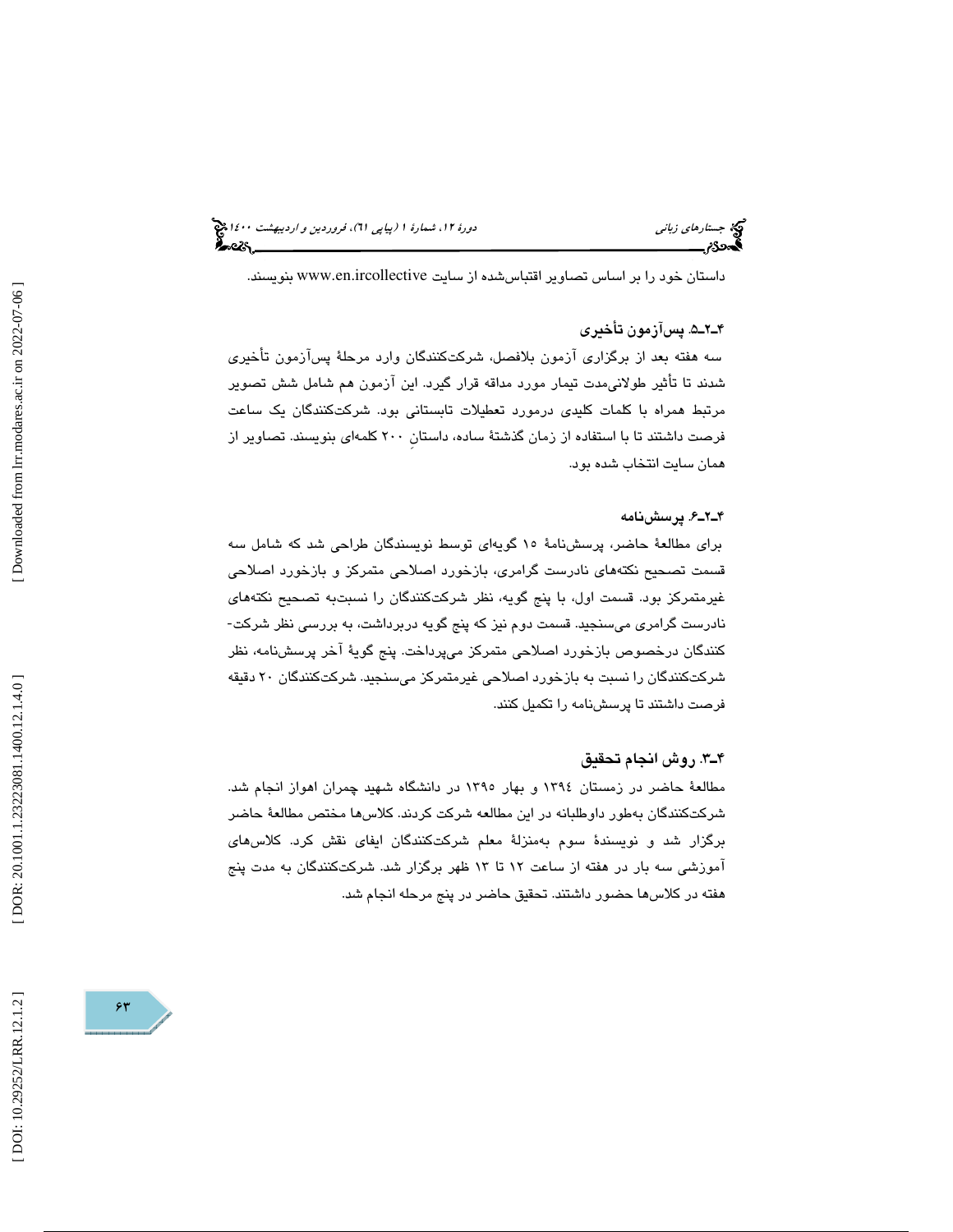افسانه سعيد*اختر و همكاران تأثير بازخورد اصلاحي نوشتاري...*. المجمع<br>**الص**حتى الصحيح الصحيح العربي بالمجمع التي نوشت الصحيح الصحيح الصحيح الصحيح الصحيح الصحيح الصحيح الصحيح الصحيح ا

#### 1ـ3ـ4 . مرحلة اول

در جلسة اول، 89 دانشجوي مترجمي زبان انگليسي و آموزش زبان انگليسي به آزمون تعيين سطح توانش پاسخ دادند. از بين 89 دانشجو، 69 نفر بين 45 تا 55 نمره كسب كردند و 60 نفر بهطور تصادفي به سه گروه بازخورد اصلاحي متمركز ( 20 نفر)، بازخورد اصلاحي غيرمتمركز ( 20 نفر) و گروه گواه ( 20 نفر) تقسيم شدند.

#### 2ـ3ـ4 . مرحلة دوم

در جلسة دوم تمامي شركتكنندگان به پيشآزمون پاسخ دادند تا دانش آنها درمورد زمان گذشتة ساده ارزيابي شود.

#### 3ـ3ـ4 . مرحلة سوم

شركتكنندگان در چهار جلسه سه نوع تيمار متفاوت دريافت كردند. در جلسة اول، از همة آنها خواسته شد تا تصويري را كاملاً توصيف كنند. آنها نيم ساعت فرصت داشتند تا داستان توصيفي 150 تا 200 كلمهاي بنويسند و زمان گذشتة ساده را در داستان خود بگنجانند. در حين نگارش داستان، شركتكنندگان هيچ بازخورد يا كمكي دريافت نكردند و به فرهنگ لغت، كتاب درسي، موبايل و اينترنت دسترسي نداشتند. بعد از اتمام نگارش، برگة شركتكنندگان جمعآوري شد. در جلسة دوم گروههاي آزمايشي برگة جلسة پيش را در دو شرايط متفاوت دريافت كردند. گروه بازخورد اصلاحي متمركز فقط درمورد افعال گذشتة باقاعده و بيقاعدة نادرست، بازخورد اصلاحي مستقيم دريافت كردند. زير افعال نادرست اين گروه خط كشيده شد و شكل صحيح آنها با خودكار قرمز در بالاي افعال نادرست نوشته شد. در برگة گروه بازخورد اصلاحي غيرمتمركز زير تمامي نكتههاي نادرست گرامري خط كشيده شد و شكل صحيح آنها با خودكار قرمز نوشته شد. گروههاي آزمايشي پنج دقيقه فرصت داشتند تا به نكتههاي تصحيحشدة معلم توجه كنند، ولي هيچ توضيحي به آنها داده نشد. گروه گواه برگة جلسة پيش را دريافت نكردند. بعد از پنج دقيقه برگههاي گروههاي آزمايشي جمعآوري شد و تصوير دوم به هر سه گروه داده شد تا براساس آن داستان توصيفي دوم را بنويسند. در جلسة سوم و چهارم نيز همين روش ادامه يافت.

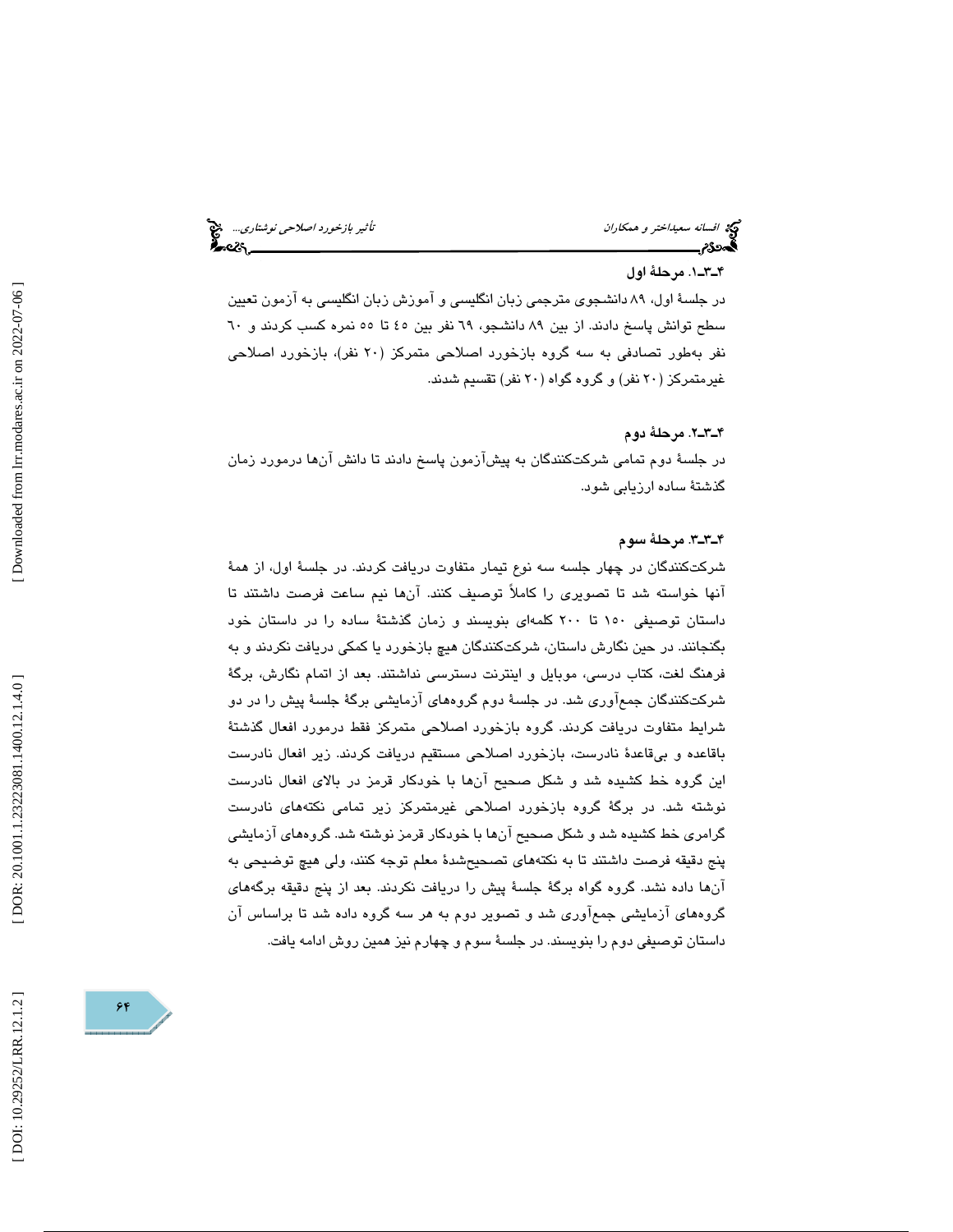(پياپي 61)، فروردين و ارديبهشت 1400 جستارهاي زباني دورة ،12 شمارة 1

 4ـ3ـ4 . مرحلة چهارم يك جلسه بعد از اتمام تيمار، همة شركتكنندگان به آزمون بلافصل و پرسشنامه پاسخ دادند.

 .3.4.5 مرحلة پنجم سه هفته بعد از برگزاري آزمون بلافصل، شركتكنندگان به آزمون تأخيري پاسخ دادند.

#### 4ـ4 . نمرهدهي و تحليل داده ها

 پيشآزمون، پسآزمون بلافصل و تأخيري گروه بازخورد اصلاحي متمركز، بر اساس تعداد زمان گذشتة صحيح، تصحيح شد، ولي آزمونهاي فوق در گروه بازخورد اصلاحي غيرمتمركز – طبق پيشنهاد شين و همكاران (2009) – بر اساس صحت تمامى نكتههاى گرامري تصحيح شد. تعداد كل نكتههاي گرامري صحيح بر تعداد كل نكتههاي گرامري بهكار رفته تقسيم شد و حاصل آن، نمرة شركتكنندگان محسوب شد. براي مقايسة پيشرفت سه گروه در پسآزمون بلافصل و تأخيري تحليل واريانس يكطرفه بهكار رفت.

### . نتايج 5

 پرسش اول تحقيق در صدد مقايسة تأثير بازخورد اصلاحي متمركز و غيرمتمركز بر صحت زمان گذشتة ساده است. جدول 2 نتايج آمار توصيفي سه گروه را نشان ميدهد.

جدول ۲: نتايج آمار توصيفي سه گروه در پيشآزمون و پسآزمونهاي بلافصل و تأخيري **Table 2:** Results of the descriptive statistics for the three groups' scores on the pretest, immediate, and delayed posttests

| يسآزمون تأخيرى |         | يسازمون بلافصل       |                                 | پیشازمون |         |                   | گروهها            |  |
|----------------|---------|----------------------|---------------------------------|----------|---------|-------------------|-------------------|--|
| انحر اف        | مىانگىن | انحراف               | مىانگىن                         | انحر اف  | مىانگىن | تعداد             |                   |  |
| معنار          |         | معنار                |                                 | معنار    |         |                   |                   |  |
| 1/77           | $\circ$ | ۱/٦٥                 | $\sqrt{\sigma/V}$               | ۲/۳۵     | 9/9     | $\mathsf{r}\cdot$ | بازخورد متمركز    |  |
| ۱/۰۸           | 12/27   | $\frac{1}{\sqrt{2}}$ | $\frac{1}{\sqrt{2}}$            | ۱/۲۰     | 9/7V    | ۲۰                | بازخورد غبرمتمركز |  |
| ۱۱٤۱           | 17/2.   | ۱/۱۰                 | $\mathcal{N} \cdot \mathcal{N}$ | 1/77     | 9/20    | ۲۰                | گو اه             |  |

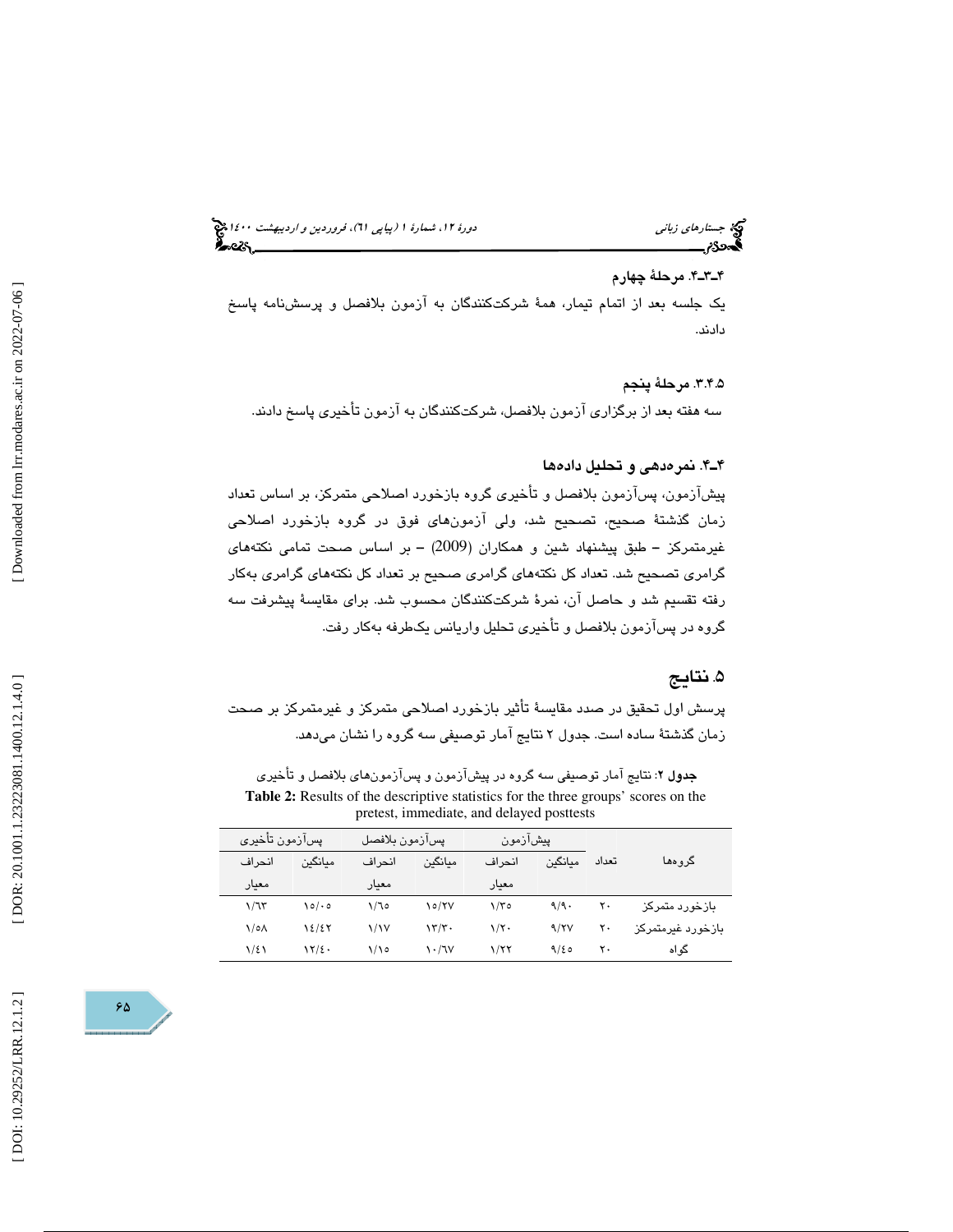افسانه سعي*داختر و همكاران تأثير بازخورد اصلاحي نوشتاري..*. افتخ<br>افسی است بازندگی بازندگی بازندگی بازندگی بازندگی بازندگی بازندگی بازندگی بازندگی بازندگی بازندگی بازندگی بازند<br>افسی بازندگی بازندگی بازندگی بازندگی بازندگی

بررسي نتايج بهدست آمده در جدول 2 نشان ميدهد كه ميانگين نمرههاي گروهها در پيشآزمون تقريباً برابر است. مقايسة ميانگين نمرههاي پيشآزمون و پسآزمون حاكي از آن است كه همة گروهها در پسآزمون بلافصل و تأخيري بهتر از پيشآزمون عمل كردند. نتايج اولين تحليل واريانس يكطرفه براي بررسي ميانگين نمرات پيشآزمون نشان داد كه بين سه و هر سه گروه دانش يكساني *F* = 1.303, گروه تفاوت معناداري وجود نداشت، 0.28 = *p* در زمان گذشتة ساده داشتند. دومين تحليل واريانس يكطرفه به بررسي ميانگين نمرههاي پسازمون بلافصل پرداخت. نتايج حاصل (جدول ۳) نشان داد كه نگارش سه گروه در پسآزمون بلافصل بهطور معناداري متفاوت بوده است، = *F*  $.56.61, p = 0.000$ 

جدول ٣: نتايج تحليل واريانس يكطرفة نمرههاي پسآزمون بلافصل **Table 3:** Results of One-way ANOVA for the immediate posttest

| احتمال (.Sig)             | مقدار F | مجذور ميانگين     | درجهٔ آزاد <i>ی</i> | مجموع مجذورات                               | گروهها      |
|---------------------------|---------|-------------------|---------------------|---------------------------------------------|-------------|
| $\cdot$ / $\cdot$ $\cdot$ | ۱٦/٦٥   | ۰۱۰/۰۱            |                     | $\gamma \gamma \gamma / \cdots$             | بين گروهها  |
|                           |         | $\lambda/\lambda$ | ٥٧                  | $\mathcal{N} \cdot \mathcal{N}/\mathcal{N}$ | درون گروهها |
|                           |         |                   | ٥٩                  | Y11/0A                                      | A ،         |

براي شناسايي گروهي كه بهتر از گروههاي ديگر عمل كرده است آزمون تعقيبي توكي بهکار رفت (جدول ٤). نتايج نشان داد که گروه بازخورد اصلاحی متمرکز بهطور معناداری  $p = .000$  بهتر از گروه بازخورد اصلاحی غیرمتمركز و گروه گواه عمل كرده است،  $000$ .

| <b>جدول ۴</b> : نتايج آزمون تعقيبي توكي            |  |
|----------------------------------------------------|--|
| <b>Table 4:</b> Results of Tukey post-hoc analysis |  |

| احتمال                  | خطاى      | تفاوت ميانگين | گروه      | گروه      | ازمون   |
|-------------------------|-----------|---------------|-----------|-----------|---------|
|                         | استاندارد |               |           |           |         |
| $\cdot/\cdot\cdot\cdot$ | 128       | 1/97          | غيرمتمركز | متمركز    | پسآزمون |
|                         |           |               |           |           | بلافصل  |
| $\cdot/\cdot\cdot\cdot$ | 12Y       | 2/7           | گواه      | متمركز    |         |
| $\cdot/\cdot\cdot\cdot$ | 128       | <b>Y/75</b>   | گواه      | غيرمتمركز |         |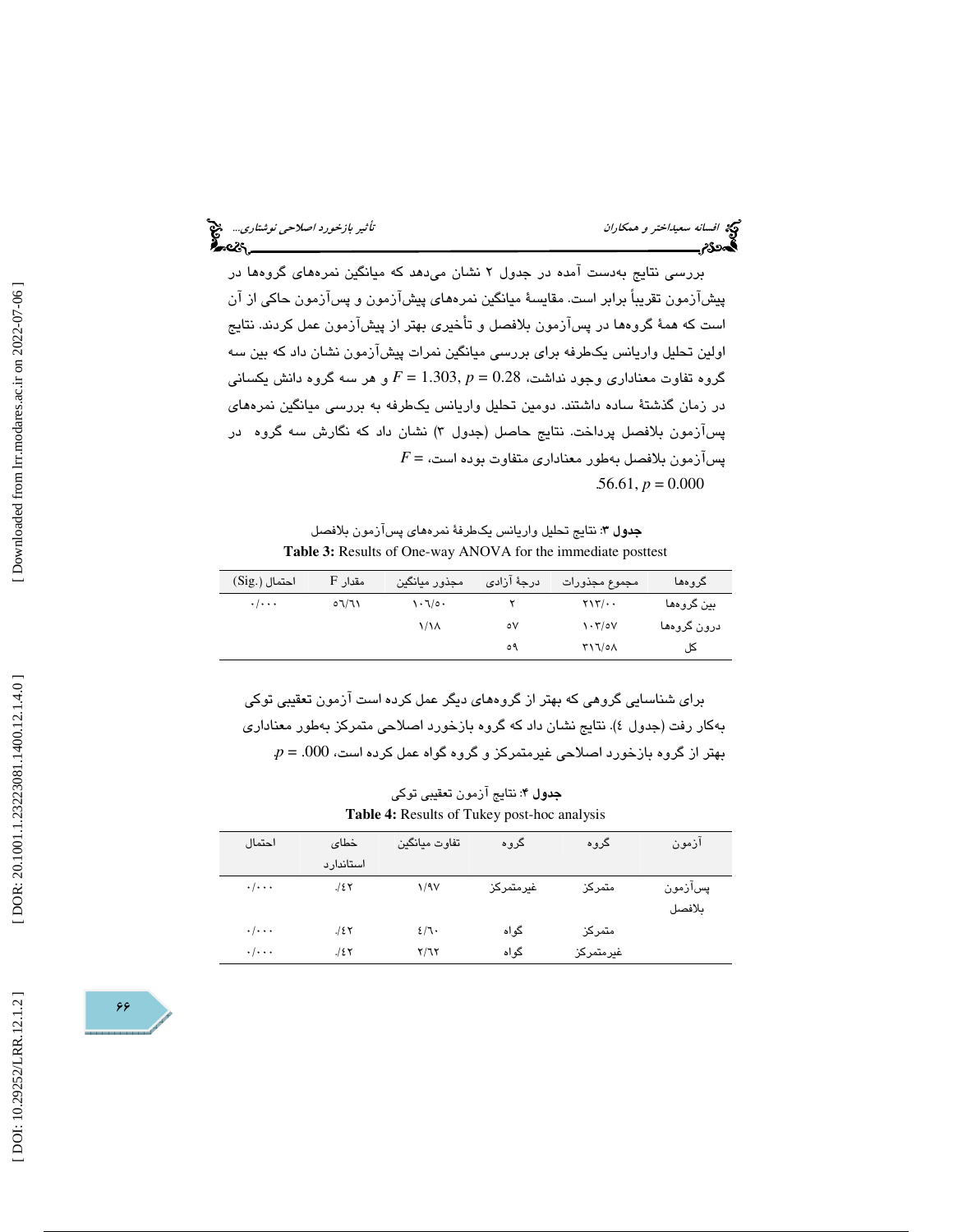| احتمال                          | خطاي<br>استاندارد | تفاوت ميانگين    | گروه      | گروه      | المحازم<br>ازمون  |  |  |
|---------------------------------|-------------------|------------------|-----------|-----------|-------------------|--|--|
| $\cdot/11V$                     | .129              | $\sqrt{\cdot$ .  | غيرمتمركز | متمركز    | پسآزمون<br>تأخيرى |  |  |
| $\cdot/\cdot\cdot\cdot$         | .159              | $Y/\Lambda$ .    | گو اه     | متمركز    |                   |  |  |
| $\cdot/\cdot\cdot$ $\mathsf{Y}$ | .129              | $\sqrt{\Lambda}$ | گو اه     | غيرمتمركز |                   |  |  |

سومين تحليل واريانس يكطرفه به بررسى نمرات سه گروه در پسازمون تاخيرى پرداخت. نتايج (جدول ٥) تفاوت معناداری را بين عملکرد سه گروه در پسازمون تأخيری  $F$  = 16.37,  $p < 0.05\,$  نشان داد،

**جدول ۵:** نتايج تحليل واريانس يكطرفهٔ نمرههاي پسآزمون تأخيري **Table 5:** Results of One-way ANOVA for the delayed posttest

| احتمال (.Sig)             | Aقدار F | مجذور ميانگين | درجهٔ آزاد <i>ی</i> | مجموع مجذورات                    | كروهها      |
|---------------------------|---------|---------------|---------------------|----------------------------------|-------------|
| $\cdot$ / $\cdot$ $\cdot$ | ۱٦/٣٤١  | ٤٠/٢٦         |                     | $\Lambda \cdot / \circ \Upsilon$ | بين گروهها  |
|                           |         | $Y/\xi$       | ٥٧                  | 12.7                             | درون گروهها |
|                           |         |               | ٥٩                  | YY. /VY                          | کا ،        |

ازمون تعقيبي توكي ديگري بهكار رفت (جدول ٤) تا به شناسايي تفاوت گروهها بپردازد. نتايج نشان داد كه هر دو گروه ازمايشي (متمركز و غيرمتمركز) در پسازمون تاخيرى بهتر از گروه گواه عمل کردهاند، 00. = p. ولی بین دو گروه آزمایشی تفاوت معنادار وجود  $p = .118$  *ندارد،* 

دومين پرسش مطالعهٔ حاضر به بررسي نگرش گروههاي آزمايشي به بازخورد اصلاحي پرداخت. جدول ٦ پاسخ دو گروه آزمايشي را به قسمت اول پرسشنامه نشان ميدهد.

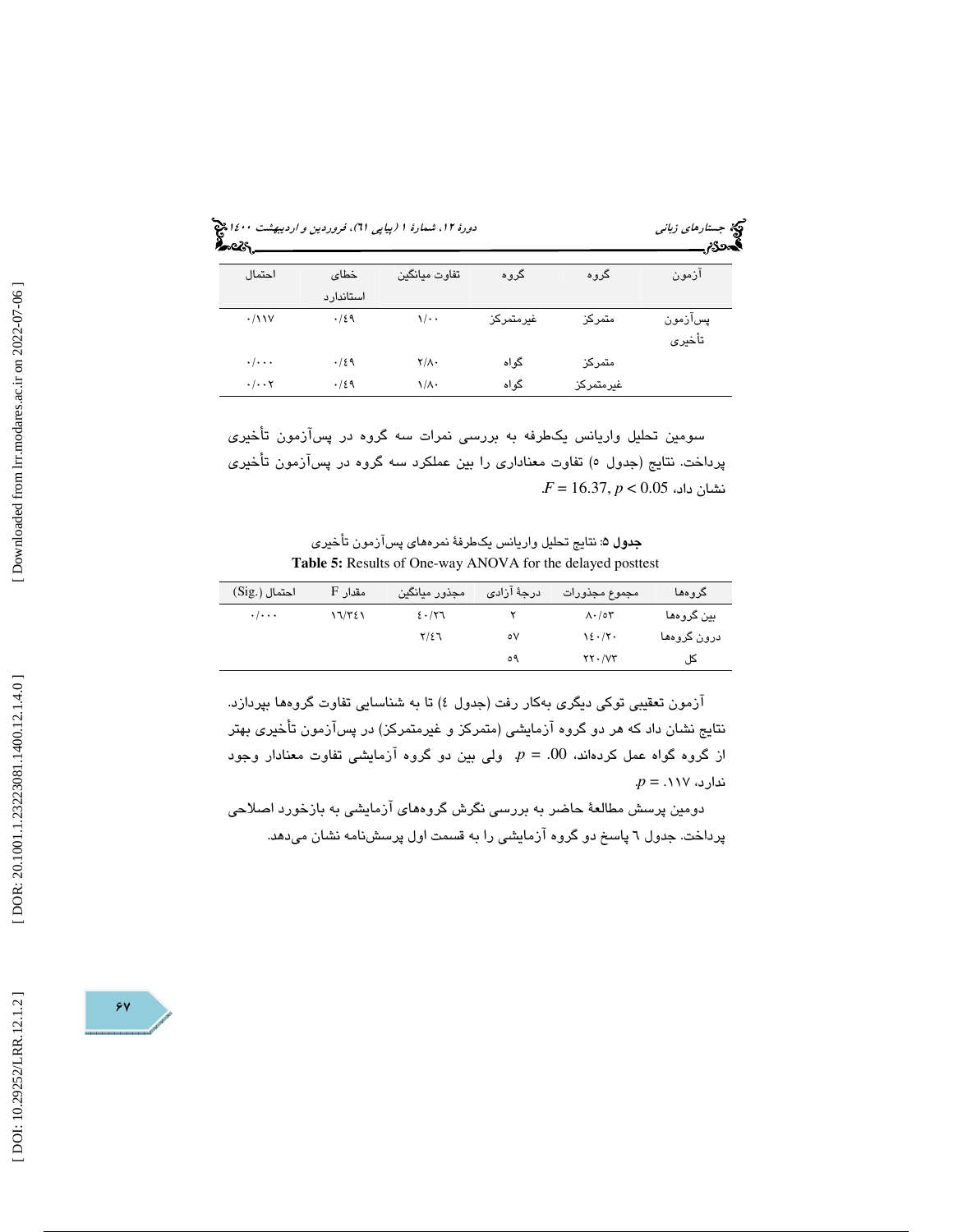افسانه سعي*داختر و همكاران تأثير بازخورد اصلاحي نوشتاري..*. المجمع<br>ال**محمد عن العدائير باز**ختر محمد العدائية<br>ال**محمد عن العدائي**ر العدائية العدائية بازاري العدائية العدائية العدائية العدائية العدائية بازارية العدائية العد

جدول 6: فراواني پاسخ شركتكنندگان دو گروه آزمايشي به قسمت اول پرسشنامه (%) **Table 6:** The frequency of the experimental groups' responses to the first section of the questionnaire  $(\%)$ 

| كاملأ            | مخالفم        | نظرى ندارم                                                                                                                                                                                | موافقم                         | كاملأ موافقم             | بازخورد اصلاحى                  |
|------------------|---------------|-------------------------------------------------------------------------------------------------------------------------------------------------------------------------------------------|--------------------------------|--------------------------|---------------------------------|
| مخالفم           |               |                                                                                                                                                                                           |                                |                          |                                 |
| $\bullet$        | $\mathsf{V}$  | $\mathbf{Y}$                                                                                                                                                                              | $\mathcal{M}$                  | $\lambda$                | ١. بازخورد اصلاحي معلم براي     |
|                  |               | $(\lambda \vee \vee \circ)$ $(\lambda \circ)$                                                                                                                                             | $(\lambda \epsilon \cdot )$    | $(\frac{7}{2} \text{Y})$ | تقويت نگارش مفيد است.           |
|                  |               |                                                                                                                                                                                           |                                |                          |                                 |
| $\mathcal{N}$    |               | $9 \qquad \qquad \circ \qquad \qquad \wedge \epsilon$                                                                                                                                     |                                | ۰                        | ۲. به نظر من بازخورد اصلاحي     |
| $(\gamma \cdot)$ | $(XXY/\circ)$ | $(\sqrt{2}N)^{\circ}$                                                                                                                                                                     | $(\gamma \triangledown \circ)$ |                          | معلم انگیزهٔ زبانآموزان را برای |
|                  |               |                                                                                                                                                                                           |                                |                          | نگارش بیشتر و بهتر کاهش         |
|                  |               |                                                                                                                                                                                           |                                |                          | مى دھد.                         |
|                  |               | $\mathcal{V} \qquad \qquad \epsilon \qquad \qquad \circ \qquad \qquad \mathcal{V} \mathcal{V}$                                                                                            |                                | $\sqrt{1}$               | ۳. بازخورد اصلاحی همکلاسیام     |
|                  |               | $(\lambda V/\circ)$ $(\lambda V \cdot)$ $(\lambda V/\circ)$ $(\lambda \varepsilon \cdot)$                                                                                                 |                                | $(\gamma \cdot)$         | باعث میشود تا آن نکتهٔ گرامری   |
|                  |               |                                                                                                                                                                                           |                                |                          | را برای مدت طولانی به خاطر      |
|                  |               |                                                                                                                                                                                           |                                |                          | بسپارم.                         |
| ۲                |               | $\circ$ $\qquad \qquad$ 1V 10                                                                                                                                                             |                                |                          | ٤. بازخورد اصلاحي معلم نقش      |
|                  |               | $(\frac{1}{2} \circ)$ $(\frac{1}{2} \times \frac{1}{2} \circ)$ $(\frac{1}{2} \times \frac{1}{2} \circ)$ $(\frac{1}{2} \times \frac{1}{2} \circ)$ $(\frac{1}{2} \times \frac{1}{2} \circ)$ |                                | $(\rangle$ (YV/o)        | مهمی در افزایش صحت نگارش        |
|                  |               |                                                                                                                                                                                           |                                |                          | زبانآموزان دارد.                |

نتايج فراواني پاسخ شركتكنندگان به بازخورد اصلاحي نشان ميدهد كه 5/ 77 درصد از آن ها ترجيح دادند كه بازخورد اصلاحي معلم را بر نگارش خود دريافت كنند، 5 درصد هيچ نظري نداشتند و 5/ 17 درصد هيچ تمايلي نسبت به دريافت بازخورد اصلاحي معلم نداشتند. از بين شركتكنندگان دو گروه آزمايشي، 5/ 47 درصد بر اين باور بودند كه بازخورد اصلاحي معلم انگيزهٔ آنها را براي نگارش زبان دوم تضعيف كرد در حالي كه ١٢/٥ درصد از شركتكنندگان در اين خصوص نظري نداشتند، ولي 5/ 52 درصد احساس تضعيف روحيه نداشتند. حدود 70 درصد از شركتكنندگان بازخورد اصلاحي همكلاسيشان را به بازخورد اصلاحي معلم ترجيح دادند و فكر ميكردند كه بازخورد اصلاحي همكلاسيشان به مدت طولانیتری در ذهنشان خواهد ماند، ۱۲/۰ درصد نظری نداشتند و به نظر ۱۷/۰ درصد<br>بازخورد اصلاحی همکلاسی نمیتواند نتایج مؤثری داشته باشد. قریب به ۸۰ درصد شرکت-



 [\[ DOI: 10.29252/LRR.12.1.2 \]](http://dx.doi.org/10.29252/LRR.12.1.2) [\[ DOR: 20.1001.1.23223081.1400.12.1.4.0](https://dorl.net/dor/20.1001.1.23223081.1400.12.1.4.0) ] [\[ Downloaded from lrr.modares.ac.ir on 20](https://lrr.modares.ac.ir/article-14-27521-fa.html)22-07-06 ] [Downloaded from lrr.modares.ac.ir on 2022-07-06]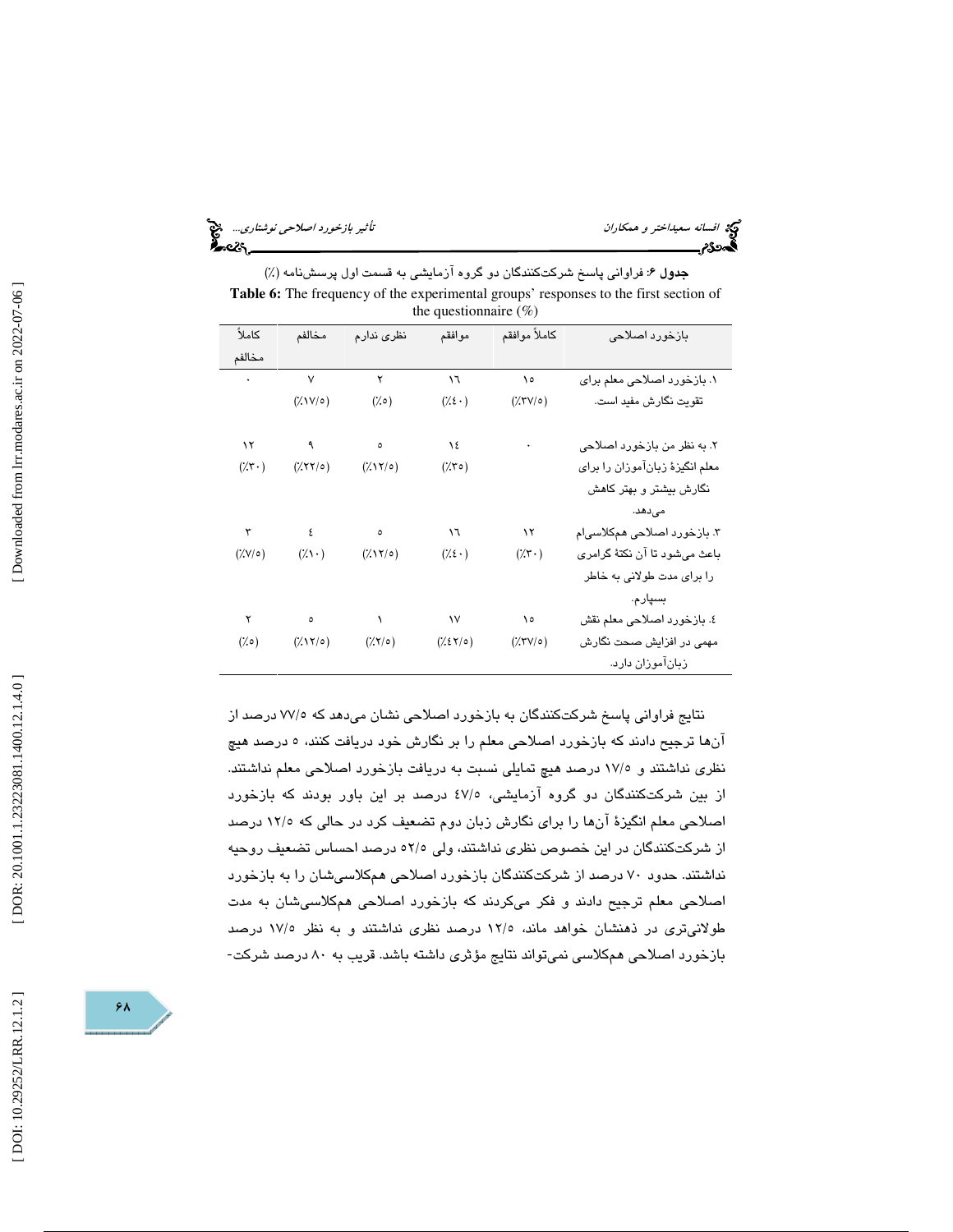(پياپي 61)، فروردين و ارديبهشت 1400 جستارهاي زباني دورة ،12 شمارة 1

كنندگان بازخورد اصلاحي معلم را عاملي مهم در افزايش صحت نگارش خود تلقي كردند، 5/2 درصد نظري در اين خصوص نداشتند و 5/ 17 درصد از شركتكنندگان نظر مخالف داشتند. نتايج فراواني پاسخ دو گروه آزمايشي به قسمت دوم پرسشنامه، بازخورد اصلاحي متمركز، در جدول 7 خلاصه شده است.

جدول 7: فراواني پاسخ دو گروه آزمايشي به قسمت دوم پرسشنامه (%) **Table 7:** The Frequency of the experimental groups' responses to the second section of the questionnaire  $(\% )$ 

| كاملأ                                                                   | مخالفم                                                | نظرى ندارم                        | موافقم                    | كاملأ             | بازخورد اصلاحی متمرکز            |
|-------------------------------------------------------------------------|-------------------------------------------------------|-----------------------------------|---------------------------|-------------------|----------------------------------|
| مخالفم                                                                  |                                                       |                                   |                           | موافقم            |                                  |
| $\mathsf{v}$                                                            | ١٩                                                    | ٩                                 | $\circ$                   | $\lambda$ .       | ١. من ترجيح مي دهم بازخورد       |
| $(\frac{1}{2} \text{YA} / \text{YY})$                                   | (751/77)                                              | $(\lambda \circ)$                 | $(\frac{1}{2}(\lambda)$   | (7.17/77)         | اصلاحی معلم را صرفاً در مورد     |
|                                                                         |                                                       |                                   |                           |                   | یک نکتۀ گرامری خاص دریافت        |
|                                                                         |                                                       |                                   |                           |                   | كنم.                             |
| ١٩                                                                      | $\lambda$                                             | $\Delta$ .                        | ٩                         | $\mathsf{V}$      | ۲. وقتی معلم به یک نکتهٔ گرامری  |
| (751/11)                                                                | $(\times \setminus \circ)$                            | (7.17/77)                         | $(\lambda \circ)$         | (7.117)           | خاص (مثلاً زمان گذشته) بازخورد   |
|                                                                         |                                                       |                                   |                           |                   | اصلاحی میدهد، من آن نکته را      |
|                                                                         |                                                       |                                   |                           |                   | بهتر یاد میگیرم و به مدت         |
|                                                                         |                                                       |                                   |                           |                   | طولانیتر آن را به خاطر میسپارم.  |
| $\mathsf{Y}$ .                                                          | $\sqrt{}$                                             | $\circ$                           | $\lambda$                 | $\mathsf{V}$      | ۳. وقتی همکلاسی م به یک نکتهٔ    |
| $(\frac{1}{2} \mathcal{K} \mathcal{K}^{\dagger} \mathcal{K}^{\dagger})$ | $(\frac{1}{2}(\frac{1}{2}(\frac{1}{2}+\frac{1}{2})))$ | $(\frac{1}{2}(\lambda)$ $\lambda$ | $(\frac{1}{2}N/\sqrt{r})$ | (7.117)           | گرامری خاص (مثلاً زمان گذشته)    |
|                                                                         |                                                       |                                   |                           |                   | بازخورد اصلاحی میدهد، من آن      |
|                                                                         |                                                       |                                   |                           |                   | نکته را بهتر یاد میگیرم و به مدت |
|                                                                         |                                                       |                                   |                           |                   | طولانيتر آن را به خاطر مىسپارم.  |
| ۲۲                                                                      | $\lambda$                                             | ٣                                 | $\lambda$                 | $\lambda$ .       | ٤. به نظر من بازخورد اصلاحي      |
| (751/77)                                                                | (XY)                                                  | $(\% \circ)$                      | $(\gamma \cdot)$          | (7.17/77)         | معلم درمورد یک نکتهٔ گرامری      |
|                                                                         |                                                       |                                   |                           |                   | خاص بسيار مفيد است.              |
| $\mathsf{v}$                                                            | $\lambda$                                             |                                   | $\lambda$                 | ٩                 | ه. به نظر من بازخورد اصلاحي      |
| $(XY \wedge YY)$                                                        | $(\frac{1}{2}(\frac{1}{2}(\frac{1}{2}+\frac{1}{2})))$ |                                   | $(\times \vee \circ)$     | $(\lambda \circ)$ | معلم درمورد یک نکتهٔ گرامری      |
|                                                                         |                                                       |                                   |                           |                   | خاص زبانآموزان را به نگارش       |
|                                                                         |                                                       |                                   |                           |                   | بیشتر و بهتر تشویق میکند.        |

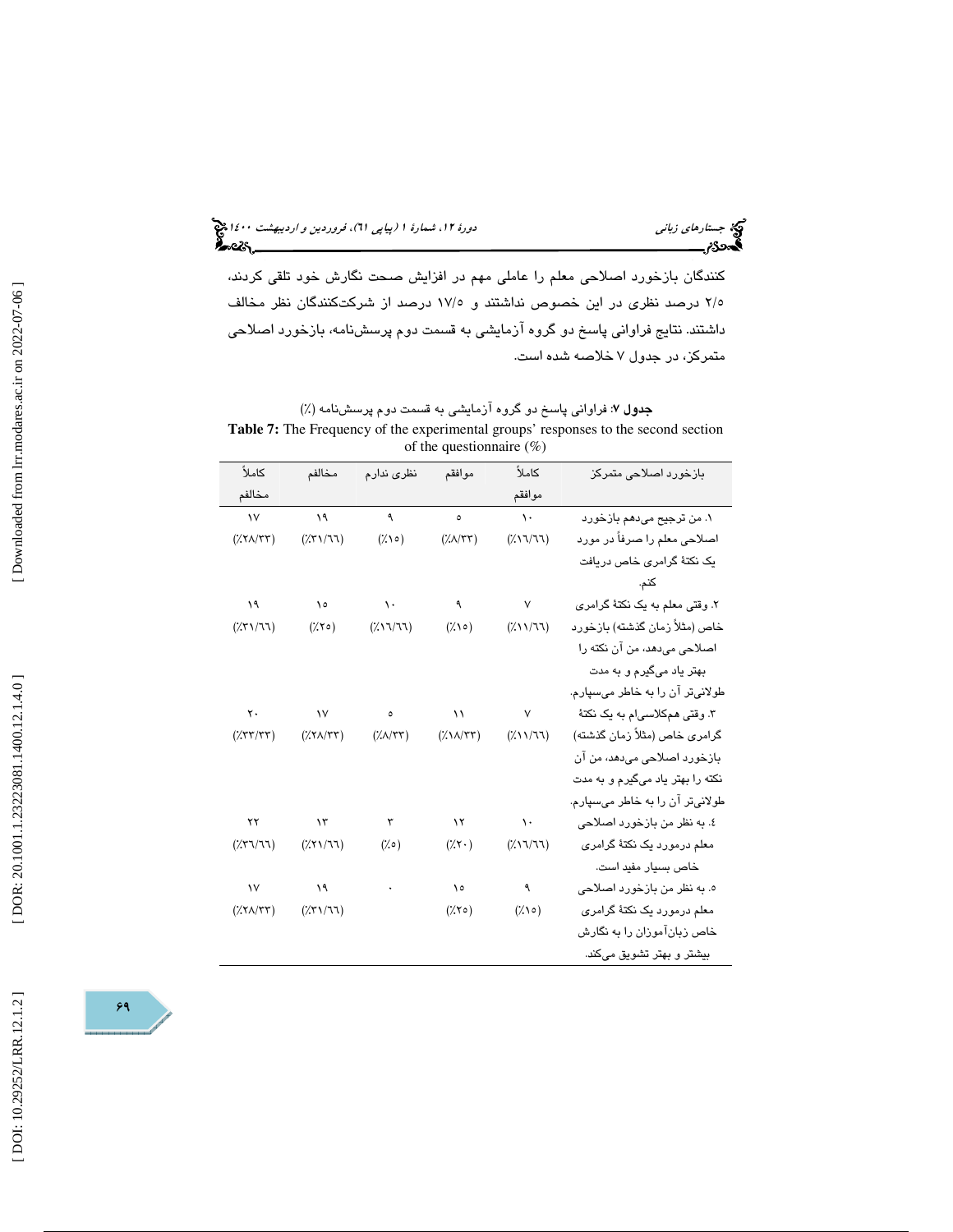تقريباً 7۲/٥ درصد از شركتكنندگان بازخورد اصلاحی متمركز را ترجيح دادند، ولي ٢٢/٥ درصد بازخورد اصلاحي متمركز را نپسنديدند. همچنين 32 درصد از شركتكنندگان بر اين باور بودند كه بازخورد اصلاحي متمركز معلم ميتواند به آنها كمك كند تا شكل صحيح آن نکتهٔ گرامری را به مدت طولانی به خاطر بسپارند، ۱۷/۵ درصد هیچ نظری نداشتند و ۰ درصد<br>مخالف این موضوع بودند. حدود ٤٥ درصد از شرکتکنندگان اظهار کردند که وقتی از هم-كلاسيشان بازخورد اصلاحي متمركز دريافت ميكنند به مدت طولاني ميتوانند شكل صحيح آن نكتهٔ گرامري را به خاطر بسپارند، ٢٧/٥ درصد در اين مورد نظري نداشتند و ٢٧/٥ درصد نظر مخالف داشتند. از بين شركتكنندگان ، 62 درصد بازخورد اصلاحي متمركز را موثر تلقي كردند، 5/7 درصد نظري نداشتند و به نظر 30 درصد از شركتكنندگان بازخورد اصلاحي متمرکز نقش مؤثری در بهبود نگارش انها نداشت. همچنین ۸۰ درصد افراد بر این باور بودند كه بازخورد اصلاحي متمركز آنها را تشويق ميكند تا نگارش بيشتر و بهتري داشته باشند در حالي كه 20 درصد بقيه مخالف تأثيرمثبت بازخورد اصلاحي متمركز بر نگارش خود بودند. فراواني پاسخ شركتكنندگان دو گروه آزمايشي به قسمت سوم پرسشنامه، بازخورد اصلاحي غيرمتمركز، در جدول 8 گنجانده شده است.

جدول 8: فراواني پاسخ شركتكنندگان گروه آزمايشي به قسمت سوم پرسشنامه (%) **Table 8:** The frequency of the experimental group's responses to the third section of the questionnaire (%)

| بازخورد اصلاحي غيرمتمركز      | كاملأ                           | موافقم                     | نظرى                                              | مخالفم            | كاملأ         |
|-------------------------------|---------------------------------|----------------------------|---------------------------------------------------|-------------------|---------------|
|                               | موافقم                          |                            | ندارم                                             |                   | مخالفم        |
| ١. من ترجيح ميدهم معلم همهٔ   | ۱٦                              | ه ۱                        | $\bullet$                                         | ٦                 | ٣             |
| نکتههای نادرست گرامریام را    | $(\frac{1}{2} \epsilon \cdot )$ | $(\frac{7}{2}\frac{V}{V})$ |                                                   | $(\lambda \circ)$ | $(Y/V/\circ)$ |
| تصحيح كند.                    |                                 |                            |                                                   |                   |               |
| ٢. وقتى معلم همهٔ نكتههاى     | ۱۱                              | $\mathsf{r}\cdot$          | $\mathsf{V}$                                      | ۲                 |               |
| نادرست گرامری م را تصحیح      | $(\frac{7}{2}$ YV/0)            | $(\gamma \circ \cdot)$     | $(\lambda \vee \vee \circ)$                       | $(\times \circ)$  |               |
| میکند، من آن نکته را بهتر یاد |                                 |                            |                                                   |                   |               |
| میگیرم و به مدت طولانیتر      |                                 |                            |                                                   |                   |               |
| آن را به خاطر میسپارم.        |                                 |                            |                                                   |                   |               |
| ۳. وقتی همکلاسیام همهٔ نکته-  |                                 |                            | $\mathcal{N}$ and $\mathcal{N}$ and $\mathcal{N}$ | $\mathsf{V}$      |               |

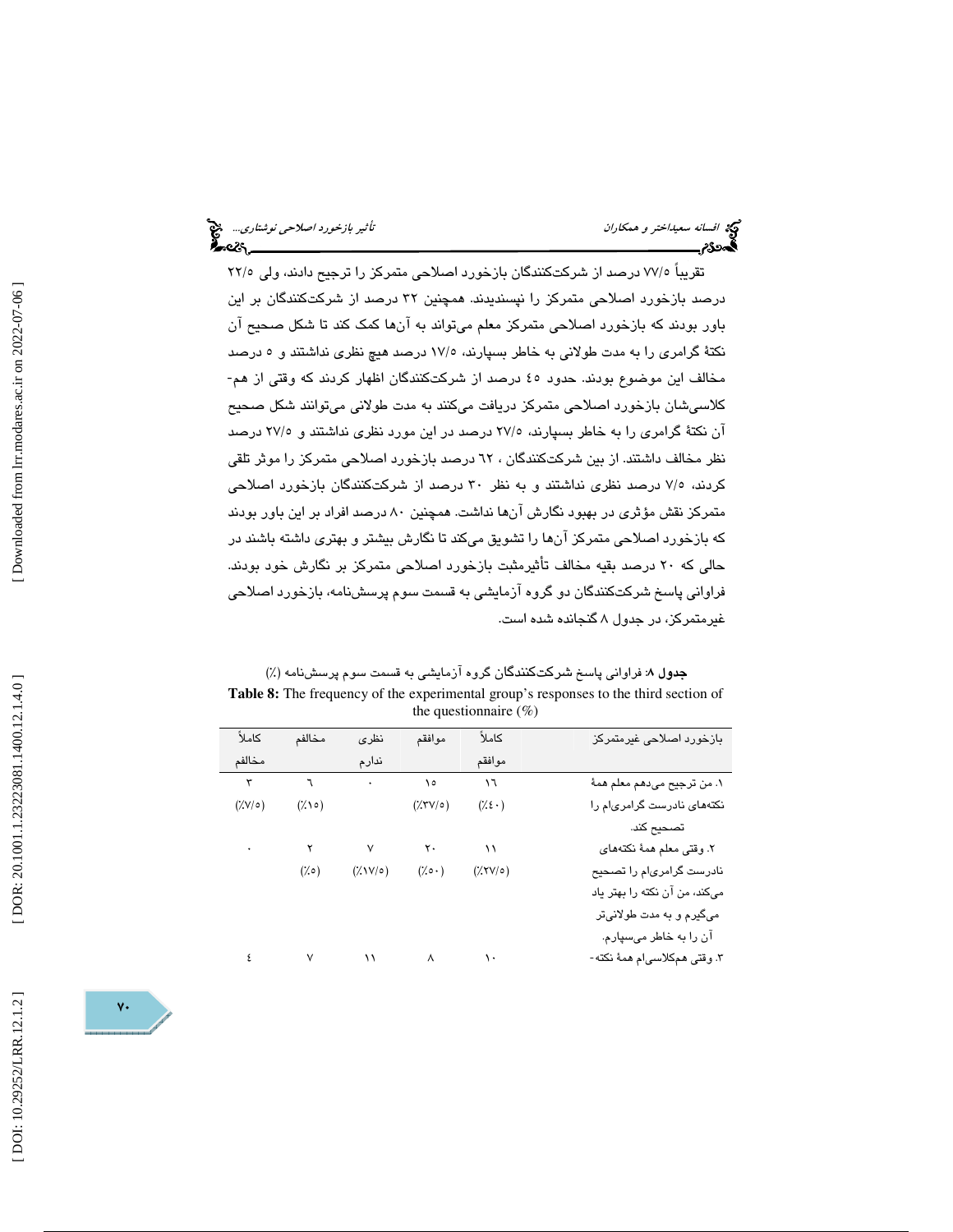(پياپي 61)، فروردين و ارديبهشت 1400 جستارهاي زباني دورة ،12 شمارة 1

|                             |                         |                        |                                 |                              | υ                          |
|-----------------------------|-------------------------|------------------------|---------------------------------|------------------------------|----------------------------|
| كاملأ                       | مخالفم                  | نظرى                   | موافقم                          | كاملأ                        | بازخورد اصلاحی غیرمتمرکز   |
| مخالفم                      |                         | ندارم                  |                                 | موافقم                       |                            |
| $(\lambda \setminus \cdot)$ | $(\frac{1}{2}N)(\circ)$ | $(\frac{7}{11})$       | $(\gamma \cdot)$                | $(\times \vee \circ)$        | های نادرست گرامریام را     |
|                             |                         |                        |                                 |                              | تصحيح ميكند، من آن نكته را |
|                             |                         |                        |                                 |                              | بهتر یاد میگیرم و به مدت   |
|                             |                         |                        |                                 |                              | طولانیټر آن را به خاطر می- |
|                             |                         |                        |                                 |                              | سپارم.                     |
| ٧                           | $\bullet$               | $\mathbf{r}$           | $\lambda$ ۳                     | $\lambda$                    | ٤. به نظر من بازخورد       |
| $(\frac{1}{2}N/\sigma)$     | $(\frac{7}{11})$        | $(\frac{7}{\sqrt{2}})$ | $(\frac{7}{7})$                 | $(\gamma \cdot)$             | اصلاحي معلم درمورد همهٔ    |
|                             |                         |                        |                                 |                              | نکتههای گرامری نادرست      |
|                             |                         |                        |                                 |                              | بسیار مفید است.            |
| ٥                           | ٣                       | $\bullet$              | ١٨                              | ١٤                           | ه. به نظر من بازخورد       |
| $(\frac{1}{2}N^2)$          | $(Y/V/\circ)$           |                        | $(\frac{1}{2} \epsilon \circ )$ | $(\lambda \mathbf{r} \circ)$ | اصلاحي معلم درمورد همهٔ    |
|                             |                         |                        |                                 |                              | نکتههای گرامری نادرست،     |
|                             |                         |                        |                                 |                              | باعث تشويق زبانآموزان      |
|                             |                         |                        |                                 |                              | برای نگارش بیشتر و بهتر    |
|                             |                         |                        |                                 |                              | مىشود.                     |
|                             |                         |                        |                                 |                              |                            |

تقريباً 99/ 24 درصد ترجيح دادند معلم همه نكتههاي نادرست گرامري آنها را تصحيح كند، 15 درصد نظري نداشتند ، ولي 99/ 59 درصد نظر مخالف داشتند. به نظر 66/ 26 درصد از شركتكنندگان، بازخورد اصلاحي غيرمتمركز ميتواند موجب يادگيري طولانيمدت همهٔ نكتههاي مدنظر شود، 66/ 16 درصد نظري در اين مورد نداشتند و 66/ 56 درصد نظر مخالف داشتند. تقريباً 99/ 29 درصد از افراد معتقد بودند كه بازخورد اصلاحي غيرمتمركز همكلاسيشان، يادگيري آن نكتهها را تسريع ميكند، در حالي كه 5 درصد در اين مورد نظري نداشتند و 66/ 61 درصد نظر مخالف داشتند. به نظر 66/ 36 درصد از شركتكنندگان، بازخورد اصلاحی غیرمتمرکز نقش بسیار مهمی در تقویت نگارش آنها داشت، پنج درصد<br>هیچ نظری نداشتند و ۵۸/۳۲ درصد نظر مخالف داشتند. و در پایان، ٤٠ درصد از شرکت-كنندگان بازخورد اصلاحي غيرمتمركز را موجب تقويت نگارش خود پنداشتند ، در حالي كه 99/ 59 درصد نظر مخالف داشتند.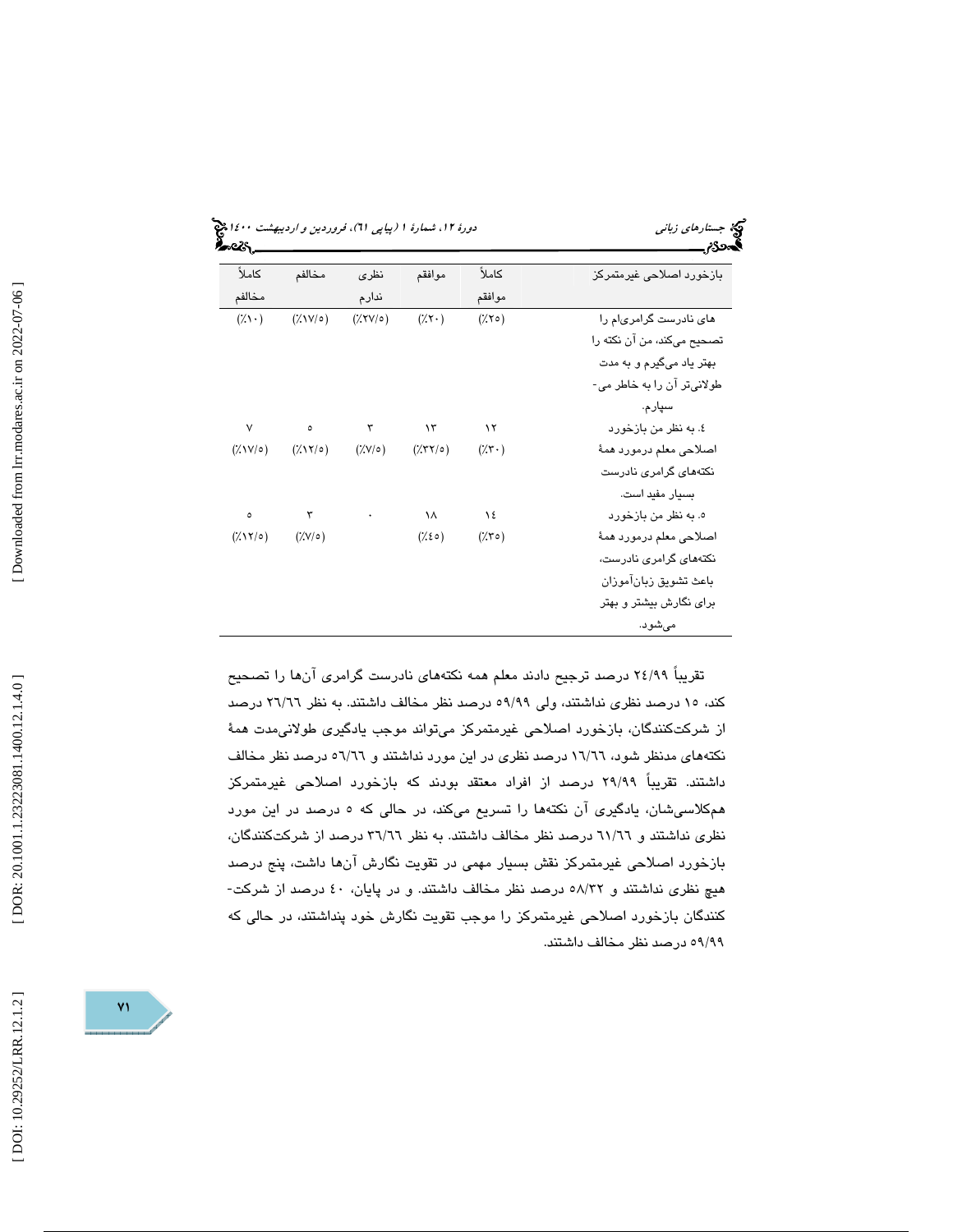افسانه سعي*داختر و همكاران تأثير بازخورد اصلاحي نوشتاري..*. لابع<sup>ت</sup><br>ال**حمدون الصلاحي بازيري...**<br>**الحمدون الصلاحي ال**حمدون العربي بازيري بازيري بازيري بازيري بازيري بازيري بازيري العربي بازيري بازيري بازيري باز

## . بحث و نتيجهگيري 6

مطالعهٔ حاضر به مقايسهٔ بازخورد اصلاحی متمرکز و غیرمتمرکز بر صحت زمان گذشتهٔ ساده پرداخت. نتايج نشان داد كه در پسآزمون بلافصل گروه بازخورد اصلاحي متمركز بهطور معنادار بهتر از گروه بازخورد اصلاحی غیرمتمرکز و گواه عمل کرده است. از انجایی كه در بازخورد اصلاحي متمركز توجه زبانآموزان صرفاً به يك نكتهٔ گرامري خاص (زمان گذشته) جلب شده بود، يادگيري آن نكته بهتر صورت گرفت. هنگامي كه شركتكنندگان مطالعهٔ حاضر، بازخورد اصلاحی غیرمتمرکز دریافت کردند بهدلیل تعداد بالای تصحیحها، قادر به درک دليل نكتههاي نادرست گرامري خود نشدند (Sheen et al., 2009). نتايج  $B$ itchener & Knoch, 2010a, 2010b; بمطالعات پيشين ( ;b2010 , 2010 , 2010 , 2010 , 2010 , 2010 ,  $\epsilon$ 2009 .,al et Sheen; 2008 .,al et Ellis ( است. شين و همكاران (2009) به اين نتيجه رسيدند كه بازخورد اصلاحی متمركز بهدليل توجه به نكتهٔ خاص تاثيرگذارتر از بازخورد اصلاحي غيرمتمركز است كه ابهام و سردرگمي زبانآموزان را در بر دارد. بر همين اساس، بيتچنر و ناچ (a2010 (توصيه ميكنند كه معلمان بايد بيشتر بازخورد اصلاحي متمركز را مدنظر قرار دهند تا يادگيری نكتۀ گرامری خاص تسهيل شود.

یکی از دلایلی که سبب تاثیرگذاری بیشتر بازخورد اصلاحی متمرکز در مطالعهٔ حاضر شد، فرضي ة توجه ( 1993 ,Schimdt ( است. با استناد به اين فرضيه، بازخورد اصلاحي متمركز شرايطي را براي زبانآموزان مهيا ميكند كه نكتهٔ گرامري خاص، توجه آنها را بيشتر جلب ميكند. هنگامي كه زبانآموزان بازخورد اصلاحي متمركز معلم را درمورد نگارش خود دريافت ميكنند، بيشتر متوجه تفاوت جملات خود و جملات صحيح معلم میشوند (Swain, 1995)، درنتیجه یادگیری بهتر صورت میگیرد. علاوه بر آن، چون نكته گرامري خاص در يك برگه چندين بار تصحيح ميشود، بيشتر توجه زبانآموزان را به تفاوت يادشده معطوف ميكند.

در پسآزمون بلافصل مطالعهٔ حاضر، شركتكنندگان به دليل قابليت محدود ذهنشان از بازخورد اصلاحي متمركز بيشتر از بازخورد اصلاحي غيرمتمركز بهرهمند شدند. از طرفي ديگر، چون ساختار مورد نظر مطالعهٔ حاضر تكموردـمحور است، بازخورد اصلاحي غيرمتمركز به اندازهٔ بازخورد اصلاحي متمركز مفيد واقع نشد. نتايج مطالعهٔ حاضر متناقض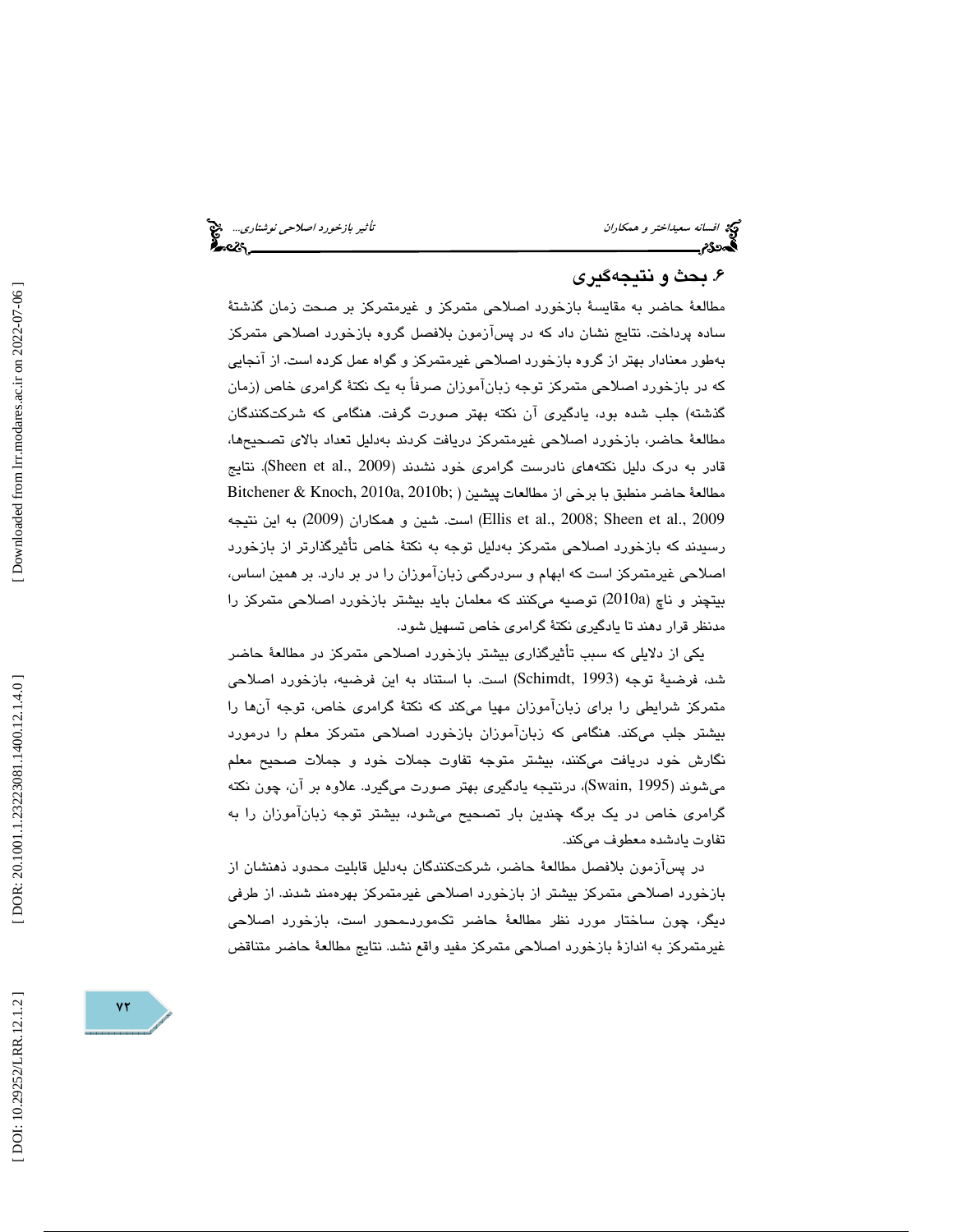با برخي از مطالعات پيشين ( ;2012 ,Beuningen Van; 2005 ,Knoch & Bitchener 2008 .,al et Beuningen Van ( است كه نتايج مثبتي براي اثر بازخورد اصلاحي غيرمتمركز بهدست آوردند. يكي از دلايل تناقض نتايج حاصل از مطالعات مذكور و مطالع ة حاضر گماردن شركتكنندگان با سطح توانش متفاوت است. براي مثال، بيچنر و ناچ (2005) در مطالعهٔ خود تأثیر بازخورد اصلاحی غیرمتمرکز را بر صحت نگارش شرکتکنندگان سطح پیشرفته بررسی كردند، در حالی كه مطالعهٔ حاضر شركتكنندگان سطح متوسط را مورد مداقه قرار داد. زبانآموزان سطح پيشرفته كه به رقابت بين ساختار و معنا فائق آمدهاند ( 2004 ,Patten Van ، (به راحتي ميتوانند به بازخورد اصلاحي غيرمتمركز توجه كنند و از آن بهرهمند شوند. در حالی كه شركتكنندگان مطالعهٔ حاضر ظاهراً به رقابت بین ساختار و معنا فائق نشدهاند و از بازخورد اصلاحی غیرمتمرکز به اندازهٔ بازخورد اصلاحی<br>متمرکز بهرهمند نشدند. دلیل دیگر نتایج مغایر مطالعهٔ حاضر، بررسی نکتههای تکموردـ-محور است. مطالعات قبلي تأثير بازخورد اصلاحي را بر نكتههاي ساختارـمحور مورد بررسي قرار دادهاند و دليل نتايج مثبت حاصل از اين مطالعات، تاثيرپذيری چشمگير نكتههای ساختارـمحور از بازخورد اصلاحي است ( 2003 ,Ferris .(

با اين حال، در پسازمون تأخيري، بين دو گروه بازخورد اصلاحي متمركز و غيرمتمركز تفاوت معنادار وجود نداشت. چنين نتيجهاي در راستاي برخي از مطالعات پيشين ( Ellis et 2012 ,Fotovatnia & Karimi; 2010 ,Frear; 2008 .,al؛ معرفت و پاشازاده، 1395) است كه تأثير يكساني بين بازخورد اصلاحي متمركز و غيرمتمركز بهدست آوردند.

مطالعهٔ حاضر همچنين درصدد بررسي نگرش شركتكنندگان دو گروه آزمايشي به بازخورد اصلاحي متمركز و غيرمتمركز در تقويت مهارت نوشتاري آنها بود. نتايج نشان داد كه بيشتر شركتكنندگان از بازخورد اصلاحي متمركز استقبال كردند. اين يافته منطبق با نتايج حاصل از تحليل آماري است. با اين حال، اين يافته مغاير با نتايج مطالعات قبلي است (Lee, 2004, 2005; Oladejo, 1993) كه در آن شركتكنندگان بازخورد اصلاحی غيرمتمركز را ترجيح دادند.

در راستاي يافتههاي پژوهش حاضر، به معلمان آموزش زبان انگليسي توصيه ميشود براي شركتكنندگاني كه سطح توانش بسيار بالايي ندارند بيشتر از بازخورد اصلاحي

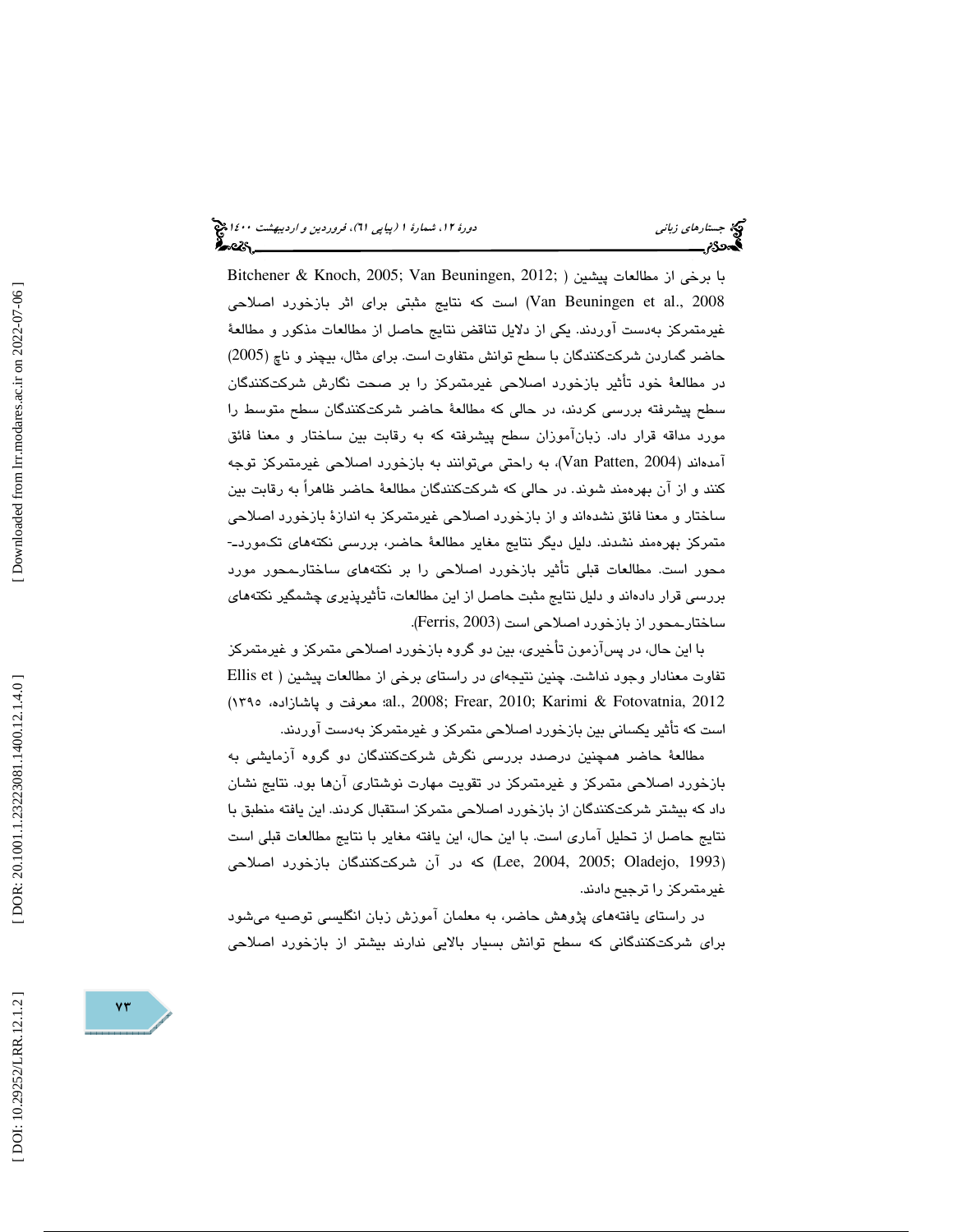متمركز استفاده كنند چراكه گستردگي بازخورد اصلاحي غيرمتمركز باعث سردرگمي زبان- آموزان ومانع از يادگيري نكتههاي گرامري صحيح ميشود. مطالعهٔ حاضر چندين محدوديت دارد. نخستين محدوديت شامل تعداد جلسههای اموزشی محدود است. تقويت مهارت نوشتاري در چنين تعداد جلسههاي محدود ميسر نيست و براي حصول به نتايج متفاوت بازخورد اصلاحي متمركز و غيرمتمركز، فرصت كافي مورد نياز است. تعداد كم شركت- كنندگان در هر گروه (۲۰ نفر) محدوديت ديگر مطالعهٔ حاضر بهشمار مي رود. به محققان آتي توصيه ميشود تا شركتكنندگان با سطح توانش مختلف را با هم مقايسه كنند تا تأثير سطح توانش بر نتايج حاصل روشنتر شود. همچنين توصيه ميشود تأثير بازخورد اصلاحي متمركز و غيرمتمركز بر صحت ديگر نكتههاي گرامري تكموردـمحور بررسي شود. به محققان پيشنهاد مي شود پس از مقايسة تأثير بازخورد اصلاحي متمركز و غيرمتمركز بر صحت زمان گذشته، نتايج يادگيري زمان گذشته باقاعده و بيقاعده را باهم مقايسه كنند تا تأثير نوع نكتة گرامري در اثربخشي بازخورد اصلاحي آشكارتر شود .

### . پينوشتها 7

- 1. Written corrective feedback
- 2. Foccused corrective feedback
- 3. Unfocused corrective feedback
- 4. Cognitive load
- 5. Structure-based
- 6. Item-based
- 7. Sheen
- 8. Bitchener and Knoch
- 9. Lee
- 10. Van Patten
- 11. Limited attention span
- 12. Self-correction
- 13. Ferris and Roberts
- 14. Ellis et al.
- 15. Direct corrective feedback
- 16. Indirect corrective feedback
- 17. Metalinguistic corrective feedback
- 18. Highly focused
- 19. Less focused

Downloaded from lrr.modares.ac.ir on 2022-07-06

 $Yf$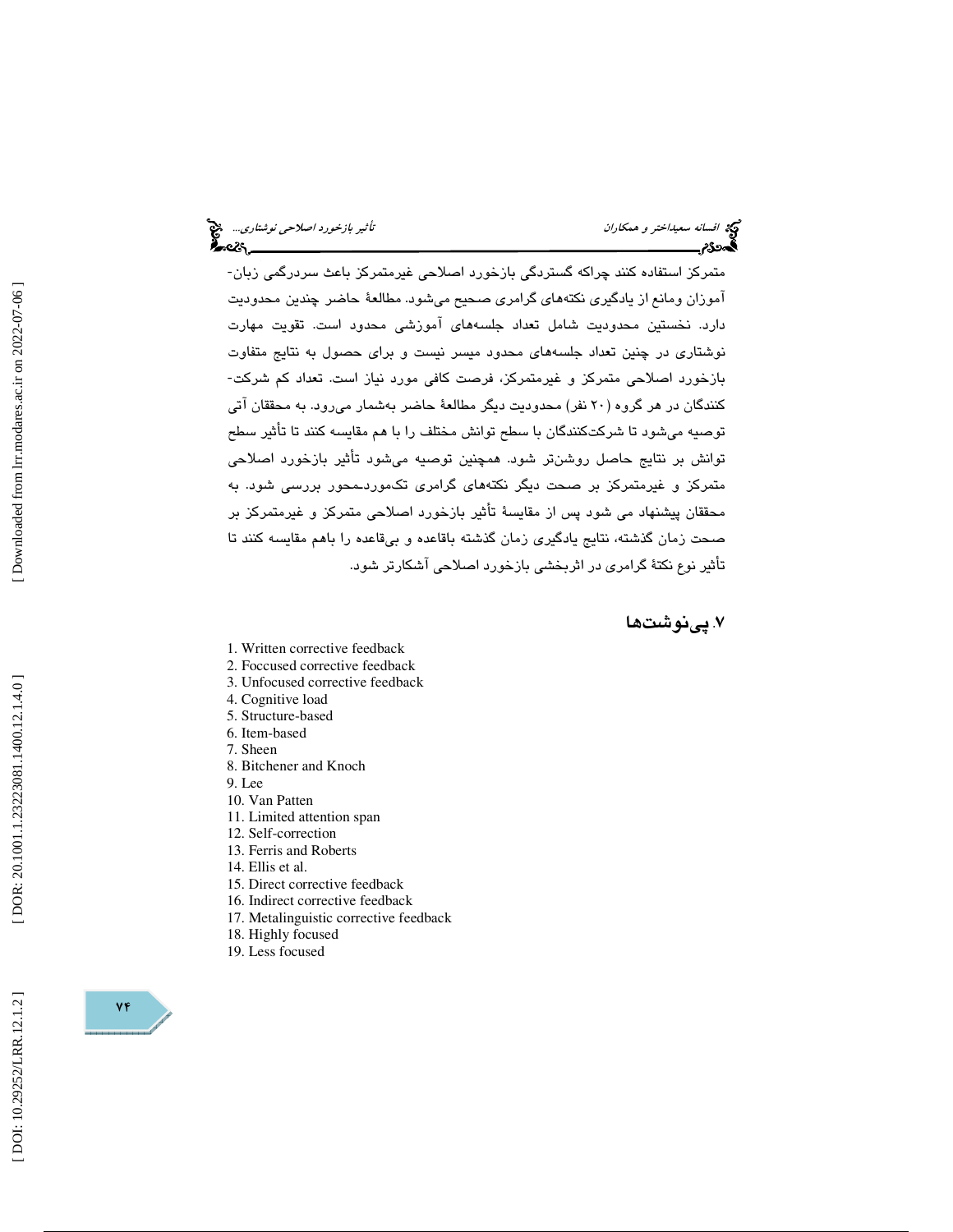(پياپي 61)، فروردين و ارديبهشت 1400 جستارهاي زباني دورة ،12 شمارة 1

20. Subject-verb disagreement

21. Ur

- 22. Schmidt's noticing hypothesis
- 23. Van Beuningnen et al.
- 24. Truscott and Hsu
- 25. Yang and Lyster
- 26. Picture-description task
- 27. Focused tasks
- 28. Tukey post.hoc

#### . منابع

سعيداختر، ا،. عبدي، ر. و مرادپور. ز . 1397). تأثير بازخورد اصلاحي فرازباني و • بازنويسي بر يادگيري افعال باقاعده و بيقاعدهٔ زمان گذشتهٔ سادهٔ انگليسي. ج*ستارهاي* زباني، 7 (٤٨)، ١٢٣–١٥٥.

● معرفت، ح.، و پاشازاده، ح. (١٣٩٥). واكنش سه ساختار نحوي زبان انگليسي به انواع بازخورد نوشتاری. ج*ستارهای زبانی، ه* ( ۳۳)، ۱۶۹–۱۷۰.

#### **References:**

- Bitchener, J. (2008). Evidence in support of written corrective feedback. *Journal*  of Second Language Writing, 17, 102-118.
- --------------- (2012). A reflection on the language learning potential of written CF. *Journal of Second Language Writing, 21*(2), 348 ‒363.
- --------------, & Knoch, U. (2008). The value of written corrective feedback for migrant and international students. *Language Teaching Research Journal, 12*(3), 409 ‒431.
- --------------------------------. (2009). The value of a focused approach to written corrective feedback. *ELT Journal*, 63(3), 204-211.
- --------------------------------. (2010a). The contribution of written corrective feedback to language development: A ten month investigation. *Applied*  Linguistics, 31(2), 193-214.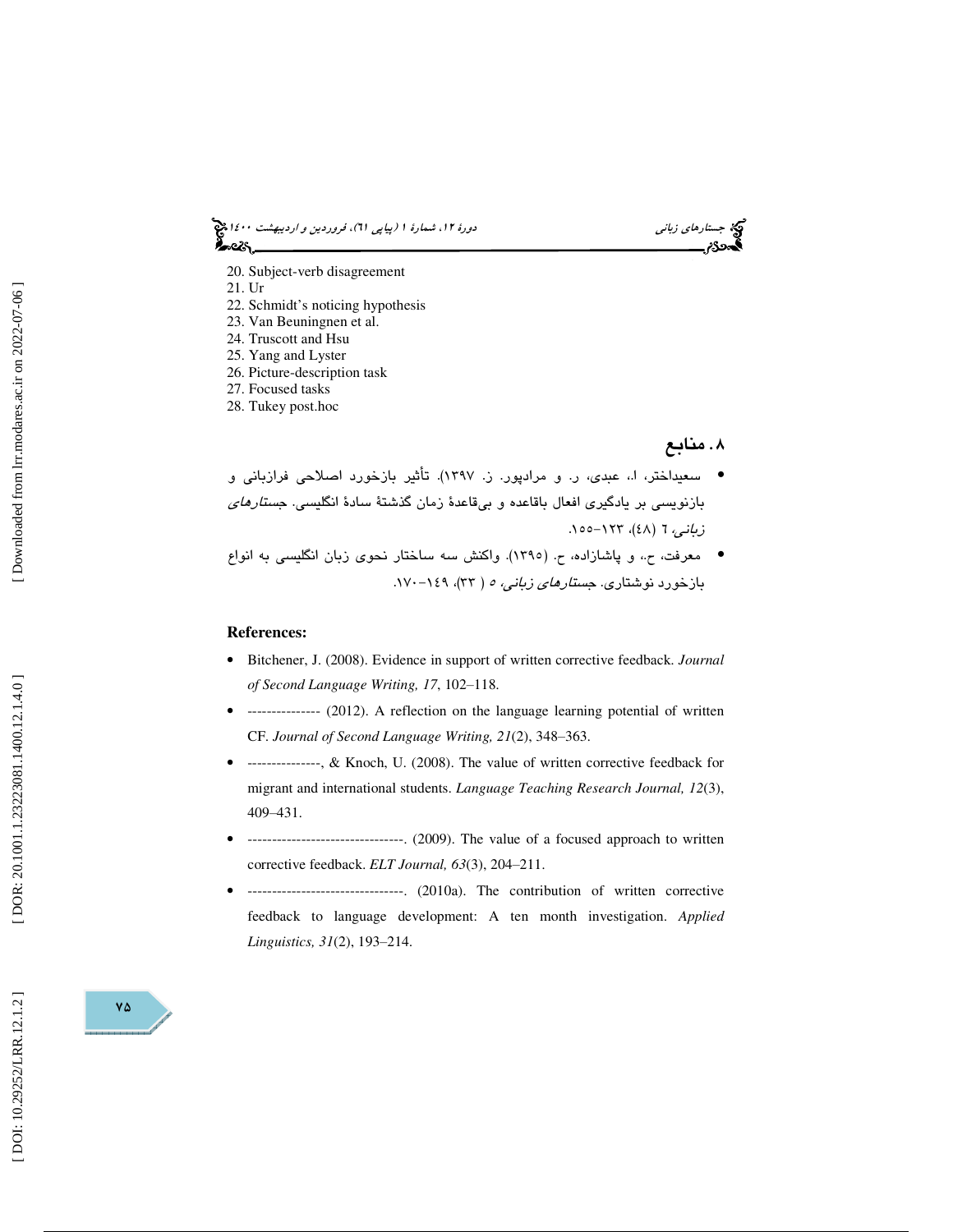#### نگينج افسانه سعي*داختر و همكاران* تأثير بازخورد اصلاح*ي نوشتاري...*<br>**افسرديم** است المسلمان تأثير بازندگين بازندگين بازخورد اصلاحي المسلمان المسلمان المسلمان المسلمان المسلمان المسلمان<br>افسرديم است المسلمان المسلمان المسلما ه.<br>«

- ------------------------. (2010b). Raising the linguistic accuracy level of advanced L2 writers with written corrective feedback. *Journal of Second*  Language Writing, 19(4), 207-217.
- Bitchener, J., Yung, S., & Cameron, D. (2005). The effect of direct types of corrective feedback on ESL student writing. *Journal of Second Language*  Writing, 14(3), 191-205.
- Bruton, A. (2010). Another reply to Truscott on error correction: Improved situated designs over statistics. *System, 38,* 491–498.
- Ellis, R. (2003). *Task-based language learning and teaching.* Oxford University Press.
- ----------, Sheen, Y., Murakami, M., & Takashima, H. (2008). The effects of focused and unfocused written corrective feedback in English as a foreign language context. *System, 36,* 353–371.
- Farrokhi, F., & Sattarpour, S. (2011). The effects of focused and unfocused written corrective feedback on grammatical accuracy of Iranian EFL learners. *Theory and Practice in Language Studies, 1,* 1797–1803.
- Ferris, D. R. (2003). Responding to writing. In B. Kroll (Ed.), *Exploring the dynamics of second language writing* (pp.119–140). Cambridge University Press.
- ----------------, & Robert, B. (2001). Error feedback in L2 writing classes: How explicit does it need to be? *Journal of Second Language Writing, 10,* 161–184.
- ---------------- (2002). *Treatment of error in second language student writing*. The University of Michigan Press.
- ---------------- (2003). *Response to student writing: Implications for second language students*. Lawrence Erlbaum.
- ----------------(2010). Second language writing research and written corrective feedback in SLA. Studies in Second Language Acquisition, 32, 181-201.
- Frear, D. (2010). The effect of focused and unfocused direct written corrective

DOI: 10.29252/LRR.12.1.2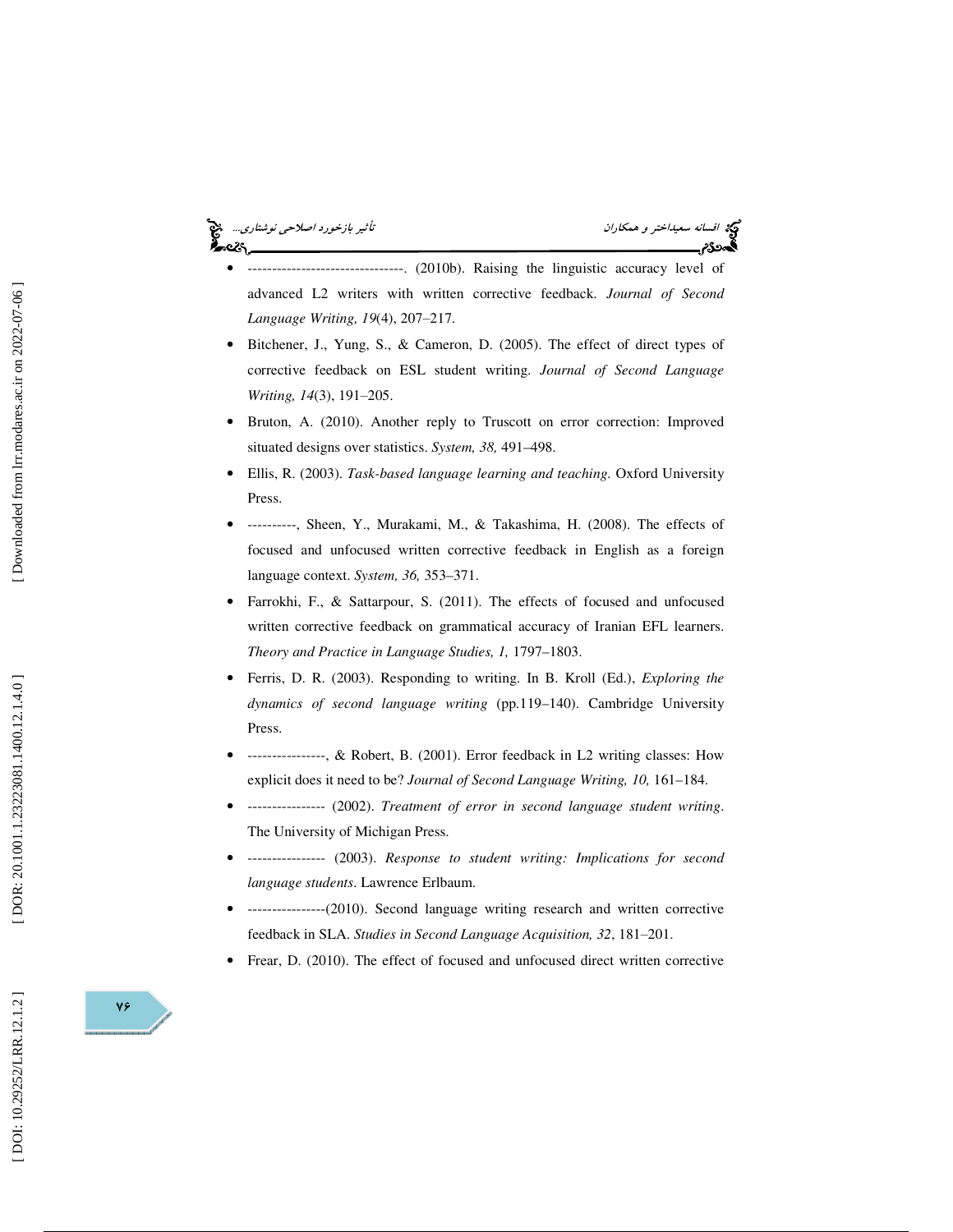# (پياپي 61)، فروردين و ارديبهشت 1400 جستارهاي زباني دورة ،12 شمارة 1

feedback on a new piece of writing. *College English: Issues and Trends, 3*, 59– 71.

- ----------------, (2011). The effect of focused and unfocused direct written corrective feedback on a new piece of writing. *College English*, 3, 357-372.
- ----------------, (2012). *The effect of written corrective feedback and revision on intermediate Chinese learners' acquisition of English* (Unpublished doctoral dissertation). University of Auckland, Auckland, New Zealand.
- Guo, Q. (2015). *The effectiveness of written CF for L2 development: A mixed method study of written CF types, error categories and proficiency levels* (Unpublished doctoral dissertation). AUT University, Auckland, New Zealand.
- Iwashita, N. (2003). Negative feedback and positive evidence in task-based interaction. Studies in Second Language Acquisition, 25, 1-36.
- Karimi, M., & Fotovatnia, Z. (2012). The effects of focused vs. unfocused written teacher correction on the grammatical accuracy of Iranian EFL undergraduates. *The Asian EFL Journal, 62*, 117–141.
- Lee, I. (2004). Error correction in L3 secondary writing classrooms: The case of Hong Kong. Journal of Second Language Writing, 13, 285-312.
- --------- (2005). Error correction in the L2 classroom: What do students think? *TESL Canada Journal, 22*, 1 ‒16.
- Marefat, H., & Pashazade, H. (2016). The reaction of three English grammatical structures to different types of written feedback. *Language Related Research*, 7(5), 1491–70. [In Persian].
- Mawlawi Diab, N. (2015). Effectiveness of written corrective feedback: Does type of error and type of correction matter? Assessing Writing, 24, 16-34.
- Oladejo, J. A. (1993). Error correction in ESL: Learners' preferences. *TESL*  Canada Journal, 10, 71-89.
- Palizvan, R. (2018). *The effect of teacher's electronic feedback on Iranian*

DOI: 10.29252/LRR.12.1.2

 $\mathsf{v}\mathsf{v}$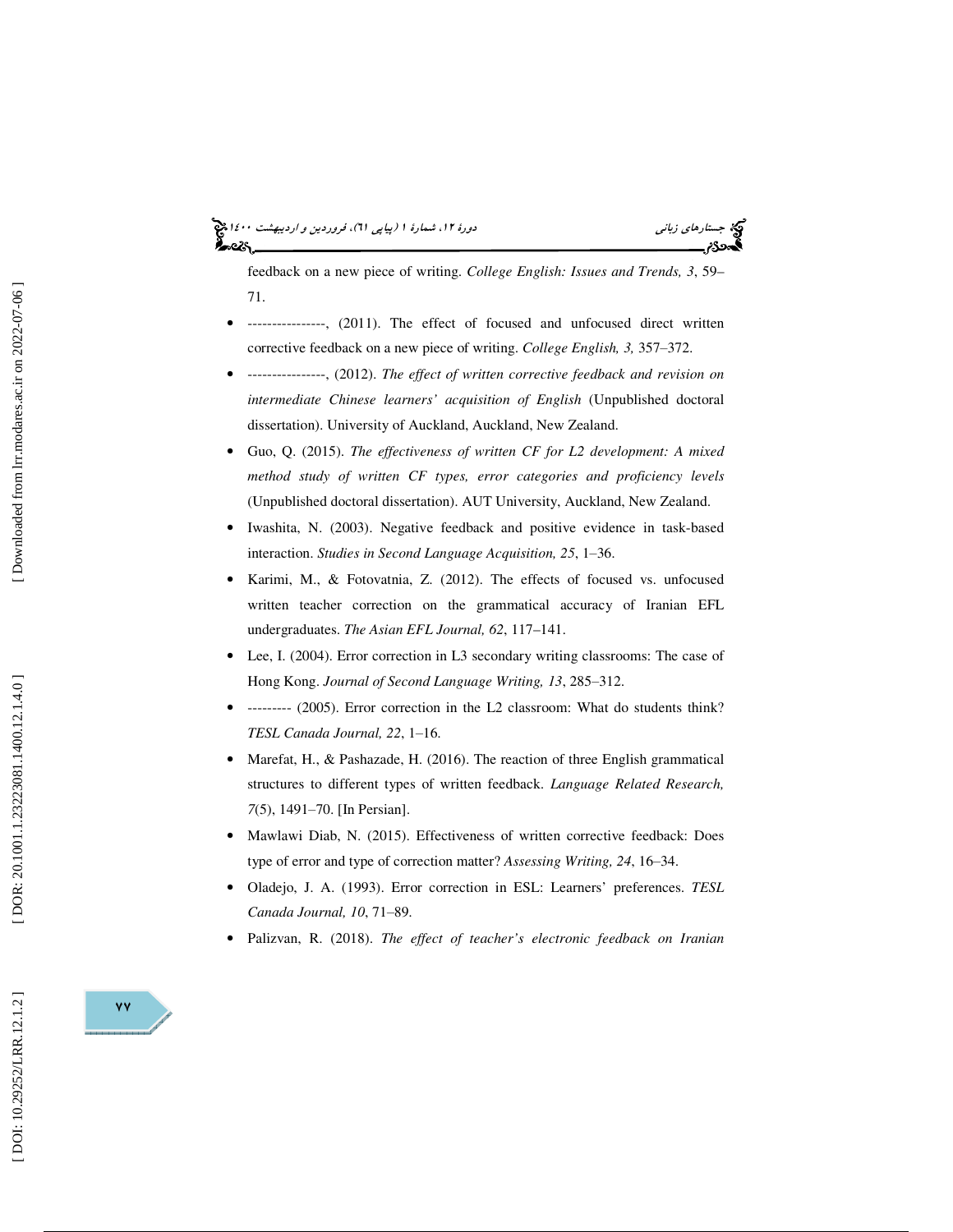#### افتي افسانه سعيداختر و همكاران تأثير بازخورد اصلاحي نوشتاري...<br>في افسانه سعيداختر و همكاران<br>في ه ಹಿಂದಿ

*intermediate learners' accuracy of simple present passive voice* (Unpublished master's thesis). The University of Mohaghegh Ardabili, Iran.

- Robinson, P. (2003). Attention and memory during SLA. In C. J. Doughty & M. H. Long (Eds), The Handbook of Second Language Acquisition (pp. 631-678). Blackwell Publishing.
- Roshan, S. (2017). *Written corrective feedback, individual differences and second language acquisition of the English passive voice* (Unpublished doctoral dissertation). Auckland University of Technology, New Zealand.
- Rouhi, A., & Samiei, M. (2010). The effects of focused and unfocused indirect written corrective feedback on grammatical accuracy of Iranian EFL learner. Social Science, 5, 481-485.
- Rummel, S. (2014). *Student and teacher beliefs about written CF and the effect those beliefs have on uptake: A multiple case study of Laos and Kuwait* (Unpublished doctoral dissertation). AUT University, Auckland, New Zealand.
- Saeedakhtar, A., Abdi, R., & Moradpour, Z. (2019). The effect of metalinguistic corrective feedback and revision on the accuracy of English regular and irregular simple past tense. *Language Related Research*, 9(6), 123-155. [In Persian].
- Schmidt, R. (1993). Awareness and second language acquisition. *Annual Review of Applied Linguistics, 13,* 206–226.
- Schmidt, R. (2001). Attention. In P. Robinson (Ed), *Cognition and second*  language instruction (pp. 3-32). Cambridge University Press.
- Sheen, Y. (2007). The effect of focused written corrective feedback and language aptitude on ESL learners' acquisition of articles. *TESOL Quarterly, 41,* 255–283.
- Sheen, Y., Wright, D., & Moldawa, A. (2009). Differential effects of focused and unfocused written correction on the accurate use of grammatical forms by adult ESL learners. *System, 37*(4), 556-569.
- Shintani, N., Aubrey, S., & Donnellan, M. (2016). The effects of pre-task and

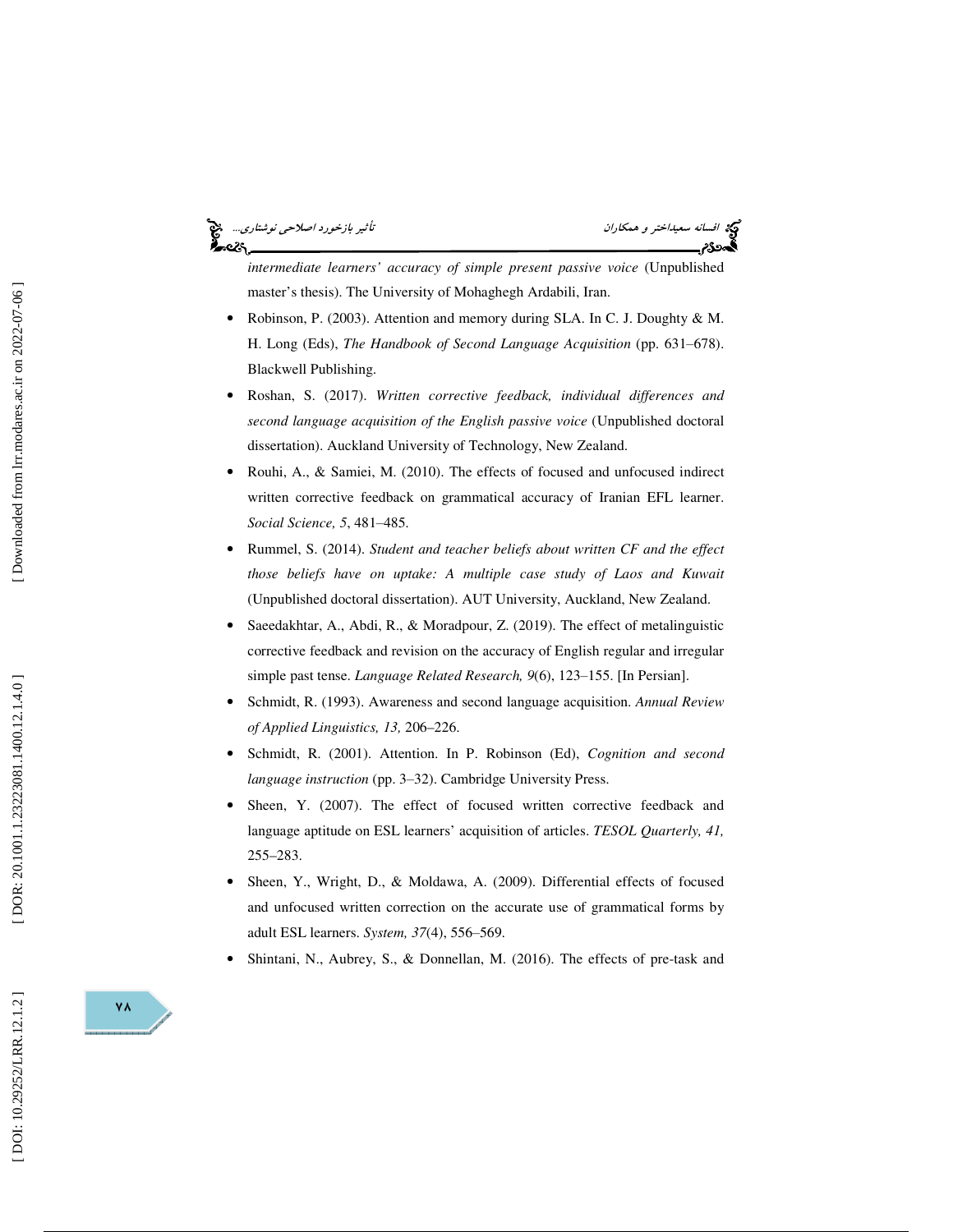# (پياپي 61)، فروردين و ارديبهشت 1400 جستارهاي زباني دورة ،12 شمارة 1

post-task metalinguistic explanations on accuracy in second language writing. TESOL Quarterly, 50(4), 945-955.

- Shintani, N., & Ellis, R. (2013). The comparative effect of metalinguistic explanation and direct written corrective feedback on learners' explicit and implicit knowledge of the English indefinite article. *Journal of Second Language Writing, 23*(3), 286 ‒306.
- Shintani, N., Ellis, R., & Suzuki, W. (2014). Effects of written feedback and revision on learners' accuracy in using two English grammatical structures. *Language Learning, 64*(1), 103 ‒131.
- Stefanou, C., & Revesz, A. (2015). Direct written corrective feedback, learner differences, and the acquisition of second language article use for generic and specific plural references. The Modern Language Journal, 99(2), 263-282.
- Swain, M. (1995). Three functions of output in second language learning. In G. Cook & B. Seidlhofer (EDs), *Principle and practice in applied linguistics:*  Studies in honor of H. G. Widdowson (pp. 125-144). Oxford University Press.
- Truscott, J., & Hsu, A.Y. (2008). Error correction, revision, and learning. *Journal of Second Language Writing, 17,* 292–305.
- Ur, P. (1996). *A course in language teaching*. Cambridge University Press.
- Van Beuningen, C. (2010). Corrective feedback in L2 writing: Theoretical perspective, empirical insights, and future directions. *International Journal of English Studies, 10*, 1–27.
- ------------------------- De Jong, N. H., & Kuiken, F. (2008). The effect of direct and indirect corrective feedback on L2 learners' written accuracy. *ITL-Review of*  Applied Linguistics, 156, 279-296.
- ------------------------------------------------------------- (2012). Evidence on the effectiveness of comprehensive error correction in second language writing. Language Learning, 62(1), 1-44.
- Van Patten, B. (2004). *Processing instruction: Theory, research, and*